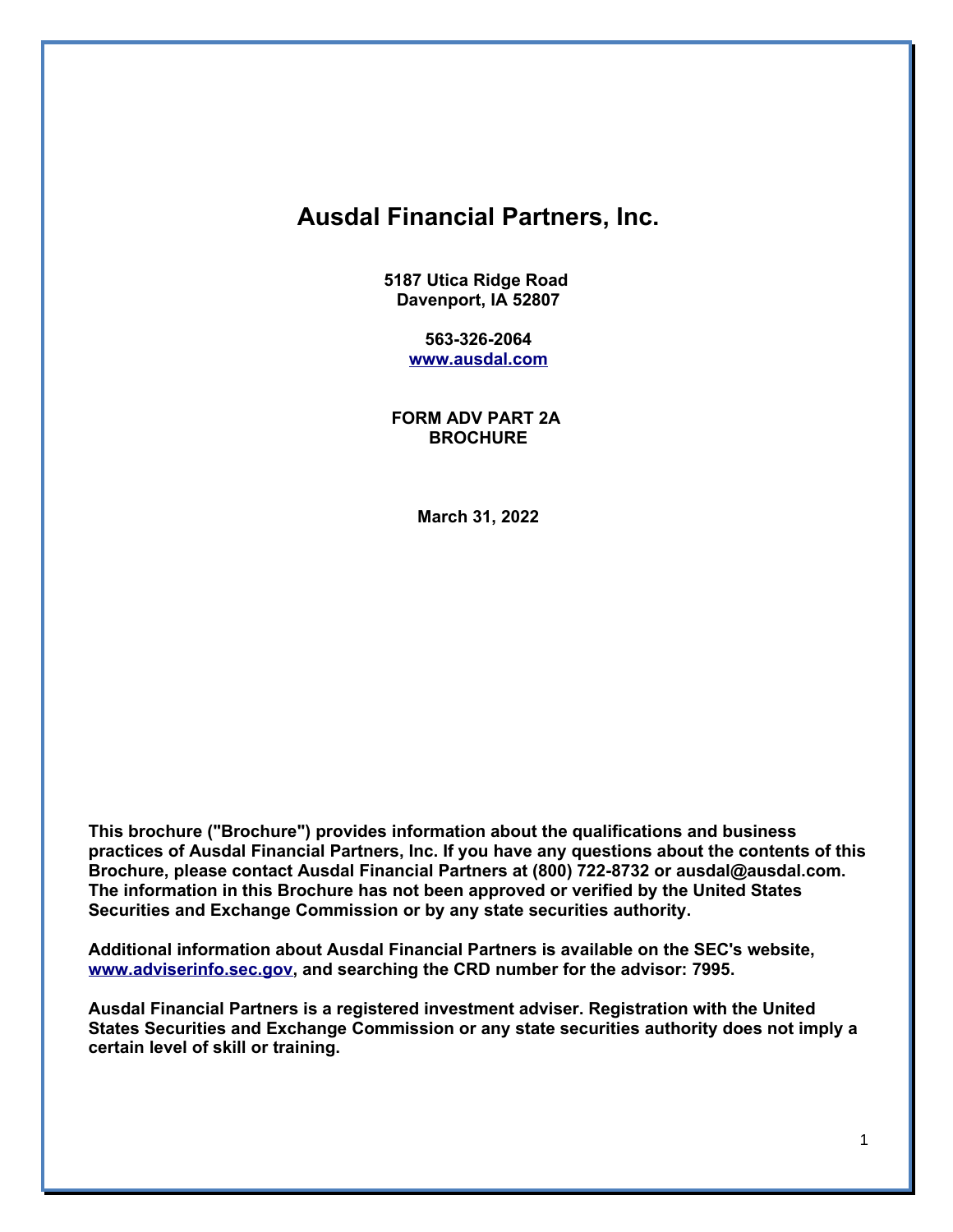## **Item 2 Material Changes**

Form ADV Part 2 requires registered investment advisers to amend their brochure when information becomes materially inaccurate. If there are any material changes to an adviser's disclosure brochure, the adviser is required to notify you and provide you with a description of the material changes.

Since the filing of our last annual updating amendment, dated March 31, 2021, we amended our Form ADV, Part 2A and made the following material changes:

- Item 4, Advisory Business was amended to:
	- include new Rollover Recommendation disclosures;
	- show an example of how our fees are calculated, although there was no change to the fee schedule, and
	- provide additional disclosures around mutual fund share classes
- Item 10, Other Financial Industry Activities and affiliations was amended to:
	- provide additional disclosures around mutual fund share classes, and
	- provide additional disclosures around cash management fees and expenses
- Item 14, Client Referrals and Other Compensation was updated to:
	- indicate that Ausdal Financial shares in certain fees charged by Pershing
	- provide disclosures around the Pershing Bank Deposit Sweep Program including the fees we earn from Pershing, and
	- provide disclosures that the interest you earn in the Bank Sweep Program may be less than you could earn through other brokerage firms.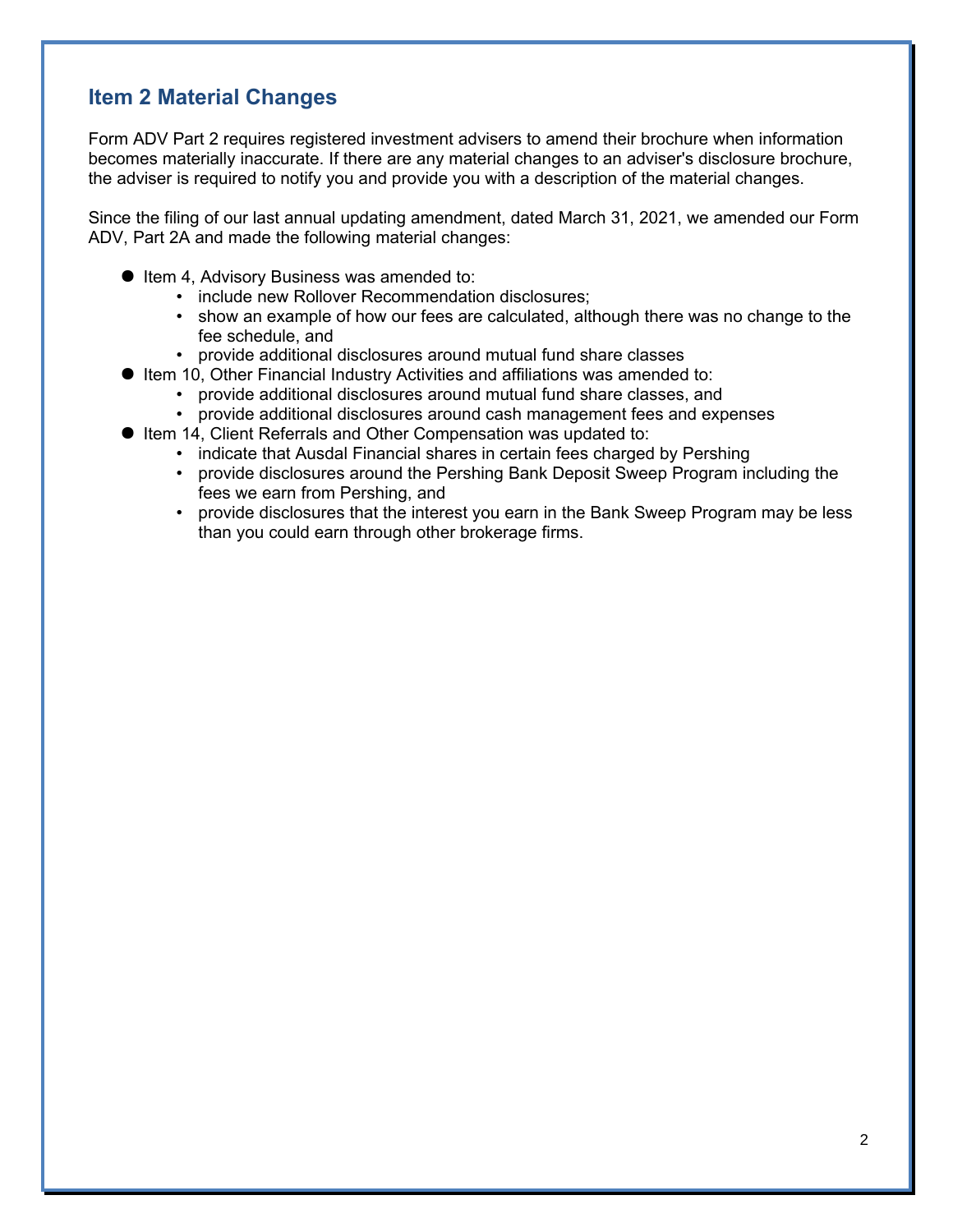# **Item 3 Table Of Contents**

| Item 1 Cover Page                                                                             | Page 1  |
|-----------------------------------------------------------------------------------------------|---------|
| Item 2 Material Changes                                                                       | Page 2  |
| Item 3 Table Of Contents                                                                      | Page 3  |
| Item 4 Advisory Business                                                                      | Page 4  |
| Item 5 Fees and Compensation                                                                  | Page 11 |
| Item 6 Performance-Based Fees and Side-By-Side Management                                     | Page 22 |
| Item 7 Types of Clients                                                                       | Page 22 |
| Item 8 Methods of Analysis, Investment Strategies and Risk of Loss                            | Page 22 |
| Item 9 Disciplinary Information                                                               | Page 30 |
| Item 10 Other Financial Industry Activities and Affiliations                                  | Page 31 |
| Item 11 Code of Ethics, Participation or Interest in Client Transactions and Personal Trading | Page 36 |
| Item 12 Brokerage Practices                                                                   | Page 39 |
| Item 13 Review of Accounts                                                                    | Page 44 |
| Item 14 Client Referrals and Other Compensation                                               | Page 44 |
| Item 15 Custody                                                                               | Page 48 |
| Item 16 Investment Discretion                                                                 | Page 49 |
| Item 17 Voting Client Securities                                                              | Page 50 |
| Item 18 Financial Information                                                                 | Page 50 |
| Item 19 Requirements for State-Registered Advisers                                            | Page 51 |
| Item 20 Additional Information                                                                | Page 51 |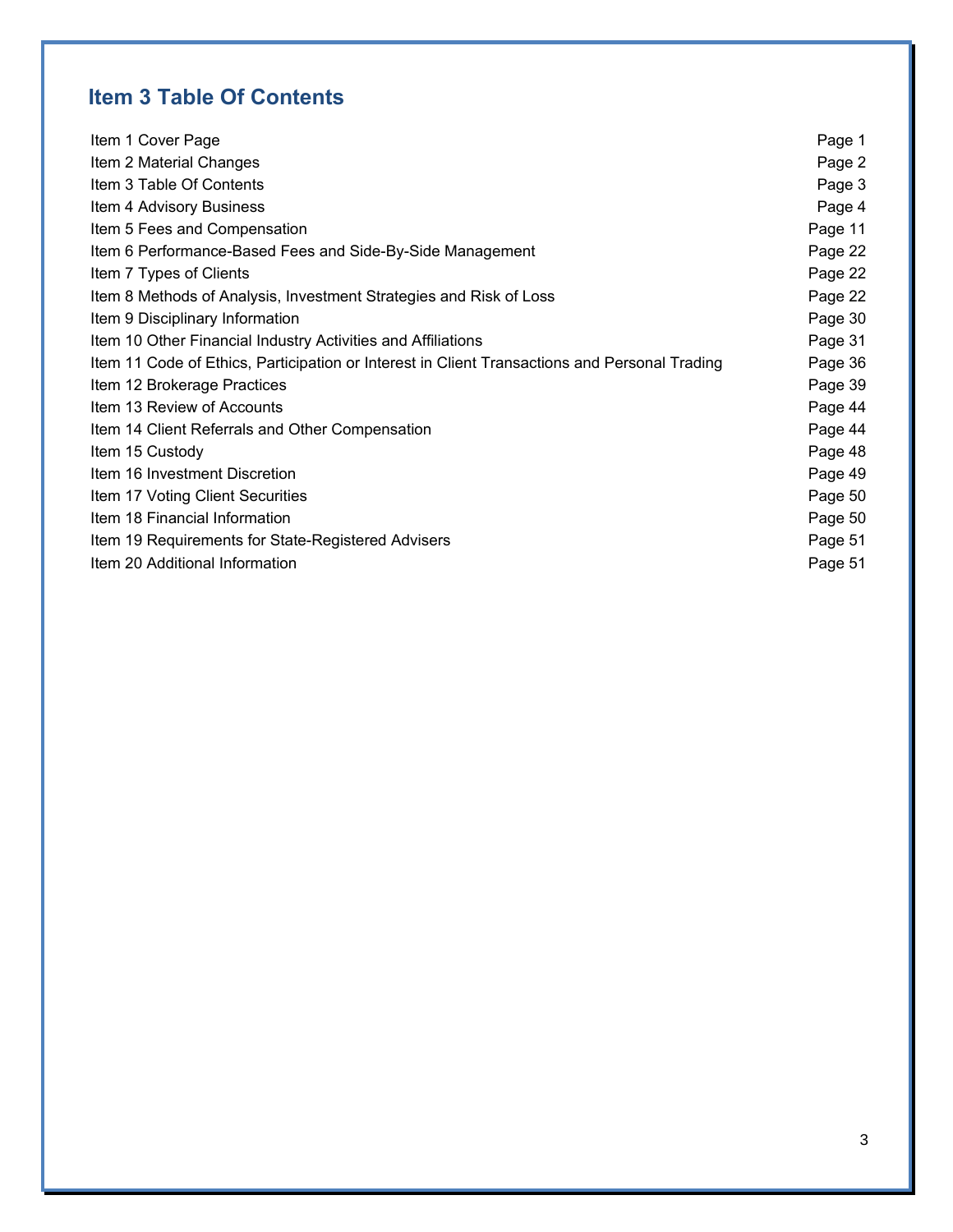## **Item 4 Advisory Business**

#### **Description of Firm**

We are an Iowa corporation headquartered in Davenport, Iowa. We were founded in 1979 as a securities broker-dealer firm and are currently registered as a broker-dealer with the Securities and Exchange Commission as well as all 50 states and the District of Columbia. We are a member of the Financial Industry Regulatory Authority ("FINRA"). In 1991 we registered with the SEC as an investment adviser. We are a closely held corporation with no shareholder owning 25% or more of our stock.

Because we are registered as both an investment adviser and broker-dealer, and are licensed as an insurance broker, we provide investment advisory services and sell securities and insurance products. Pershing, LLC ("Pershing"), serves as the clearing broker-dealer for AFP's brokerage business and provides custodial services for some of our advisory Clients. Charles Schwab & Co., Inc. ("Schwab") and TD Ameritrade, Inc. ("TD Ameritrade") serve as custodians for most advisory accounts.

This Brochure provides important information about Ausdal Financial Partners, Inc. (referred to as "AFP," the "Firm," "we," or "us"), our services, our compensation, the costs of participating in our various programs, and situations where our interests may conflict with the interests of our Clients. We offer other investment advisory services and those are described in our separate Form ADV Part 2A Appendix 1 Wrap Fee Brochure (the "Wrap Fee Brochure").

Our firm offers services through our network of investment advisor representatives. Investment advisor representatives may use D/B/A names ("doing business as" names) or may have their own legal business entities whose trade names and logos are used for marketing purposes and may appear on marketing materials or client statements. You should understand that the businesses are legal entities of the investment adviser representative and not of our firm, Ausdal Financial Partners, Inc. The investment adviser representatives are under the supervision of Ausdal Financial Partners, Inc., and the advisory services of the investment adviser representative are provided through Ausdal Financial Partners, Inc. For a complete list of D/B/A or trade names please refer to Ausdal Financial Partners, Inc.'s ADV Part 1 Brochure, accessible through the SEC's website, [www.adviserinfo.sec.gov,](http://www.adviserinfo.sec.gov/) as referenced on the cover page, or in certain instances the D/B/A or trade name is listed on your investment adviser representative's Form ADV 2B Brochure.

You should pay particular attention to the discussions about our various conflicts of interest because these can affect our judgment in managing your account, in choosing brokers to execute trades for your account, and in recommending custodians, among other important considerations.

You should also keep in mind that a number of separate businesses provide the various investment products and services described in this Brochure. These businesses' legal, contractual, and regulatory obligations differ in important ways depending on whether, in providing the product or service, they are acting as custodian, broker-dealer, third-party manager, or insurance company.

If you have questions about the information in this Brochure, you can reach the investment adviser representative (an "Advisor") at the email address, telephone number, or street address shown in the Brochure Supplement you received from your Advisor. You can reach our senior management, including our Chief Compliance Officer, at the email address, telephone number, or street address shown on the front of this Brochure.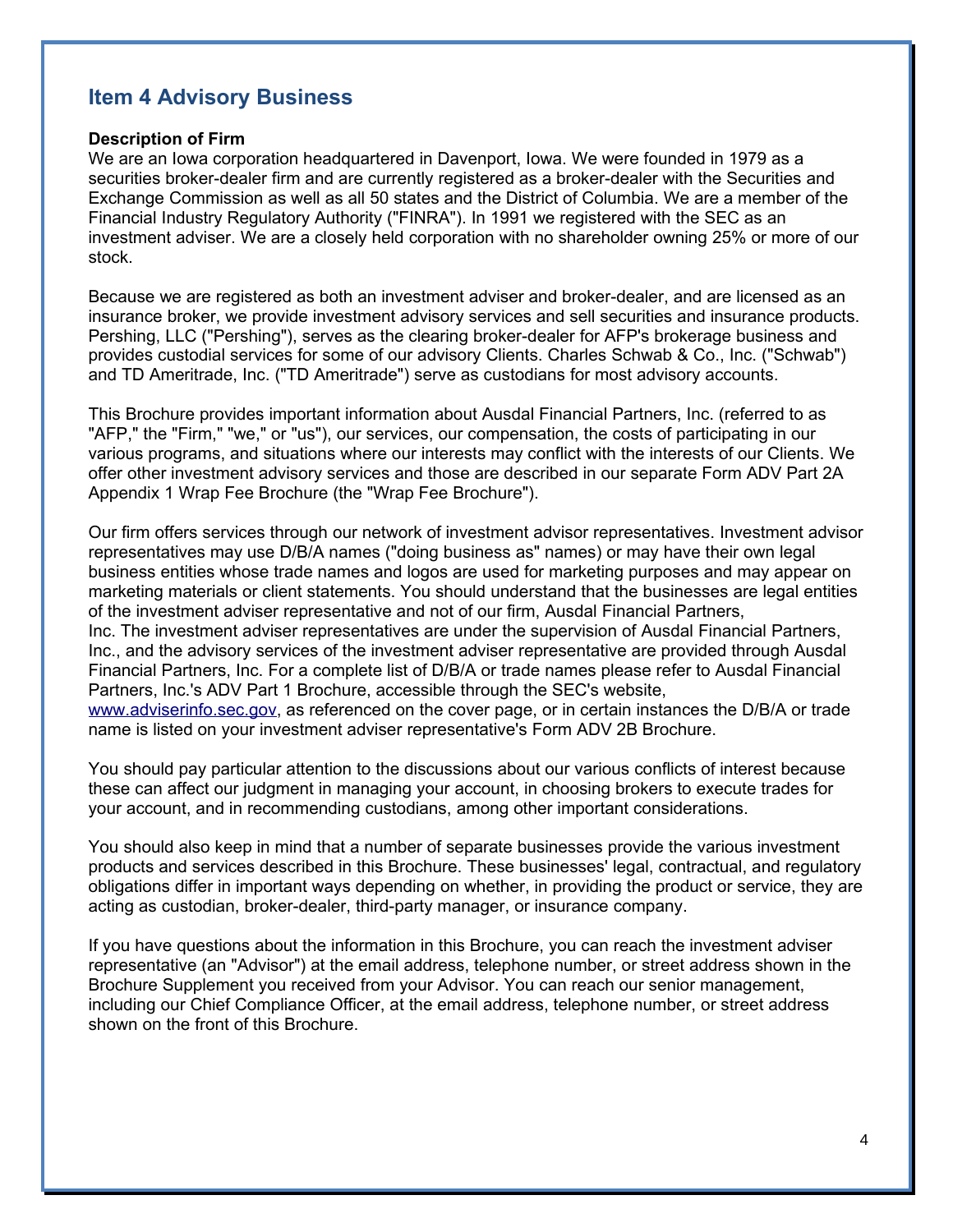## **Our Advisory Services**

We offer a broad range of investment advisory programs and services, either directly or together with a third-party investment adviser, through one of the following advisory programs (collectively, the "Managed Programs"):

- Representative-Directed Portfolio Program ("RDP Program")
- Proprietary Advisory Program ("Proprietary Program")
- Separately Managed Account Program ("SMA Program")
- Financial Planning Services

We also offer services through the Ausdal Wrap Fee Program to serve Clients who would like to combine the costs of advisory services and brokerage into a single fee. Clients interested in a wrap fee program may request a copy of our Wrap Fee Brochure which provides further information. The Wrap Fee Brochure is available from your Advisor or through the contact information on the front of this Brochure.

Below we provide important information about the fees, expenses, risks, conflicts of interest and other considerations when evaluating our programs and services. However, please note the information in this Brochure is necessarily general and does not address all details that may be applicable to you; you should refer to your individual Advisory Agreement for specific terms that apply to you and be sure to discuss any specific questions with your investment adviser representative (your "Advisor").

#### **Representative-Directed Portfolio Program**

In the RDP Program, the Advisor will obtain information regarding the Client's personal and financial situation, and the investment objective, tolerance for risk, liquidity needs, and investment time horizon for the account (the "Managed Account") that will be managed through the RDP Program (all referred to as the "Suitability Information"), as well as any reasonable investment restrictions the Client wishes to impose.

The Advisor will assist the Client to identify a suitable allocation of the Client's RDP Program assets, and an investment style and strategy which are suitable for the Managed Account in view of the Managed Account's Suitability Information, and any reasonable investment restrictions imposed by the Client.

Clients should take care to ask the Advisor questions about the RDP Program to be sure they understand the risks, potential rewards, fees, and expenses of the Program, the strategy the Advisor expects to use, and the types of investments that are expected. Where available, Clients should request copies of the prospectuses for the investments expected to be used in managing the Managed Account, and then ask questions about these investment before deciding to participate in the RDP Program.

Subject to AFP's supervision, the Advisor will provide continuous and regular investment management services of the Managed Account assets consistent with the Suitability Information and the investment style or strategy identified for the Managed Account, as modified from time to time by the Advisor, in the Advisor's discretion, to achieve the Managed Account's objective.

#### *Types of Investments*

For the RDP Program and Proprietary Portfolios for which an Advisor or other AFP supervised person serves as portfolio manager, the Managed Assets may be invested in a portfolio allocated among various asset classes The investment types may include: mutual funds; money market funds; closedend funds; exchange-traded funds ("ETFs"), including inverse and leveraged ETFs; common and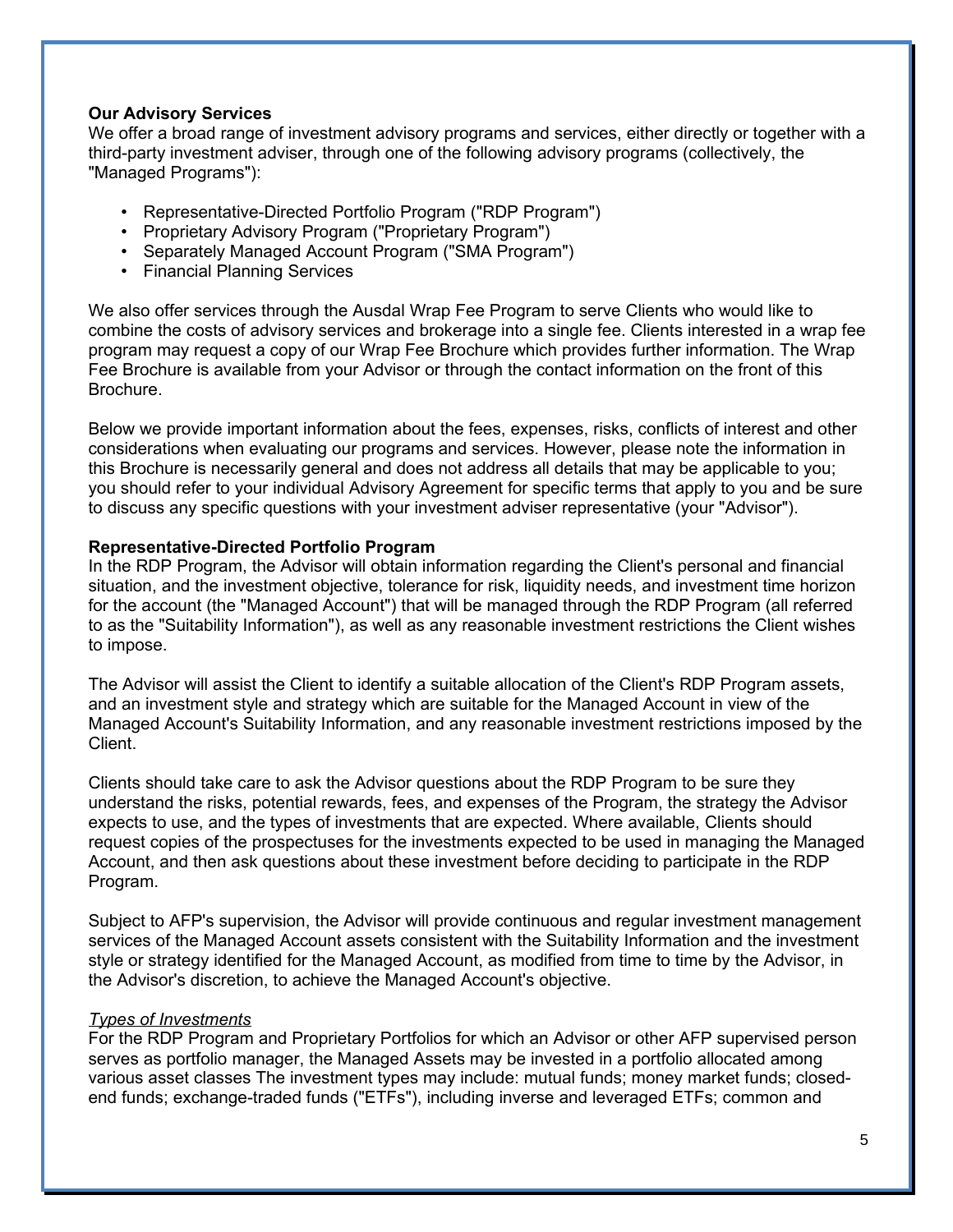preferred stocks; real estate investment trusts ("REITs"); business development companies; nontraded closed end funds; as well as direct obligations issued or guaranteed by the U.S. Treasury, government agencies, or government sponsored entities, If appropriate, "sweep" arrangements are used where cash balances are transferred into money market funds; money market deposit accounts, or bank accounts for cash management purposes, which may be advised by or maintained with the account's qualified custodian ("Custodian") or an affiliate of the Custodian.

The Adviser's investment strategy and any liquidity needs and investment restrictions imposed by the client will affect the specific types of investments we purchase or recommend for the specific client's account.

#### *Advisory Agreement and Custodial Account*

Clients who desire to participate in the RDP Program will enter into an advisory Agreement to establish an account with us, and will also establish an account with the Custodian, which will maintain the account's assets and provide brokerage services.

#### *Discretionary or Non-Discretion Accounts*

On the Advisory Agreement, Clients shall indicate whether they grant discretionary authority to AFP (and Advisor, on AFP's behalf) to purchase and sell securities, and act as the Client's limited agent to effect transactions for the Client's Managed Account and Managed Assets, without the Client's prior knowledge or consent. The discretionary authorization remains in effect until terminated or changed by the Client in writing.

Discretion does not allow AFP or its Advisors to withdraw money from the Clients' accounts other than for payment of advisory fees.

Clients may choose not to grant AFP and the Advisor discretionary authority by marking "Non-Discretionary Trading Authorization" on the Advisory Agreement. Orders for non-discretionary accounts will usually not be included in block orders with discretionary accounts, and these accounts will not receive the benefits of sharing execution costs or using an average price account, as used with orders for discretionary accounts. Consequently, the transaction costs, the quality of execution, and overall performance of non-discretionary accounts may be less favorable, as compared to discretionary accounts.

#### *Differences Among Advisors' Accounts; AFP Supervision*

Advisors follow different investment strategies and styles, and adjust their investment selections depending on their Clients' personal and financial situation, and the investment objective, risk tolerance, liquidity needs, and investment time horizon of the account they are managing. Consequently, it is expected that the levels of volatility, fees, expenses, returns, and performance will, and do, vary significantly among Managed Accounts managed by the same Advisor and among Managed Accounts managed by different Advisors.

In managing Client accounts, Advisors are acting on behalf of AFP, and the discretion granted by the Client, is granted to AFP. Advisors exercise such discretion in their capacity as AFP's investment adviser representative. As supervisor of the Advisors, AFP monitors Client Accounts. However, AFP does not direct or mandate the investment strategies or styles the Advisors follow in managing their Clients' Accounts.

Since our investment strategies and advice are based on each Client's specific financial situation, the investment advice Advisors provide to you may be different or conflicting with the advice our Advisors give to other Clients regarding the same security or investment.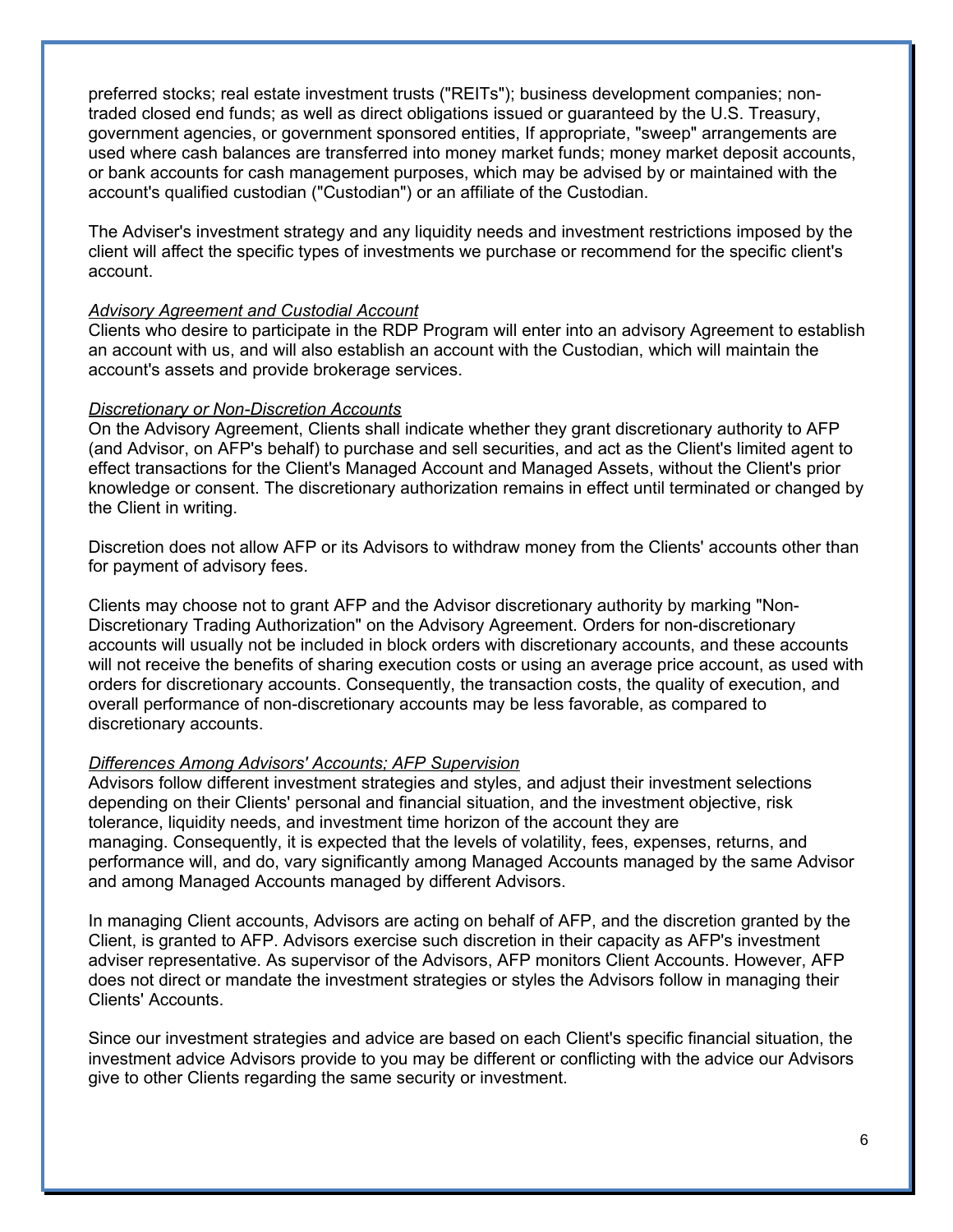## **Proprietary Advisory Program**

AFP offers the Proprietary Program for Clients who choose to enroll in a program utilizing AFP's models. Generally, the models consist of varying proportions of cash, fixed income, and equity investments, and are comprised of mutual funds, money market funds, closed-end funds; exchangetraded funds ("ETFs"), including inverse and leveraged ETFs; common and preferred stocks; as well as direct obligations issued or guaranteed by the U.S. Treasury, government agencies, or government sponsored entities. If appropriate, "sweep" arrangements where cash balances are transferred into money market funds, money market deposit accounts, or bank accounts for cash management purposes, may be advised by or maintained with the account's qualified custodian ("Custodian") or an affiliate of the Custodian.

#### *The Models*

AFP's Investment Committee (or a senior executive, in the absence of the Investment Committee) is responsible for developing, managing and selecting the securities comprising the model portfolios used in the Proprietary Program.

AFP will invest Client assets according to one or more model portfolios developed by one of AFP's portfolio managers. These models are designed for investors with varying degrees of risk tolerance ranging from a more aggressive investment strategy to a more conservative investment approach. Once a model portfolio is selected, the Client may set reasonable restrictions on the management of the Managed Account, including the types of securities that should not be purchased, or if already held, securities that should not be sold.

## *Model Services Provided by Third Parties*

Probabilities Fund Management, LLC ("PFM"), an SEC-registered investment adviser, is currently engaged to assist in the development of the Probabilities Portfolios and selection of the securities to be used for the Growth Sleeve, and to provide signals ("Signals") AFP may use to identify when to buy and sell securities in Clients' accounts. We expect to follow the Signals in managing Managed Accounts that have designated the Probabilities Portfolios. However, we may, in our discretion, reject, delay implementation, or modify, in whole or in part, a Signal and we may engage in other transactions, as we deem appropriate. There is no set minimum or maximum number of positions that will be held for Managed Accounts, including those that have designated the Probabilities Portfolios, or specific frequency that account positions will be traded. Please refer to Item 10 and Item 11 for additional information describing our affiliation with PFM and the related conflicts of interest.

## **Separately Managed Account Program**

Through the Ausdal Separately Managed Account Program ("SMA Program"), Clients have access to a wide range of investment management programs ("Third-Party Programs"), sponsored by professional investment management firms (each a, "Sponsor"). For Clients interested in the SMA Program, our Advisor will work with the Client to develop an investment profile that identifies the Client's personal and financial situation, and the investment objective, tolerance for risk, liquidity needs, investment time horizon and other characteristics (all the "Suitability Information") applicable to the account to be managed through the SMA Program. Third-Party Programs can offer investment portfolios, styles, and strategies to meet the investment needs of many investors; but not every Third-Party Program is a good fit for every investor.

This Brochure provides a general overview of the common terms and characteristics of many of the Third-Party Programs. Clients interested in learning more about or finding a Third-Party Program should start by meeting with their Advisor. This will provide an opportunity for their Advisor to better understand the Client's specific situation and objectives for the assets to be managed through the Third-Party Program (the "Third-Party Assets"). This will help the Advisor to present for the Client's review prospective Third-Party Programs that most closely match the investment objective, risk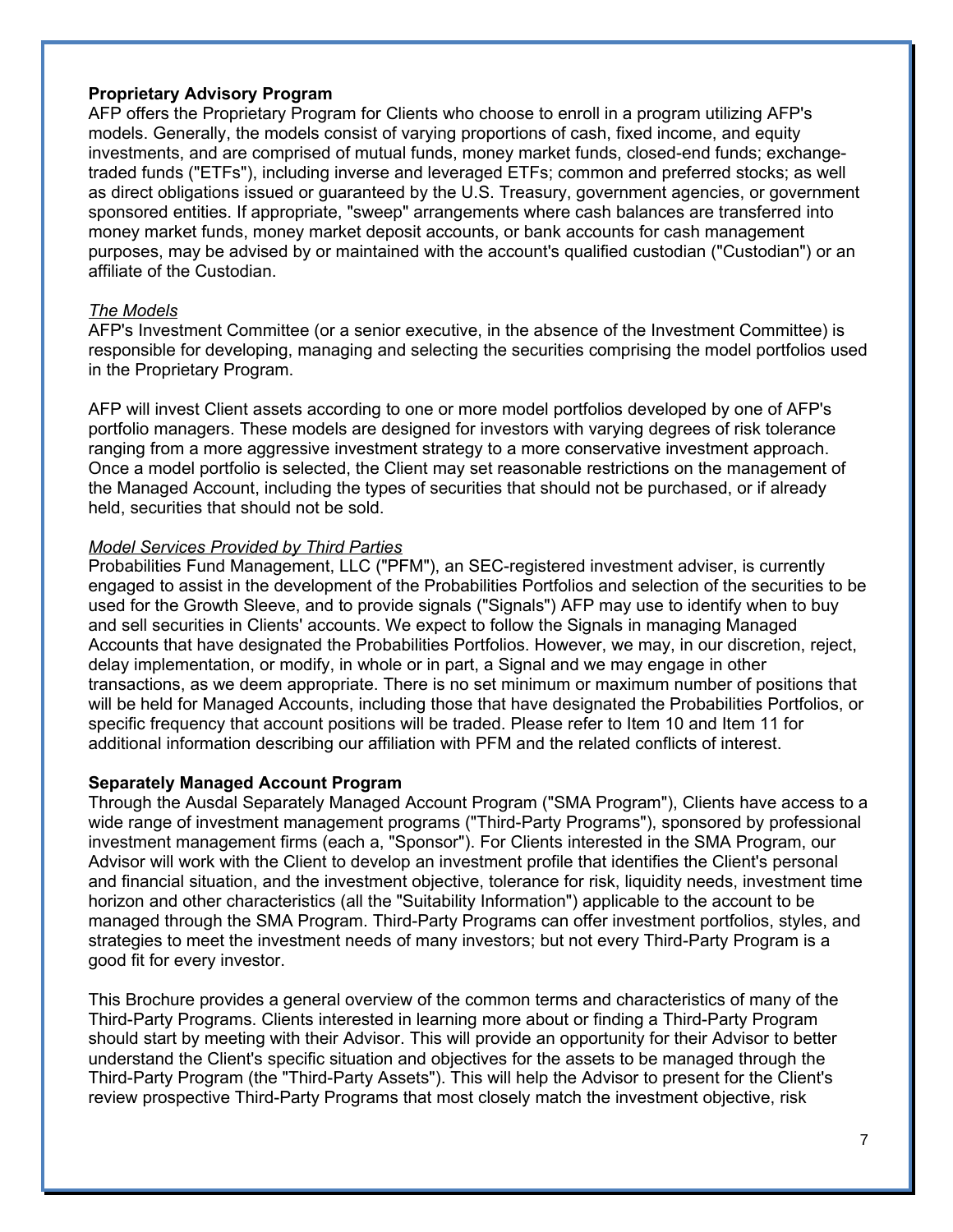tolerance, liquidity needs, and other characteristics (the "target characteristics") Client has in mind for the assets (the "Managed Assets") to be managed through the Third-Party Program. This information will be important to help in identifying a suitable portfolio manager (each a "Third-Party Manager" or "Manager") from a roster of managers available through the particular Sponsor's Third-Party Program.

When the Client has decided to proceed, they should contact the Advisor to obtain the Wrap Fee or other Disclosure Brochure (as applicable) and sign the "Managed Program Agreement " containing the terms and conditions governing the Client's participation in the Third-Party Program; and the Advisory Agreement with AFP; however, the Sponsor's Managed Program Agreement will contain and control most terms and conditions of the Managed Program, and the Client's participation. Client will also receive the separate Form ADV Part 2A Brochure ("Third-Party Brochure") of each Third-Party Manager designated to manage the Third-Party Assets. The Third-Party Managers will actively manage the Third-Party Assets the Client allocates to the Third-Party Manager.

For most Third-Party Programs in the SMA Program, Clients who choose to participate in the SMA Program will enter into and maintain an advisory agreement with AFP pursuant to which the Client agrees to pay us an Advisory Fee for our on-going advisory services with respect to the Third-Party Program the Client selects, and will enter into one or more agreements with the Sponsor and Third-Party Manager(s), as necessary, to participate in the Third-Party Program, and will open an account with the qualified custodian designated for the Third-Party Program. However, Clients should be aware there are Third-Party Programs which provide a single, combined Advisory and Program Agreement among AFP, Sponsor, and Third-Party Managers that addresses Advisory Fees, Program Fees, and all terms and conditions of the Third-Party Program.

#### **Financial Planning Services**

Through our Financial Planning Services, the Client's Advisor meets with the Client to discuss and analyze the Client's investments and financial situation, and help the Client to identify his or her investment goals and objectives, tolerance for risk, and investment time horizon, among other key factors to developing a financial plan. Based on the information provided by the Client, the Advisor will develop recommendations to help the Client towards achieving his or her investment objectives.

For example, the Advisor may recommend that the Client purchase or sell securities or insurance products, reallocate existing investments, or take other steps to achieve their objectives. However, the Client will not have any obligation to buy or sell any securities or insurance products, or otherwise implement the Advisor's recommendations. If the Client chooses to implement recommendation made by the Advisor, the Client may choose any qualified broker-dealer or insurance agent for such transactions.

Clients who request Financial Planning Services may be asked to provide detailed information about the Client's personal and family situation, financial condition, investment objectives, risk tolerance, investment time horizon, estate and retirement plans, trust agreements, wills, investments, insurance, or other information necessary to provide the specific services requested.

AFP and Client will enter into a written Advisory Agreement that describes the specific Financial Planning Services AFP will provide, the Fees for such services, and whether any written report or financial plan will be provided. For example, in the Advisory Agreement, AFP may agree to provide any one or more of the following, among other services (all the "Financial Planning Services"):

**Consulting Services**: Upon Client's request, Advisor will discuss with Client in person or by telephone issues Client would like to discuss regarding Client's investments, portfolio, or financial goals and objectives. Generally, this service will not include any written report.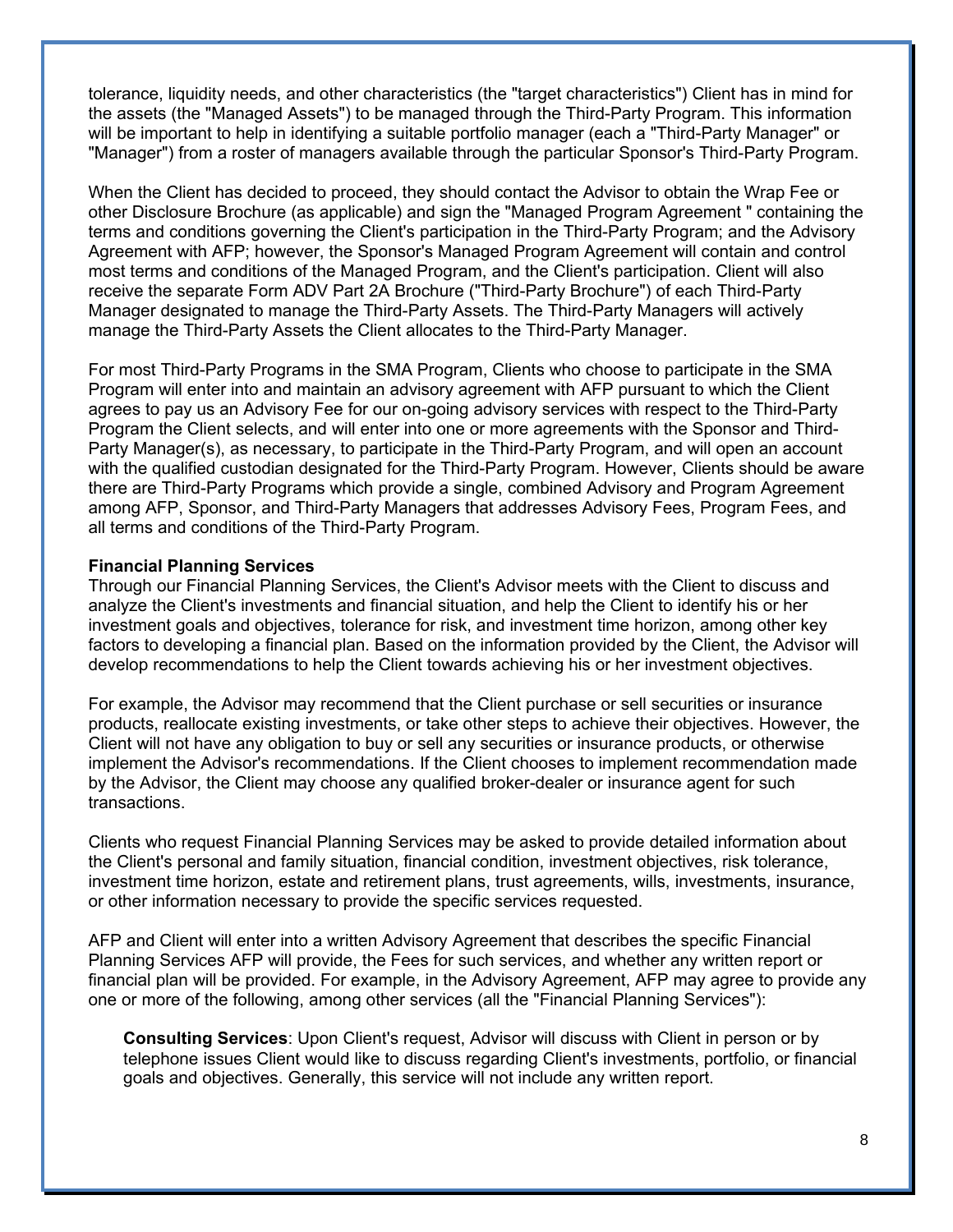**Portfolio Review:** Advisor will review the Client's current investments, and discuss with the Client the Advisor's assessment of whether the current portfolio is consistent with the Client's financial needs and investment objectives.

**Retirement Planning**: Advisor will discuss with Client estimates of the assets Client may need to retire at various assumed ages and the changes, if any, which Client may need to make in Client's current savings plan, investment portfolio, or investment strategies to improve the Client's ability to reach his or her financial objectives.

**Business Planning:** Advisor will review succession planning for Client's business and other specific topics of interest identified by the Client.

**Asset Allocation**: Advisor will discuss with the Client alternative allocations of Client's investments among various asset classes, and estimates for the effects changes may have on the Client's portfolio at certain points in the future. While AFP believes that asset allocation represents a reasonable approach for helping certain Clients to achieve their financial objectives, implementation of an asset allocation strategy provides no assurance that Client's financial objectives will be attained or that Client will not sustain losses in Client's investment portfolio.

**Education Funding**: Based on information provided by the Client regarding Client's plans for children's (or grandchildren's) education, the Advisor will discuss with the Client estimates of the amounts necessary to fund the planned education.

**Estate Tax Planning**: The Advisor will discuss with Client estimates of federal and state estate taxes that may be due at the time of Client's death, and strategies for minimizing such taxes. Please see the limitations described in the section below titled, *Taxes; Services by Accountants*  with respect to any tax advice you receive from an Advisor.

**Survivor Income Analysis**: The Advisor will discuss with Client the amounts of income that may be available to Client or Client's spouse upon the death of each other, or to their surviving heirs.

**Disability Income Analysis**: The Advisor will discuss with Client estimates of Client's disability income needs, as well as a description of existing disability coverage and recommendations regarding such coverage.

In providing the Financial Planning Services, the Advisor will rely on assumptions or estimates regarding a number of important factors that may or may not turn out to be accurate at any time. These assumptions will often include subjects such as future market performance and investment returns, anticipated and reasonably foreseeable living and medical expenses, tax laws, interest rates, and other factors. As a result of likely differences between the items assumed and the actual situation at any time in the future, Client's (or Client's successors') financial situation or needs may be materially different than anticipated and Client's financial or investment objectives may not be achieved.

Unless specifically agreed in the Client's Advisory Agreement, AFP will not provide a written report or written plan in connection with the Financial Planning Services. If the Advisory Agreement provides for a written report or written financial plan, it will usually include recommendations to assist the Client in achieving his or her financial goals and objectives through purchasing or selling investments, purchasing new or revising existing insurance products or policies, establishing or participating in tax qualified accounts, or increasing or decreasing amounts held in savings accounts or other liquid investments.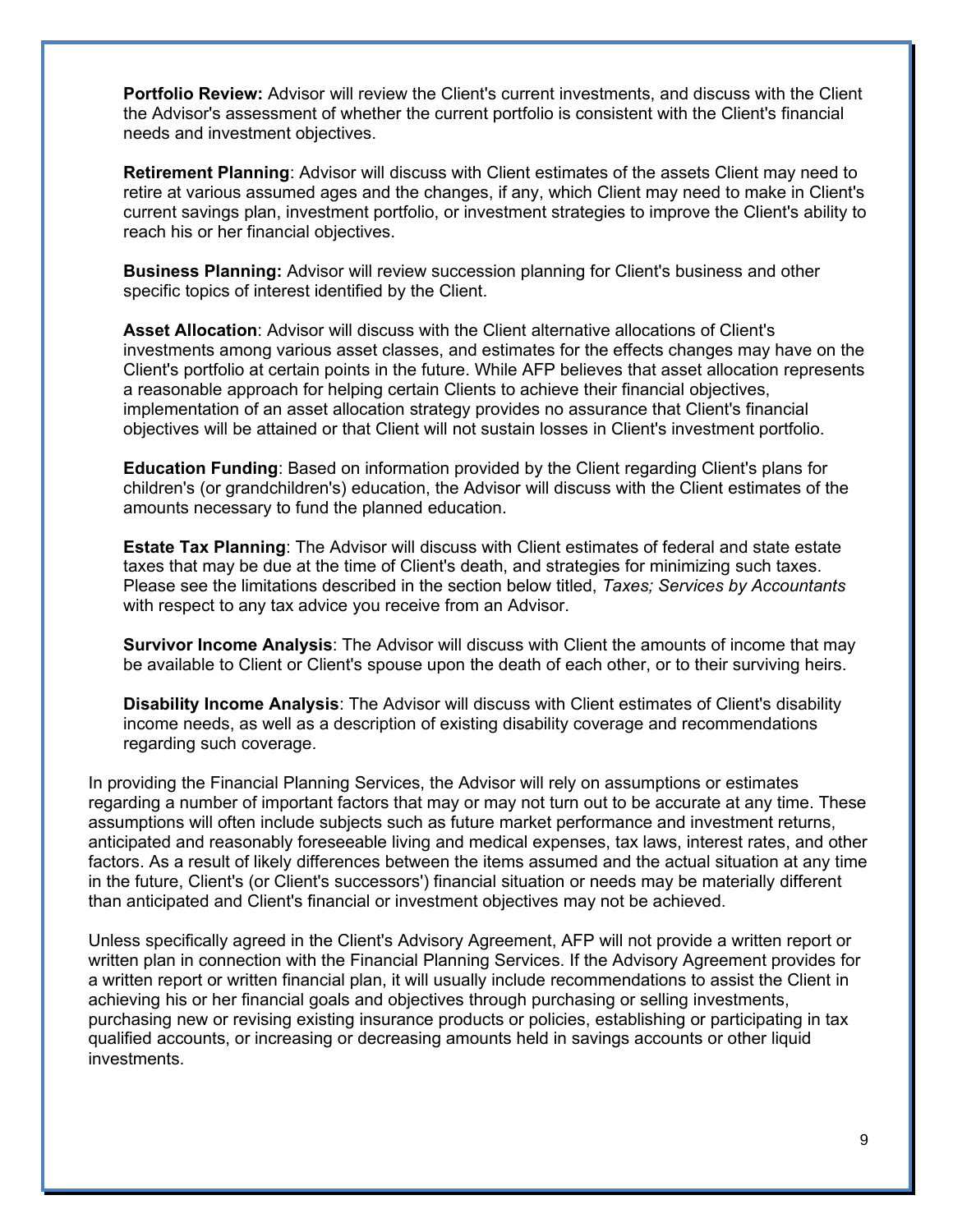If the Client elects to purchase any securities (including mutual funds, 529 Plans or Accounts, or variable products or insurance) or insurance products (including life insurance, fixed annuities, or longterm care products) recommended in connection with the Financial Planning Services, AFP and the Advisor will receive brokerage commissions and asset-based sales charges and service fees (including 12b-1 Fees), and insurance commissions as a result of those purchases. The possibility of such additional compensation creates a conflict that may affect the recommendations made to the Client. The Client is under no obligation to implement or otherwise act upon AFP's or an Advisor's recommendations; and if the Client elects to implement or act upon any such recommendation, the Client is under no obligation to effect any transactions through AFP, Advisor, or any other associated person, broker-dealer, or affiliate of AFP.

#### **Investment Restrictions**

In all Managed Accounts managed by AFP, an Advisor, or supervised person, AFP permits the Client to impose reasonable restrictions on the investments not to be purchased for the Managed Account, and for investments already held in the Managed Account, to impose reasonable restrictions on the investments not to be sold.

However, Clients should be aware that while AFP will permit reasonable restrictions on the investment of Managed Assets, not all Third-Party Managers accept investment restrictions with respect to management of the Third-Party Assets. Third-Party Managers establish separate and independent investment policies which take precedence over AFP's policies in the Third-Party Programs.

#### *Changes In Client Circumstances*

Clients are advised that changes in their personal or financial situation, investment objectives, tolerance for risk, or investment time horizon may cause the strategy or portfolio designated for the Client's account to become no longer suitable. In the event of any material change in Client's personal or financial circumstances, Client should contact the Advisor or us promptly so that we may assist in identifying another program, strategy or other investments that better meet the Client's needs.

#### *Taxes; Services by Accountants*

In taxable accounts, AFP and Advisor will use reasonable efforts to follow the instructions of Client and Client's tax advisors regarding the timing and recognition of taxable gains and losses, subject to applicable tax laws and regulations, as we understand them. Client must acknowledge AFP and Advisor are not acting as accountants or tax advisors, and are not providing tax advice; Client must rely on his or her own tax advisors with respect to the tax consequences of transactions involving the Managed Assets; provided, in any situation where an Advisor conducts business as an accountant and provides tax advice for Clients separate and apart from services as an Advisor on behalf of AFP, Clients must acknowledge such advice is provided by the Advisor-Accountant in his or her separate capacity and is not provided by or on behalf of AFP and AFP has no responsibility or liability for the advice provided in such separate capacity.

#### **Information about Managed Programs**

As discussed above, we offer the Ausdal Wrap Fee Program to serve Clients who want to have the costs of trading and investment advice combined into one single fee. Accounts available through the wrap fee programs are not managed differently from accounts managed in non-wrap programs to the extent the same or similar investment strategy is available from the same Advisor. For a complete explanation of our Wrap Fee Program, please review the Wrap Fee Program Brochure, available from our Advisor or from the firm through the contact information on the front of this Brochure.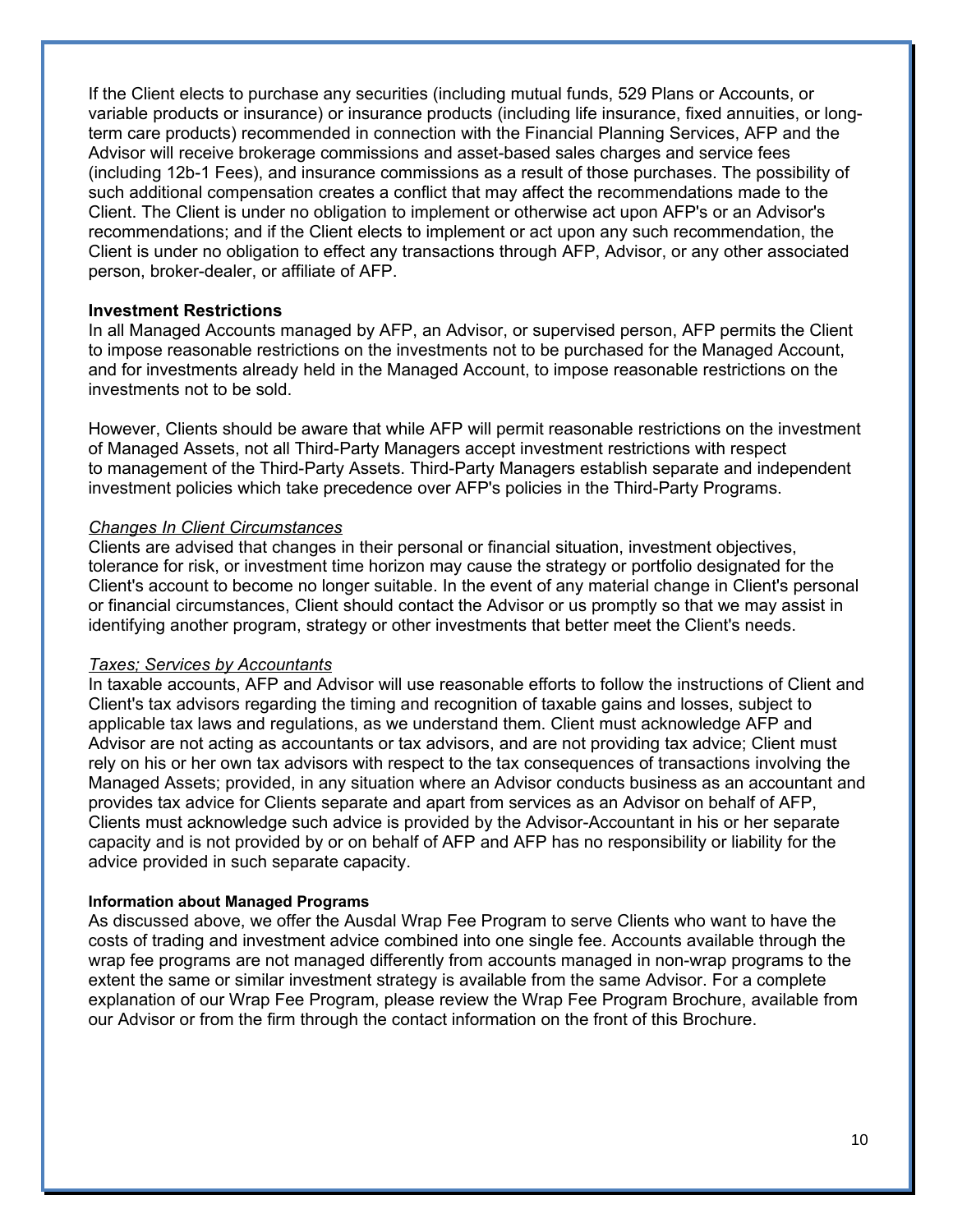## **Rollover Recommendations**

Effective December 20, 2021 (or such later date as the US Department of Labor ("DOL") Field Assistance Bulletin 2018-02 ceases to be in effect), for purposes of complying with the DOL's Prohibited Transaction Exemption 2020-02 ("PTE 2020-02") where applicable, we are providing the following acknowledgment to you.

When we provide investment advice to you regarding your retirement plan account or individual retirement account, we are fiduciaries within the meaning of Title I of the Employee Retirement Income Security Act and/or the Internal Revenue Code, as applicable, which are laws governing retirement accounts. The way we make money creates some conflicts with your interests, so we operate under a special rule that requires us to act in your best interest and not put our interest ahead of yours. Under this special rule's provisions, we must:

- Meet a professional standard of care when making investment recommendations (give prudent advice);
- Never put our financial interests ahead of yours when making recommendations (give loyal advice);
- Avoid misleading statements about conflicts of interest, fees, and investments;
- Follow policies and procedures designed to ensure that we give advice that is in your best interest;
- Charge no more than is reasonable for our services; and
- Give you basic information about conflicts of interest.

We benefit financially from the rollover of your assets from an ERISA account to an account that we manage or provide investment advice, because the assets increase our assets under management and our advisory fees. As a fiduciary, we only recommend a rollover when we believe it is in your best interest.

#### **Managed Assets**

As of December 31, 2021, we managed \$1,667,710,047 of Client assets, as follows:

A. \$1,533,911,381 on a discretionary basis; and

A. \$133,798,666 on a non-discretionary basis.

## **Item 5 Fees and Compensation**

#### **Compensation for Advisory Programs & Services**

#### **Representative-Directed Portfolio Program & Proprietary Program Advisory Fees**

In the Client's Advisory Agreement for the RDP Program and Proprietary Program, the Client agrees to pay AFP Advisory Fees on a monthly or quarterly basis. The Maximum Advisory Fee Rates (expressed as annual percentage rates) are described in the following RDP Program & Proprietary Program Maximum Fee Schedule, for the following "Asset Tiers:"

| <b>RDP PROGRAM &amp; PROPRIETARY PROGRAM</b><br><b>IMAXIMUM ADVISORY FEE SCHEDULE*</b> |                   |
|----------------------------------------------------------------------------------------|-------------------|
| ∣Asset Fee Tier                                                                        | lMaximum Fee Rate |
| $ Up to - $250,000 $                                                                   | $2.50\%$          |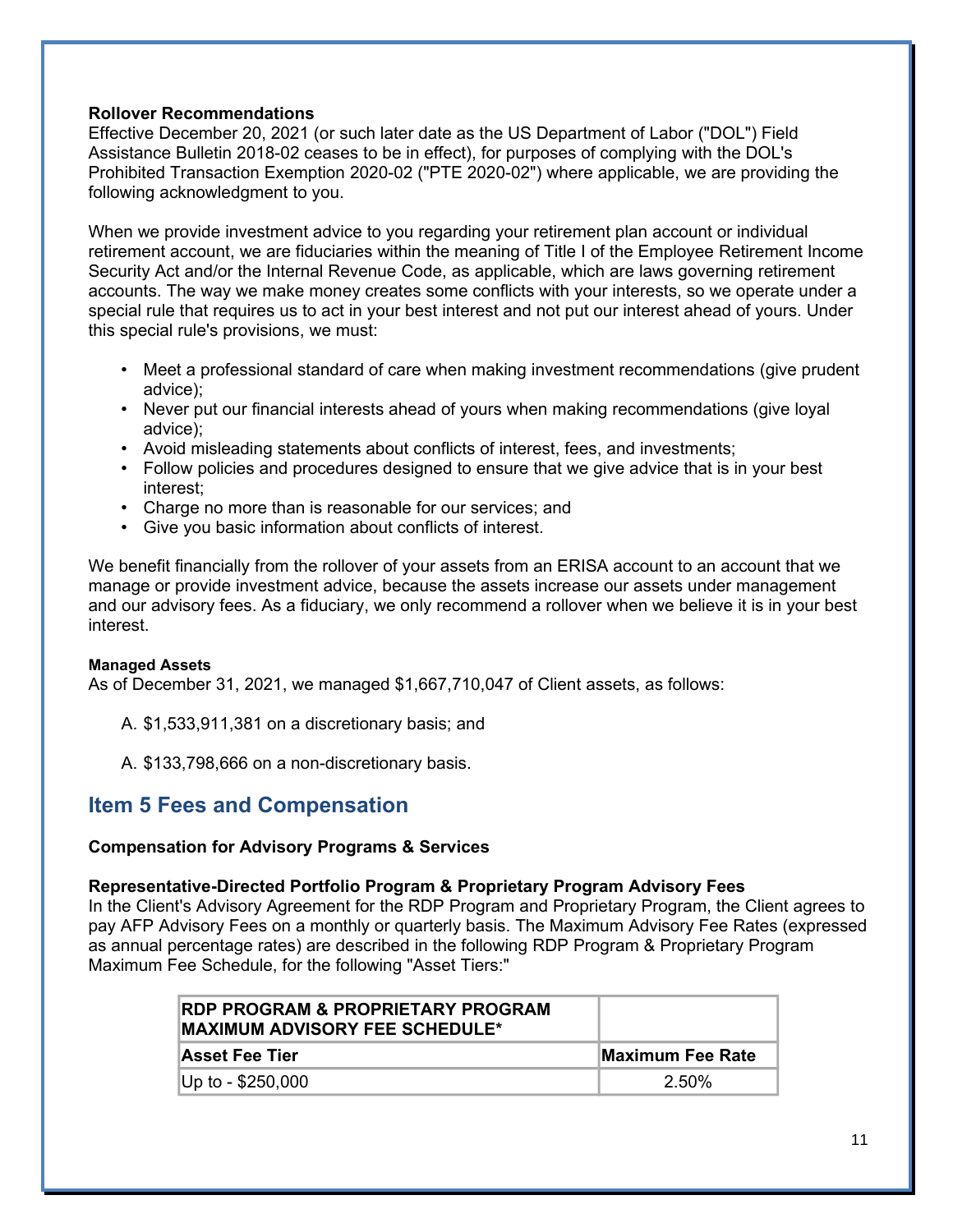| \$250,001 - \$500,000   | 2.25% |
|-------------------------|-------|
| \$500,001 - \$1,000,000 | 2.00% |
| Over - \$1,000,001      | 1.75% |

\*The Client's Advisory Agreement will contain the actual amount of the Client's Advisory Fee Rate(s), the applicable Asset Tiers, whether fees are paid in advance or in arrears, whether tiers will be determined at the household or individual account level, and whether the fees are calculated by multiplying the Fee Rate for each Asset Tier times the value of assets in that Tier (the "Tiered Method") or by using a single Fee Rate based on the rate applicable to the highest Tier in which the account has assets.

"Asset Fee Tiers" are based on the Managed Account Value as determined by the Custodian and is based on the actual number of days in the period (i.e., monthly or quarterly). The Client's specific billing selections are indicated on their Advisory agreement. Here is an example of 2nd quarter billing for a client with \$400,000 in their advisory account that is billed on a quarterly basis:

 $$250,000 \times 2.5\% = $6250$  (per year) / 365 days = \$17.12/day x 91 days (April, May and June) = \$1,557.92

PLUS

 $$150,000 \times 2.25\% = $3375$  (per year) / 365 days = \$9.25/day x 91 days (April, May and June) = \$841.75

The advisory fees for this example are  $$1,557.92 + $841.75$  for a total of  $$2,399.67$ .

We use a standard industry automated billing system that collects the information reported by the custodian for our monthly or quarterly billing calculations. There may be immaterial differences between the month-end or quarter-end market value reflected on your custodial statement and the valuation as of the last day of the billing period used for billing calculation purposes, given timing and account activity. Such differences may be caused by, but not limited to, the timing of the receipt and processing of dividends by the custodian. For example, a dividend received by the custodian may occur at the end of the month, but not fully processed and added to the account value in the custodian's system for a few days. While the billing system will add these dividends to the account value when notice of the dividend is first received, thus causing a difference in reported account value between the two systems during the time billing amounts are calculated.

## *Payment of Fees*

Unless otherwise negotiated by AFP and provided in the Advisory agreement, Advisory Fees are due and payable immediately at the beginning of each calendar quarter or month (whether payable in advance for the current calendar quarter or month, or in arrears for the previous calendar quarter or month) and upon termination of the Advisory Agreement (for all earned but unpaid amounts). Advisory Fees are not charged on the basis of a share of capital gains upon or capital appreciation of the account or any Managed Asset. Refer to the section below *Calculation of Advisory Fees* for further information regarding how Advisory Fees are calculated.

#### **Separately Managed Account Program Fees**

As described in Item 4, Clients who participate in the Separately Managed Account Program ("SMA Program") will enter into an advisory agreement with AFP pursuant to which the Client agrees to pay AFP Advisory Fees for AFP's on-going advisory services with respect to a Third-Party Program the Client selects.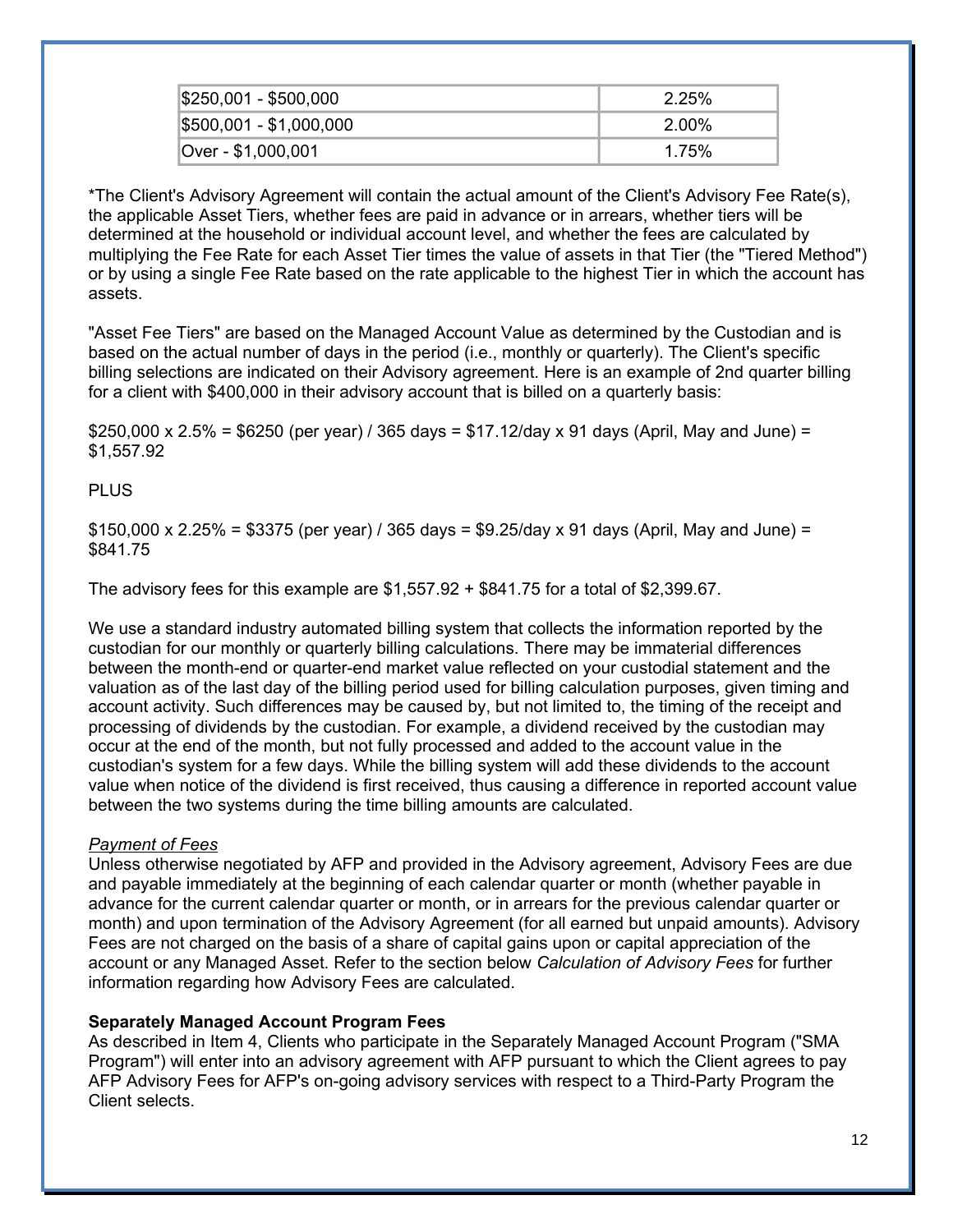The maximum combined Advisory Fee Rate (expressed as an annual percentage rate) for SMA Program accounts is 3%. Some Clients will see one combined fee and others will see the breakout by category. The "SMA Advisory Fee" for each SMA Program account will be made up of the following parts as applicable to the particular Third-Party Program:

- *Adviser's Fee A fee charge by AFP for compensation to the Adviser advising the Client.*
- *Adviser Platform Fees A fee charged by AFP for administration and operation of a Third-Party Program where AFP serves as Sponsor of the Program.* The Adviser Platform Fee will be disclosed to the Client prior to entering into the Advisory Agreement. The Platform fee typically ranges between 15 - 30 basis points.
- *Program Fee A fee charged by the Third-Party Program Sponsor for administration and operation of the Third-Party Program. This fee can also be labeled as an Overlay Management Fee or Platform Fee, but is separate and in addition to any Adviser Platform Fee charged by AFP.*

AFP has negotiated with the Sponsors of certain Third-Party Programs to share with AFP the Program Fees the Sponsors receive from Clients (approximately 15 basis points). These payments are sometimes referred to as referral fees, or payments in support of AFP's administration or operation of the Third-Party Program.

• *Third-Party Manager Fees - Fees charged by Third-Party Managers to manage the assets within the SMA Program Account. AFP may negotiate rates with Third-Party Managers (sometimes referred to as Model Providers, Managers, Strategists or Sub-advisors) but the Third-Party Managers determine and set the Third-Party Manager Fees. The Third-Party Manager fees will either be detailed in the Client's Advisory Agreement or they will be aggregated and included with the Program Fee and paid by the Program Sponsor. In certain Programs AFP will serve as a model manager. In these cases, AFP will receive the Third-Party Manager fee for the assets assigned to a model managed by AFP.*

The combined fees for the Separately Managed Account Program as described above will be referred to collectively as the "SMA Advisory Fee" and will not exceed 3%. The Advisory Agreement will govern the SMA Advisory Fees the Client agrees to pay to participate in a Third-Party Program but in no case shall the "SMA Advisory Fee" exceed 3%.

The Sponsor is responsible for administering the SMA Program, paying Third-Party Managers (including any model providers, strategists or sub-advisors), arranging for services related to Client profiling assistance, strategic asset allocation assistance, style allocation assistance, research and evaluation of investment strategies and investments, account performance calculations, account rebalancing, account reporting, account billing administration and other operational and administrative services to assist AFP in providing advisory services. Not all services are provided with respect to all Third-Party Programs offered by a Sponsor, and not all Clients will receive or benefit from all services available, offered, or provided by a Sponsor through a Third-Party Program in which the Client participates, even though the costs of such services will be borne by all accounts participating in that Third-Party Program, or by all accounts participating in the Sponsor's Managed Programs.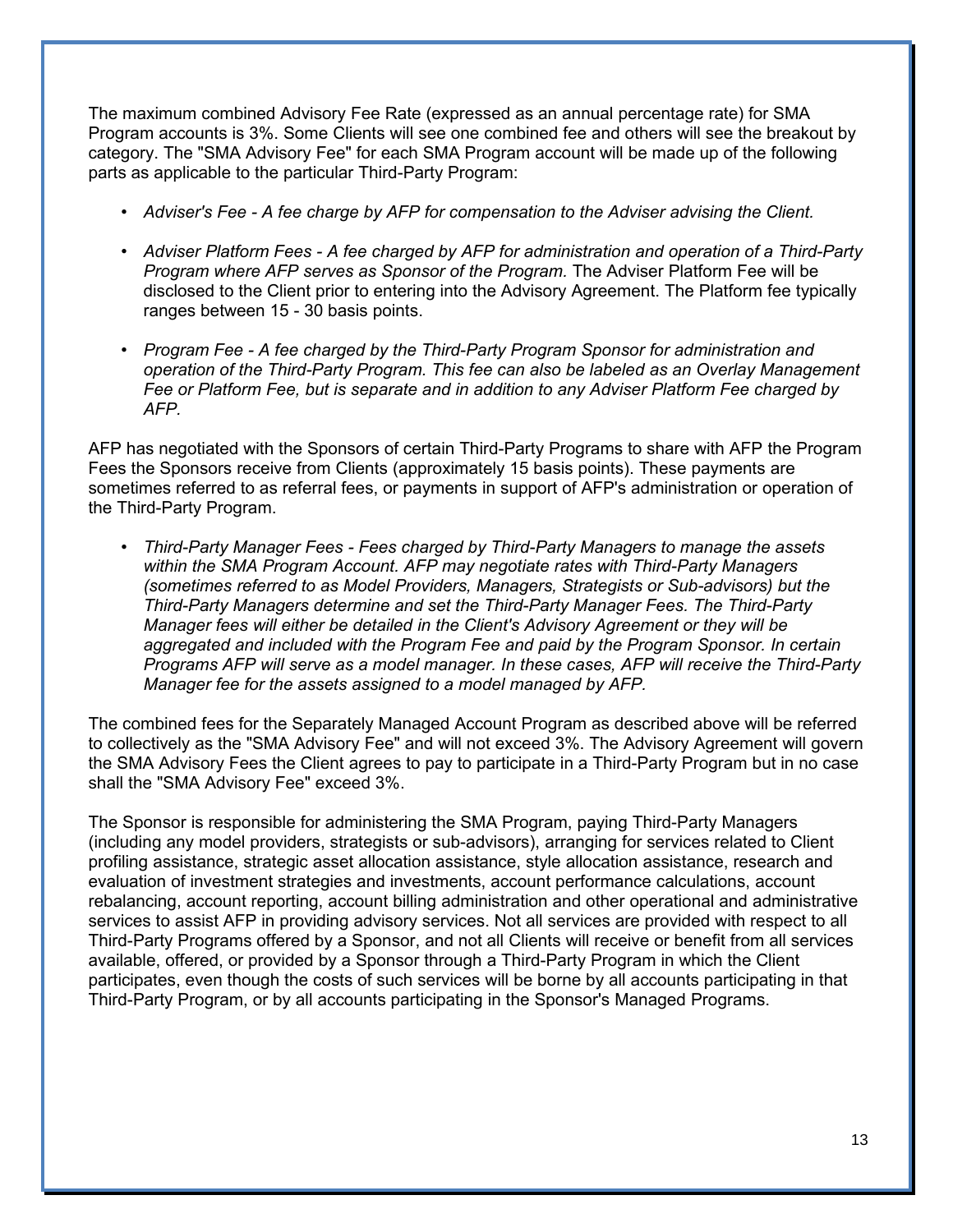#### *Payment of Fees*

Subject to the requirement of each Sponsor, SMA Advisory Fees are due and payable immediately at the beginning of each calendar quarter or other period for which fees are calculated (and upon termination of the Advisory Agreement, for any unpaid amounts). SMA Advisory Fees are not charged on the basis of a share of capital gains upon or capital appreciation of the account or any Managed Asset.

Clients should be aware that the Sponsor of each Third-Party Program will act as collection agent for our SMA Advisory Fees and we intend to work with the Sponsor, to the extent we believe reasonable, to coordinate our fee billing, calculation, and collection procedures so that they are consistent with the procedures used by the Sponsor of each Third-Party Program.

#### **Common Terms and Disclosures Regarding Fees and Compensation**

Except as otherwise provided in this Brochure or in a Client's Advisory Agreement, the following terms and disclosures apply to Managed Accounts participating in the RDP Program, Proprietary Program and SMA Program (all the "Managed Programs"). The term "Advisory Agreement" refers to an Advisory Agreement between AFP and Client in each of such programs.

#### *Negotiability of Fees and Other Terms of Advisory Relationship*

Subject to limitations or restrictions of any Sponsor or Third-Party Manager, AFP has discretion to negotiate all terms and conditions with respect to each Client's relationship with AFP, including without limitation, any and all fees, minimum account sizes, minimum fees, and other terms, on a Client-by-Client, and account-by-account basis. When considering these matters, we usually consider the amount of assets to be placed under management by a Client and related accounts, anticipated future revenues and anticipated future assets or other business from the Client or related persons, and existing or anticipated relationships. We may elect, in our discretion, to aggregate related Client accounts for the purpose of achieving and negotiating the terms of a Client relationship.

Because Advisory Fees and other terms of our Managed Programs and services are negotiated separately with each Client, some accounts and Clients pay lower Advisory Fees and other amounts than other accounts and Clients. Waivers, discounts or more favorable terms not generally available to other Clients are offered to family members and friends of our Advisors, employees, and affiliates.

#### *Calculation and Deduction of RDP Program and Proprietary Program Advisory Fees*

For RDP Program and Proprietary Program Accounts, Advisory Fees (and Adviser Platform Fees, if any) are calculated with respect to each Managed Account on a Custodian-by-Custodian basis. Advisory Fees are determined pursuant to the terms of the Client's Advisory Agreement, based on the Advisory Fee Rate(s) stated in the Advisory Agreement, and the value of Managed Assets, using the valuation date and method provided according to the Advisory Agreement. If not otherwise provided in the Advisory Agreement for RDP Program and Proprietary Program Accounts, for Advisory Fees (and any Adviser Platform Fees) payable in advance, the valuation date shall be the "end of the preceding calendar period," which shall be interpreted as the end of the calendar period preceding the period for which Advisory Fees are being calculated (e.g., calendar month or quarter); provided, for the initial period, fees shall be calculated on an asset-by-asset basis beginning as of the date each asset is "placed in the management program" (which shall mean the date credited by the Custodian to the Managed Account). For Advisory Fees (and Adviser Platform Fees, if any) payable in arrears, the valuation date shall be the end of the calendar period for which such Advisory Fees are being calculated (e.g., calendar month or quarter); provided, for the last fee calculation period, the valuation date for fees payable in arrears shall be the termination date of the Advisory Agreement).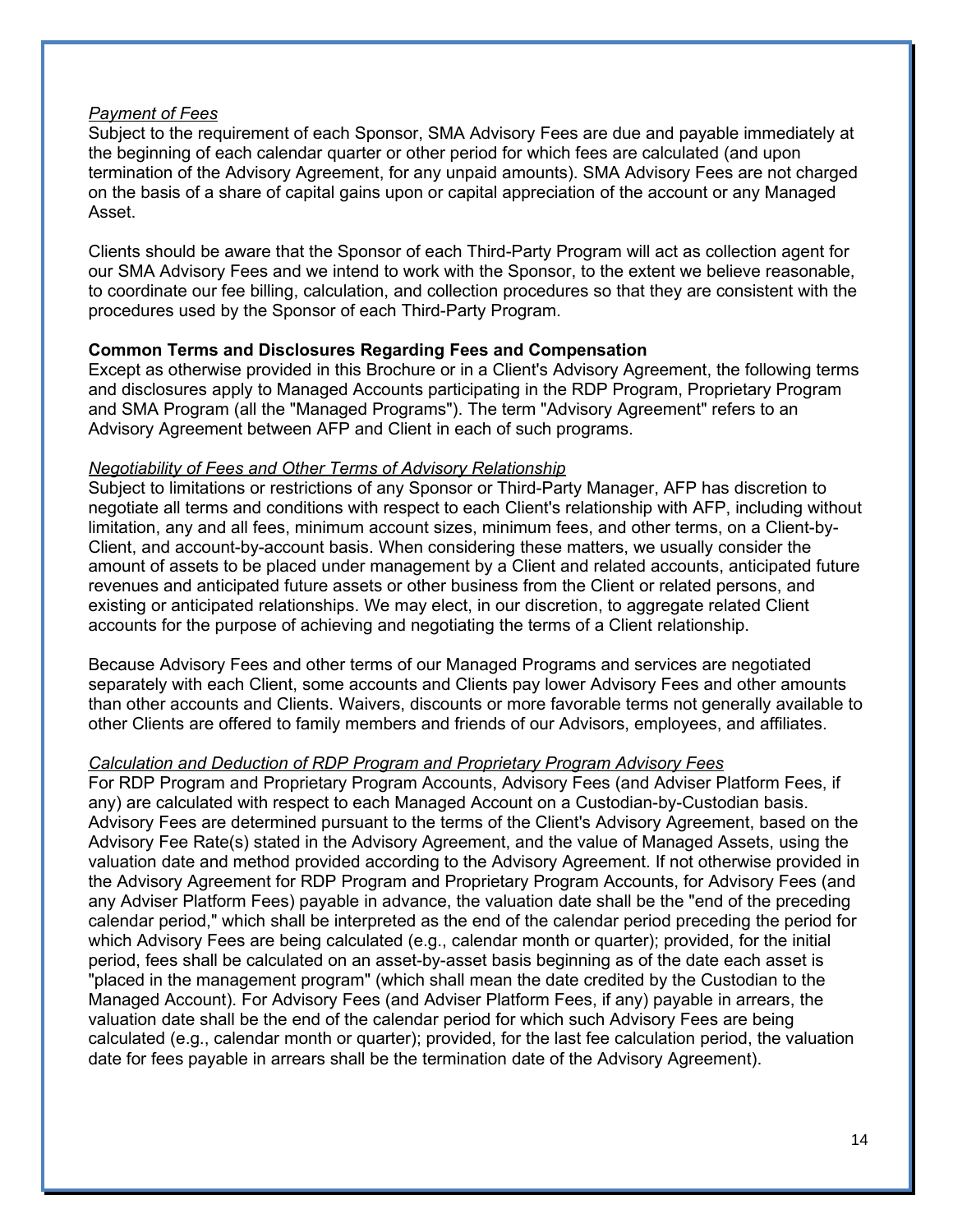For SMA Program Accounts (or other Program Accounts treated as SMA Program Accounts), Advisory Fees are calculated according to the terms of the Sponsor's Program Agreement, and Client Fee Schedule attached to the Client's Advisory Agreement with AFP, subject to the Maximum Fee Rate Schedule described in this Brochure.

## *Fair Valuation of Managed Account or Managed Assets*

For most holdings, AFP will rely on the custodian's value for billing purposes. If an advisory account has holdings that are illiquid or for which the custodian is not able to provide a valuation, AFP will assign a value determined by us in good faith to reflect its fair value for RDP and Proprietary Program Accounts.

For SMA Program Accounts, Third-Party Assets shall be valued according to the terms of the Sponsor's Managed Program Agreement.

## *Risk of Liquidations to Pay Advisory Fees, Adviser Platform Fees, and Sponsor Program Fees and Program Expenses*

The Custodian of a Managed Account will be authorized to deduct the Advisory Fees. If sufficient cash is not available in the Managed Account to pay any fees or expenses when due, the Custodian is authorized to liquidate securities selected by the Custodian or AFP (or the Sponsor or any Third-Party Manager) without prior notice to the Client. If mutual funds are liquidated, the Client may be charged any applicable contingent deferred sales charge, early redemption fee, or fee payable to discourage short-term trading of fund shares. If the liquidated securities have declined in value, the Client will realize a loss and lose the opportunity for future appreciation of the securities.

## *Management of Account Until We Receive Written Notice*

Unless and until the Client notifies us in writing to designate a different portfolio for their account, to notify us of material changes in their Suitability Information, or to impose reasonable restrictions on the investment of their account, we will continue to manage the account according to the Suitability Information in our records. Clients should inform us promptly of significant changes in their individual or family circumstances or financial situation, or in the investment goals or objectives, investment time horizon, tolerance for risk, or liquidity needs of the account so that appropriate changes can be made.

#### *Changes In The Portfolios*

We may change, add, or remove portfolios (and the objectives or strategy of any portfolio) from time to time, without prior notice to the Client. If a portfolio is changed or removed, we will designate for the account a suitable remaining portfolio, and will notify the Client that such designation has occurred. If the Client objects to such designation, we may terminate the Advisory Agreement and liquidate the account.

## **Financial Planning Services**

Our Financial Planning fees are negotiated on a case-by-case basis, depending on the complexity and scope, financial situation and objectives and the nature and extent of planning and analysis required. The fees and services will be outlined in the Financial Consulting agreement and are payable as agreed to between the Advisor and the Client. In no case shall the payment schedule cause a client to prepay more than \$1,200 six months or more in advance of completion of the Financial Planning services.

Please refer to the below section regarding the termination of Advisory Agreements. Fees shall be prorated based on the proportion of the Financial Planning Services that have been completed as of the date the Agreement terminates; to the extent the proportion of services completed exceeds the amount of the prepaid fees, the Client shall owe the balance.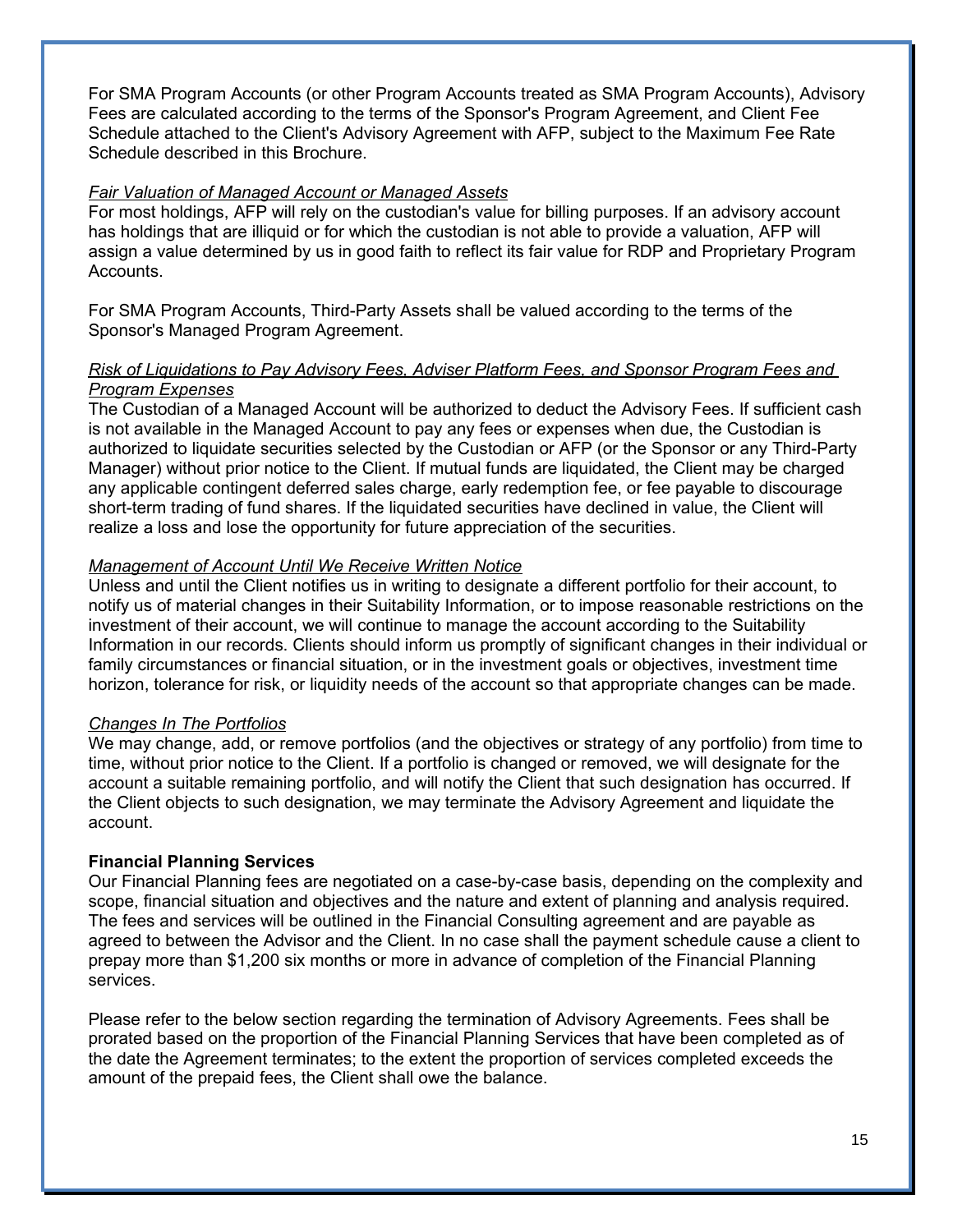## *Termination of Advisory Agreements*

Subject to the terms of any Advisory Agreement, an Advisory Agreement may be terminated by the Client or us upon written notice to the other, as provided in the Advisory Agreement. If Client terminates the Advisory Agreement within five business days of the effective date of the Advisory Agreement, Client shall receive a full refund of any prepaid fees. If the Advisory Agreement is terminated more than five business days after the effective date, any prepaid, but unearned Advisory Fees, if any, for the final calendar period of the Agreement shall be prorated based on the number of days the Advisory Agreement was in effect during such calendar period, and the unearned portion shall be refunded to Client within 30 days; and any earned but unpaid Advisory Fees owed to AFP will become immediately due and payable upon termination of the Advisory Agreement.

The termination provisions of Advisory Agreements vary, and not all Advisory Agreements provide for a five-day full-refund period; no refund is owed where Advisory Fees are paid in arrears. Clients should review the terms of their Advisory Agreement to verify the particular termination provisions of their Advisory Agreement. Termination provisions for Third-Party Program Accounts are governed by the terms of the Sponsor Program Agreement.

After an Advisory Agreement has been terminated: Client will be charged commissions, sales charges, and transaction, clearance, settlement, and custodial charges, at prevailing rates, by us (in our capacity as introducing broker-dealer) and any executing or carrying broker-dealer. Client will be responsible for monitoring all transactions and assets; and AFP shall not have any obligation to monitor or make recommendations with respect to any account or assets.

## *Taxes; Services by Accountants*

AFP and Advisor will use reasonable efforts to follow the instructions of Client and Client's tax advisors regarding the timing and recognition of taxable gains and losses, subject to applicable tax laws and regulations, as we understand them. Client must acknowledge AFP and Advisor are not acting as accountants or tax advisors, and are not providing legal or tax advice. Client must rely on his or her own tax advisors with respect to the tax consequences of transactions involving the Managed Assets; provided, where an Advisor conducts business as an accountant and provides tax advice for Clients separate and apart from services as an investment adviser representative on behalf of AFP.

## **Deduction and Direct Billing of Fees**

## *Fees Directly Debited from Client*

Subject to Client's consent, fees are directly debited from a Client's account(s), and each Client is required to provide the qualified Custodian of the Client's account(s) written authorization to deduct the quarterly fee described. The Custodian sends the Client a statement, at least quarterly, indicating all amounts disbursed from the account. The Client is responsible for verifying the accuracy of the fee calculation, as the Custodian will not verify the calculation.

## *Fees Billed Direct to Client*

In the RDP Program, Proprietary Program, and SMA Program, the Custodian deducts the Advisory Fees or SMA Advisory Fees upon receipt of AFP's or the Sponsor's instructions, and forwards the Advisory Fees and Adviser Platform Fees to AFP. In the RDP Program and Proprietary Program, Clients may choose to have the fees billed to them directly, in lieu of deduction from the account; however, the Client must agree that any fees not paid within 60 days will be deducted automatically.

## *Changes in Fee Calculation and Billing Procedures*

Clients should be aware that AFP may, in its sole discretion, engage one or more Sponsors of Third-Party Programs (or service providers they designate) to act as collection agents with respect to AFP's Advisory Fees and Adviser Platform Fees, and we intend to work with each such Sponsor, to the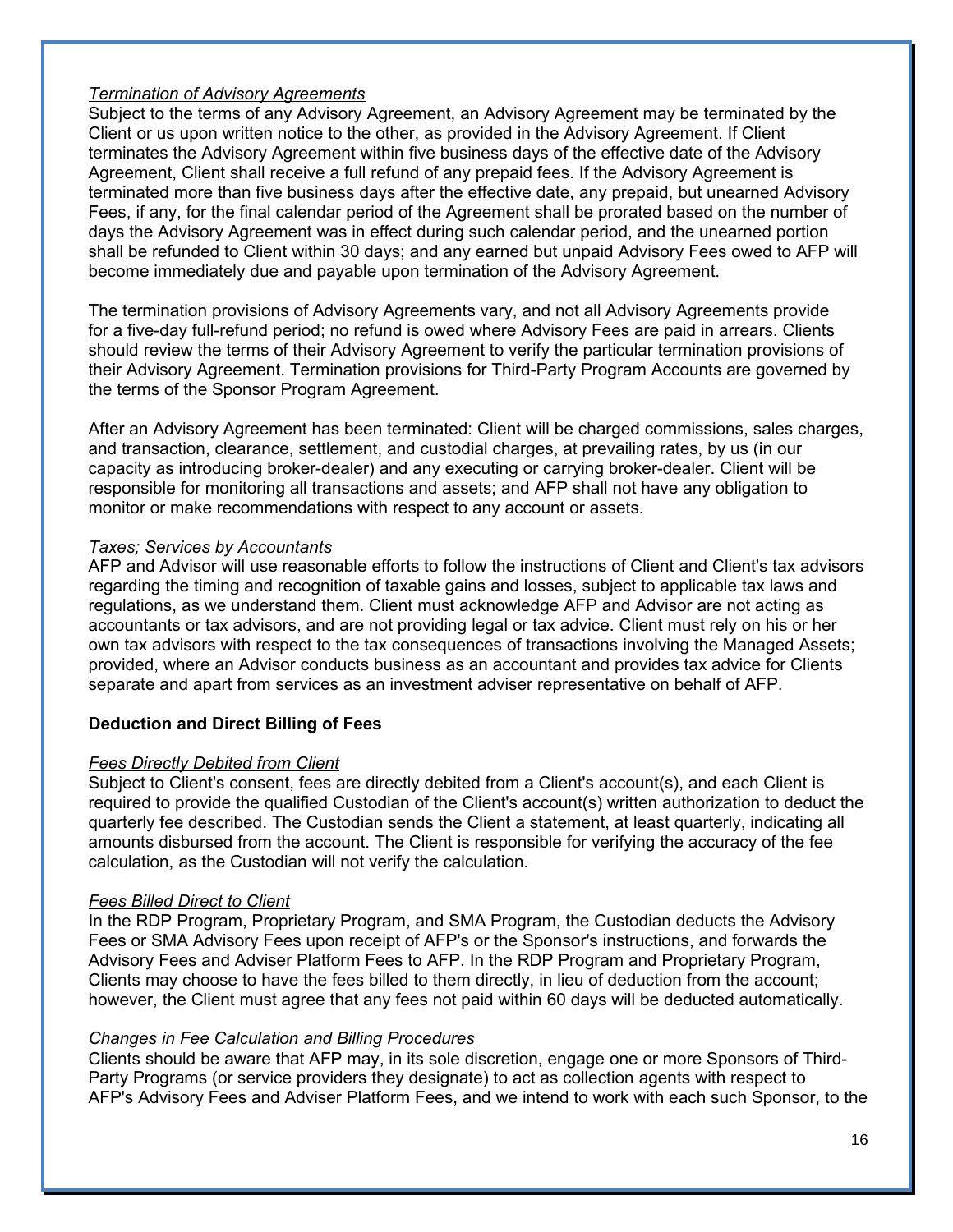extent we believe reasonable, to coordinate and improve the efficiency our fee billing, calculation, and collection procedures so that they are consistent with the procedures used by the Sponsor of each Third-Party Program. Consequently, in our discretion, we may change the billing and valuation periods and assumptions for calculating Advisory Fees and Adviser Platform Fees from those described above or in the Client's Advisory Agreement, as we determine appropriate so that they reasonably reflect the procedures used by each Sponsor. However, such changes will not affect the Advisory Fee agreed to in your Advisory Agreement, unless we provide you with at least 30 days' prior notice of such changes. Advisory Fees and Adviser Platform Fees are not charged on the basis of a share of capital gains upon or capital appreciation of any Managed Account or Managed Assets.

## **Additional Fees & Expenses**

The Advisory Fees and SMA Advisory Fees are separate and distinct from a number of other expenses that the Client's account will incur including:

- Brokerage and Investment Expenses
- Investment Company Expenses
- Cash Management Expenses
- Custodial Expenses

## *Brokerage and Investment Expenses*

Client accounts will generally invest in mutual funds, ETFs, money market funds, and closed end funds, but may also invest in stocks, bonds, and other types of securities. Although many of the investment company investments are "load-waived" investments, Clients should expect that their account will incur some or all of the Brokerage and Investment Expenses described below.

Client accounts will pay their Custodian (Pershing, TD Ameritrade, or Schwab), transaction-related fees for each transaction, and for some transactions, it will also pay other costs that could significantly increase your overall expenses and decrease any profits from these programs. These fees are automatically deducted from the account at the time of the trade(s).

Following are examples of some of the types of fees and expenses that are included in the Brokerage and Investment Expenses:

- per-trade principal trade mark-up/mark-downs, and other transaction-related costs paid to introducing and executing brokers (including AFP, its clearing firm, the Custodian and its affiliates), stock exchanges, electronic communications networks, and other trading intermediaries involved in executing account transactions to buy or sell securities; and
- odd lot charges, transfer and other taxes, floor brokerage fees, service, handling, delivery, and mailing fees, electronic wire transfer fees, currency exchange fees, margin interest, and other expenses related to investments made or assets held for the Client's account;
- dealer spread (mark-up/mark-down) incurred when securities are purchased on principal basis, rather than on an "agency basis" (where a commission would be charged); fixed income securities tend to be bought and sold more frequently on a principal basis, so accounts that invest more frequently in fixed income securities may incur the cost of the dealer mark-up/down for each purchase and sale;
- margin interest charged by the custodian's broker-dealer affiliate; and
- service, handling, delivery, and mailing fees, electronic wire transfer fees, and other miscellaneous expenses related to the Client's account.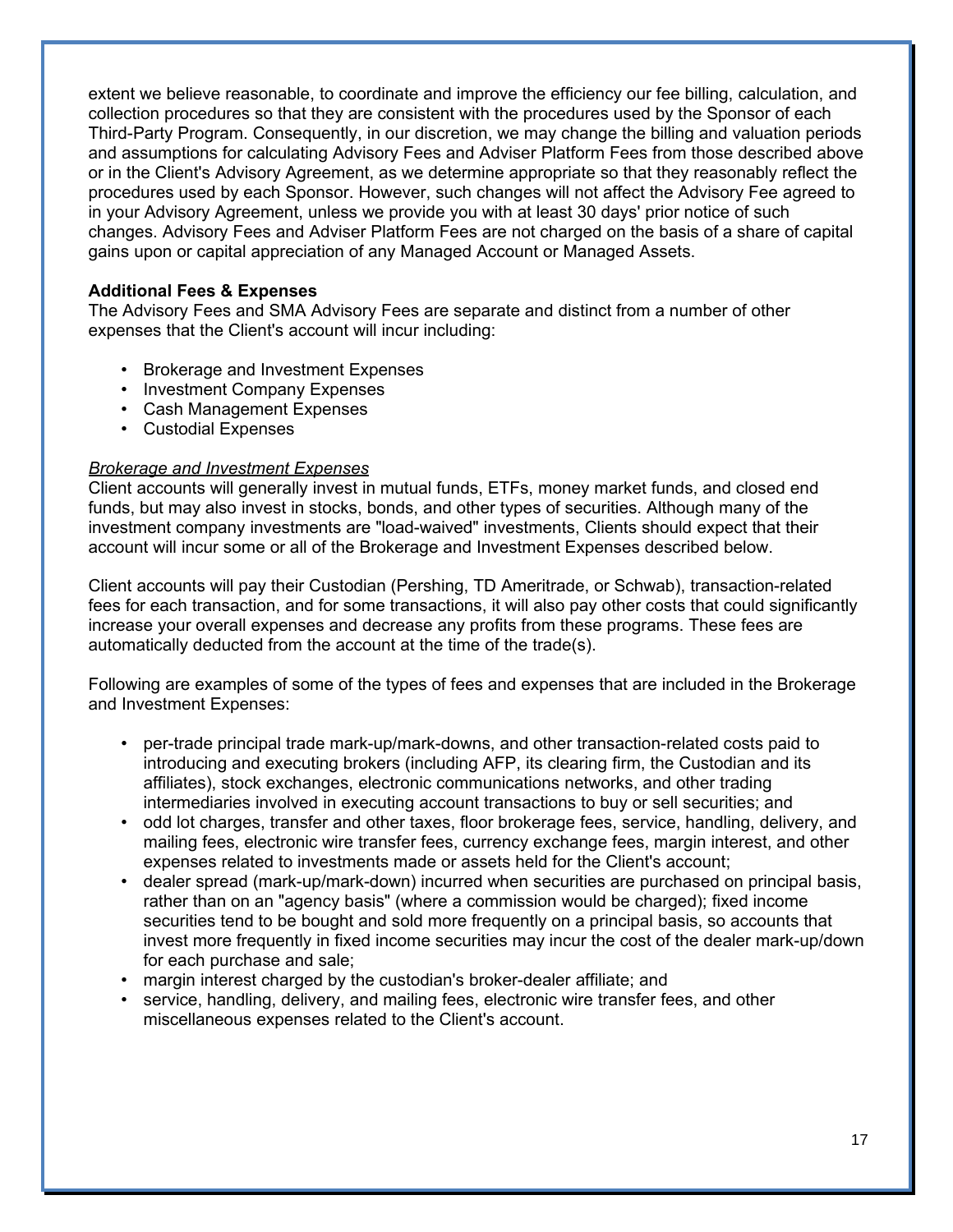#### *Custodial Expenses*

AFP will not have possession of Managed Assets. To participate in the Managed Programs, the Managed Assets must be maintained in an account (either the Managed Account or a Third-Party Account, as described in this Brochure) under Client's name with a Custodian designated for the particular Managed Program.

Clients must pay the cost of services provided by the Custodian for: (1) arranging for the receipt and delivery of securities that are purchased, sold, borrowed or loaned for the Custodial account; (2) making and receiving payments with respect to Custodial account transactions and securities; (3) maintaining custody of Custodial account securities; and (4) maintaining custody of cash, receiving dividends, and processing exchanges, distributions, and rights accruing to the Custodial account. The specific fees and terms of each Custodian's services are described in the Client's separate Custodial Agreement(s).

## *Investment Company Expenses*

Mutual funds, money market funds, exchange-traded funds ("ETFs"), closed-end funds, and variable products (all referred to as a "fund") deduct from their assets the internal management fees, operating costs, and investment expenses they incur to operate the fund. Variable products also deduct mortality expenses. These internal expenses generally include recordkeeping fees, and transfer and subtransfer agent fees, among other fees and expenses. All of these represent indirect costs that are charged to the fund's shareholders.

Frequently, these internal expenses also include "Distribution Fees." These amounts are deducted from the fund's assets to compensate brokers who sell fund shares, as well as to pay for advertising, printing and mailing prospectuses to new investors, and printing and mailing sales literature. Mutual fund internal expenses also commonly include "Shareholder Service Fees" which are amounts deducted from the fund's assets to pay the costs of responding to investor inquiries and providing investors with information about their accounts.

Distribution Fees and Shareholder Service Fees are referred to collectively as "12b-1 Fees," named after the SEC rule that adopted them. The 12b-1 Fees are calculated for each class of shares of a fund, and are calculated as a percentage of the total assets attributable to the share class. The 12b-1 Fees, investment management fees, and other ongoing expenses are described in the fund's prospectus Fee Table. These fees will vary from fund to fund and for different share classes of the same fund. You can use prospectus fee tables to help compare the annual expenses of different funds.

Some mutual funds may also impose a short-term trading fee if shares are redeemed within a short time period, usually within 30, 60 or 90 days from the date of purchase. The redemption fee is generally one percent and is paid by the Client. Efforts are made by the Advisor to try and avoid shortterm redemptions.

#### *Cash Management Fees and Expenses*

The Bank Deposit Sweep Program is a core account investment vehicle used to hold cash balances awaiting reinvestment. The cash balance in a brokerage account at Pershing, Schwab or TD Ameritrade will be automatically deposited or "swept" into an interest-bearing Bank Deposit Sweep Program account.

An investment in a FDIC-Insured Deposit Program is protected by FDIC insurance and therefore not protected by Securities Investor Protection Corporation (SIPC). An investment in a money market mutual fund is not insured or guaranteed by the Federal Deposit Insured Corporation or any other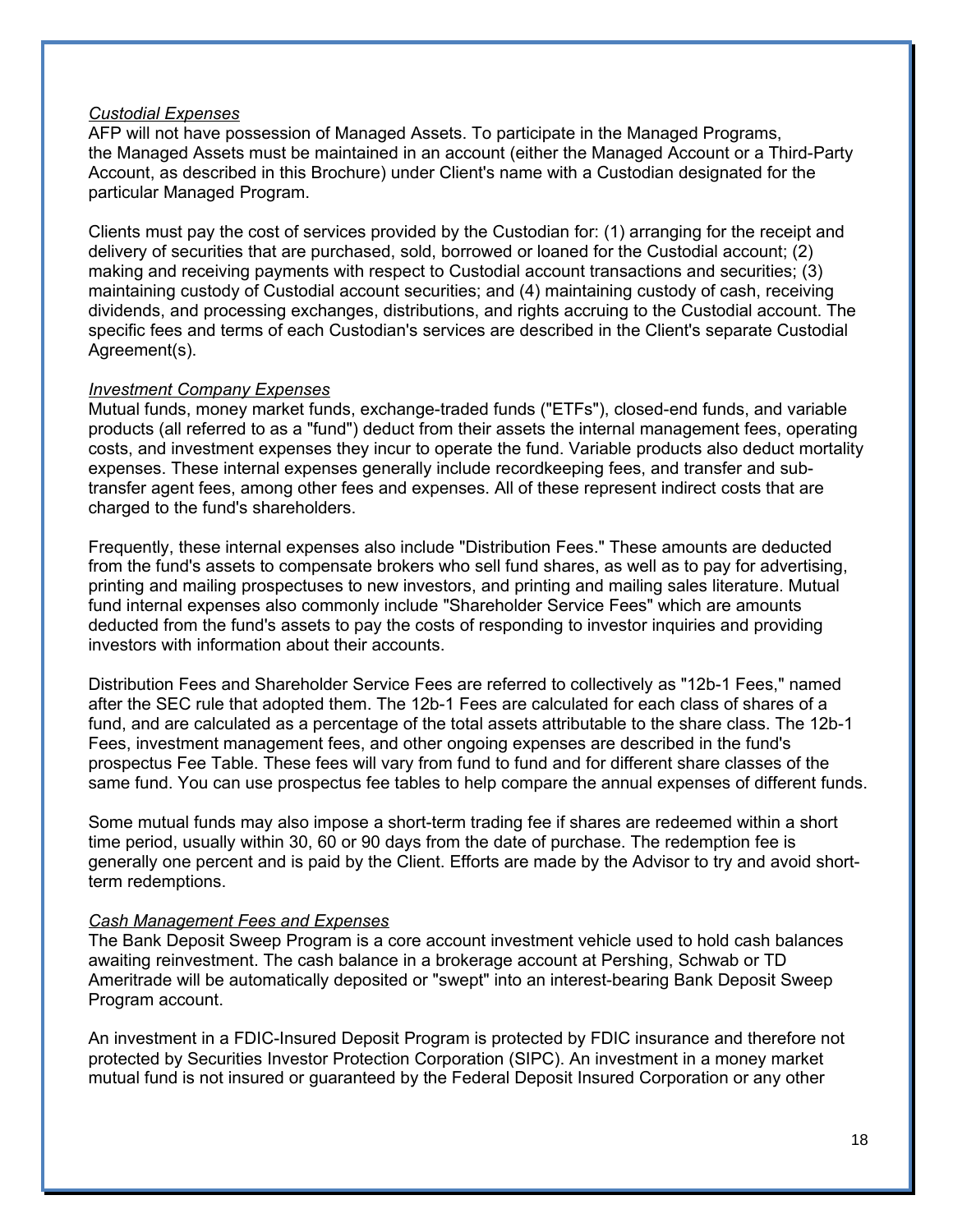government agency but is protected by Securities Investor Protection Corporation (SIPC). Although the funds seek to preserve the value of your investment at \$1.00 per share, it is possible to lose money by investment in the fund.

For additional information on any fund, including investment objectives, risks, charges, and expenses, please consult the fund's prospectus. Contact your financial organization for the fund prospectus and read it carefully before investing. AFP does receive compensation based on assets in the Pershing Cash Management Sweep Program. It receives no additional compensation from the assets in the TD Ameritrade or Schwab cash management programs.

Cash balances in the Advisory Program are also included in the value of account assets used to calculate the Advisory Fees and other asset-based fees we charge to your AFP advisory accounts.

Please refer to Item 14 for additional disclosures about the conflicts of interest this program entails.

#### *Evaluate All Costs of Our Programs*

When evaluating the overall costs and benefits of our investment programs, Clients should consider not just our Advisory Fees and Adviser Platform Fees (where applicable), but also the potential Brokerage and Investment Expenses, Custodial Expenses, the Mutual Fund and ETF Expenses, and the Cash Management Fees and Expenses. Not all investment programs charge platform fees. Clients should consider carefully all of the direct and indirect fees and expenses of our services and the investment products we recommend to fully understand the total costs and assess the value of our services. Fees and expenses are an important consideration since these charges lower an investor's returns.

#### *Purchases of Similar Products and Services from Other Firms*

Clients can generally purchase similar investment products or services through other firms that are not affiliated with us. Our Advisory Fees, Adviser Platform Fees, and the other costs of our programs are higher or lower than amounts charged by other advisers or financial services firms for similar services and who provide better performance or lower risk.

Clients may also purchase mutual funds or other investment products or services directly from mutual fund companies. The products may be available on a low or "no-load" basis. Although we do recommend "load-waived" mutual fund share classes, they may carry 12b-1 Fees higher than a Client may be able to obtain through a Client's direct purchases from a fund company.

If a Client chooses to purchase investments directly or through another intermediary, the Client will not receive the benefit of the services we provide in determining which investment products or services may be appropriate in view of the Client's financial situation, investment objectives, risk tolerance, and liquidity needs. Please refer to Item 12 for additional information regarding brokerage, transaction, and other fees and expenses Clients will incur.

#### **Fees Paid In Advance**

Subject to limitations and requirements of a Third-Party Program, Advisors may negotiate the terms of the Client's Advisory Agreement, including whether Advisory Fees or SMA Advisory Fees are payable in arrears or in advance, whether they are payable quarterly or monthly, and whether fees will be billed to the Client in lieu of being deducted from the custodial account. If we agree to bill the Client for fees, we will deduct the fees from the custodial account if they are not paid within 60 days after billing. In no event will we ask or require prepayment of Advisory Fees of more than \$1,200 per Client six months or more in advance.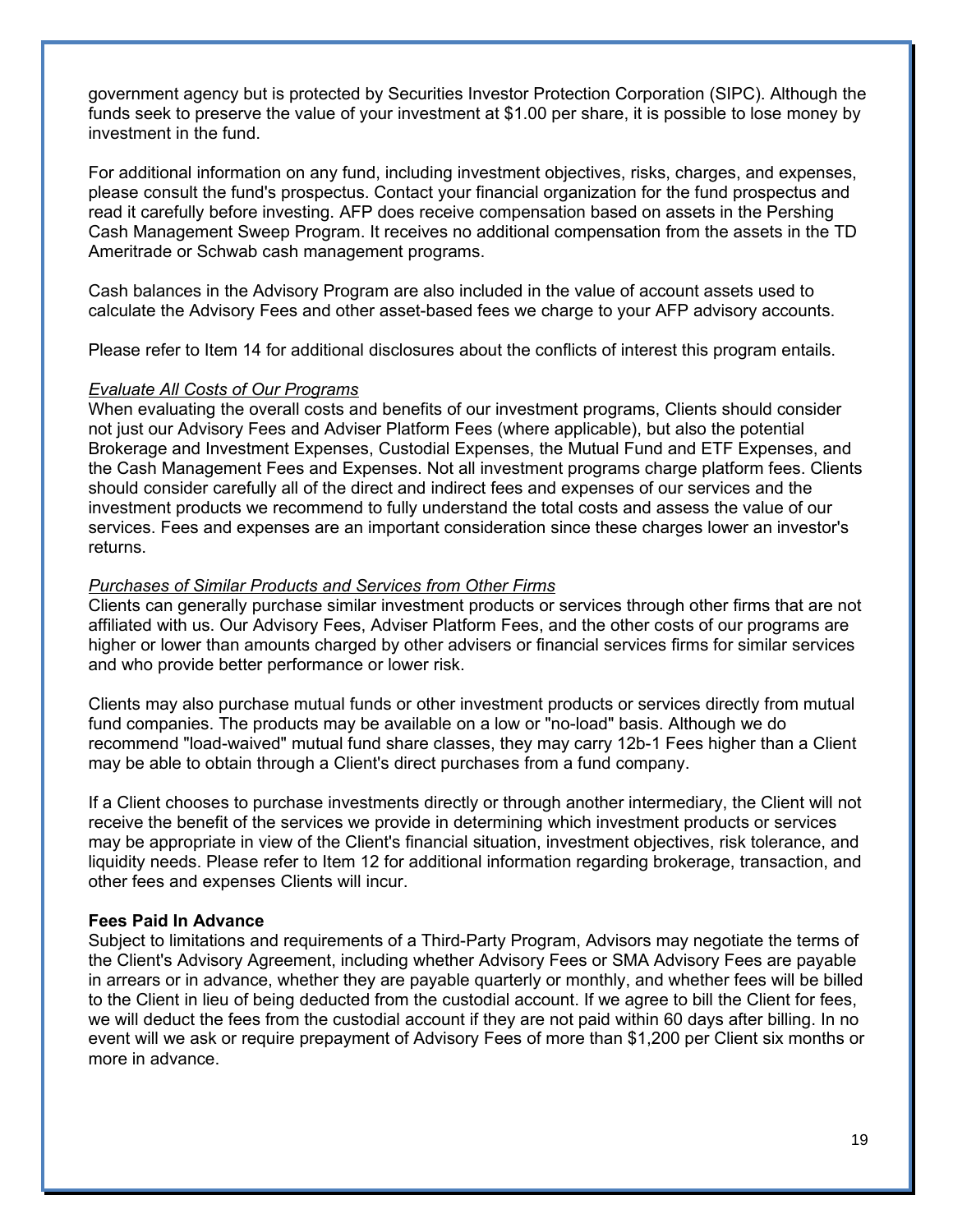#### **Compensation from the Sale of Securities and Other Products**

AFP is dually-registered as a broker-dealer and investment adviser and is also licensed as an insurance agency. Each of our officers and most of our Advisors are registered as broker-dealer registered representatives. Many are also appointed as agents for life insurance companies. In AFP's capacity as an investment adviser, it receives Advisory Fees (and in some programs, Advisor Platform Fees) from advisory clients. Additionally, in some programs, AFP receives a share of Sponsor Program Fees. AFP shares these forms of advisory compensation with the Advisors. Additional information can be found under Item 10.

As registered representatives of AFP and insurance agents, Representatives and Agents may recommend that a Client purchase or sell investments or insurance products, reallocate existing investments, or take steps to implement a financial plan outside of a Managed Account. If the Client elects to implement the recommendations regarding any investment or insurance products outside of a Managed Account the Representative or Agent will receive reasonable and customary compensation (including without limitation, commissions, asset-based sales charges or service fees, such as 12b-1 Fees from the sale of mutual funds, 529 Plans, or variable products, or commissions from long-term care or other insurance products). Such compensation will be separate from and in addition to the Advisory Fees, Adviser Platform Fees, or share of Sponsor Program Fees. The possibility of receiving such additional compensation creates a conflict of interest because it provides an incentive for the Representative or Agent to recommend such investment or insurance products based on the compensation ("commissions") the Representative or Agent would receive rather than based solely on the Client's investment or insurance needs. Generally initial commissions received are higher than advisory fees.

Additionally, AFP and the Representatives can select or recommend, and in many instances, will select or recommend to Clients, investments in mutual fund (or variable annuity separate account) share classes that pay sales charges and 12b-1 Fees when clients are eligible to purchase share classes of the same funds (or separate accounts) without sales charges or 12b-1 Fees, and are less expensive. The ability to earn the higher amount of compensation creates a conflict of interest by providing the incentive to recommend such share classes based on the benefit to the Representative rather than the Client's interest in the most economical investment.

Clients are under no obligation, contractually or otherwise, to purchase investment or insurance products through AFP, or a Representative or Agent, or otherwise to implement or act upon AFP's or a Representative's or Agent's recommendations. Clients can generally purchase similar investment or insurance products or services through other brokers, dealers, insurance agencies, or other financial intermediaries that are not affiliated with AFP. Refer to Mutual Fund Share Classes under Item 10 for further information regarding the conflicts of interest which exist.

## **Mutual Fund Share Classes**

Depending on the mutual fund share class selected by AFP or its Advisors, 12b-1 Fees are still paid by the mutual fund sponsor. These 12b-1 Fees can be shared with Advisors if also registered as a Representative with the broker-dealer and cause a conflict of interest. These 12b-1 Fees increase the fees you pay and reduce your returns.

You may purchase mutual funds directly with the mutual fund company or through a brokerage account. Mutual funds can offer no-load funds (meaning they'll have no sales charges) or load funds (meaning they'll have sales charges). Mutual fund companies pay AFP different sales charges and 12b-1 fees for different share classes and for different mutual funds held within the same mutual fund company. In addition, sales charges and 12b-1 fees are different from mutual fund company to mutual fund company. When you buy mutual fund shares through your Advisor, you have the option to choose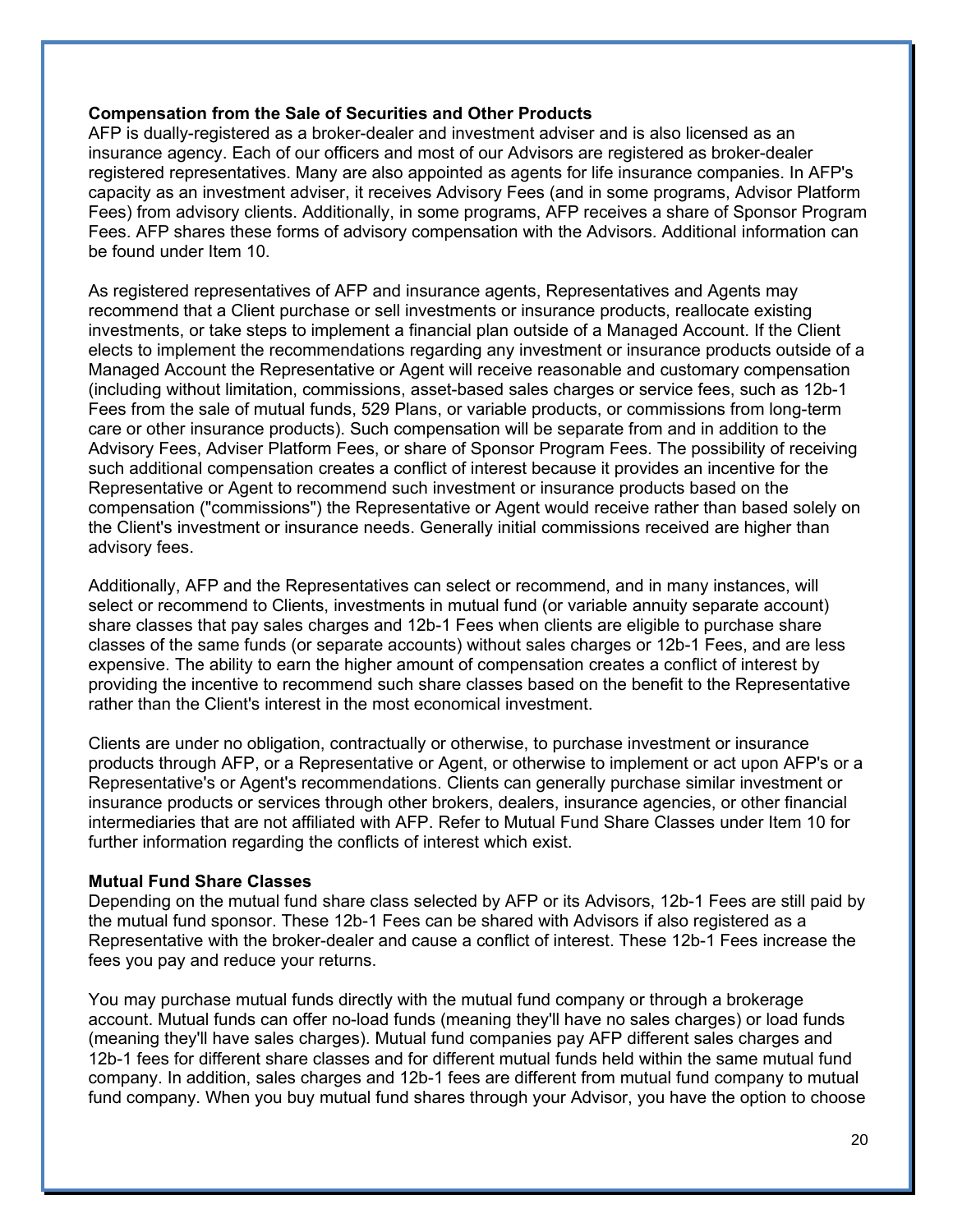from a number of different share classes. While these share classes represent ownership of the same portfolio - offered by the same fund company and managed by the same investment adviser - each share class has a different cost structure, which affects the costs you pay and can impact your investment returns. The different share classes you transact in also affect how much AFP and your Advisor are compensated. This creates a conflict of interest since your Advisor might be able to recommend a share class that compensates him/her a larger amount and thus, costs you more.

Most mutual fund issuers offer advisory share classes ("Advisory Shares") designed for fee-based investment advisory programs. The availability of Advisory Shares is determined by the product issuer or sponsor. In general, what differentiates Advisory Shares from traditional mutual fund shares is that Advisory Shares have reduced or eliminated the 12b-1 fees paid to firms that sell the fund, and in some cases also have lower ongoing expenses. AFP credits the mutual fund 12b-1 fees it receives back to the client accounts paying such 12b-1 fees. The use of Advisory Shares generally provides a lower cost share class to clients which is to the client's advantage.

If a more expensive share class is held in an advisory account, AFP converts the share class to a lower-cost share class, if one is available from the issuer. Clients who transfer securities into the Program bear the expense of any contingent or deferred sales loads incurred upon selling the product or converting the share class to a lower-cost share class. Clients also have the ability to retain the higher cost share class until any contingent or deferred sales loads have passed before including them in the Account.

#### *No Reduction or Offset of Advisory Fees, Adviser Platform Fees, or Sponsor Program Fees*

AFP does not reduce its Advisory Fees or SMA Advisory Fees to offset the value of any brokerage commissions or principal markups, or other transaction-related compensation from the purchase or sale of securities, asset-based sales charges or service fees (such as 12b-1 Fees) from the purchase or sale of mutual funds, 529 Plans or Accounts, or variable products, including such products sold outside of a Managed Account; insurance commissions from the sale of insurance products, including fixed annuities, life insurance, and long-term care insurance; payments for marketing support, conference fees, product due diligence, and payments under the Ausdal Strategic Partners Program.

Additionally, we do not reduce or offset Advisory Fees or SMA Advisory Fees by any of the Additional Compensation, or any other direct or indirect compensation we receive from any custodian, broker, mutual fund company, or insurance company based on or as a result of a Client's purchase or sale of securities, insurance, or other investment products, or based on the value of a Client's account, free credit balance, margin account balance, or retirement account balances. This creates a conflict of interest as it is possible to receive compensation from the commissions earned as well as advisory fees on the same investments. Refer to Item 10 and Item 14 regarding compensation from Sponsors of Third-Party Programs and other third-parties.

AFP does not bill advisory fees on margin balances.

#### **Additional Compensation**

AFP also acts as a broker-dealer with respect to certain advisory accounts and advisory programs, and receives the following forms of brokerage compensation with respect to the investments made and assets held in advisory accounts (collectively referred to as "Additional Compensation"). Refer to Item 14 for a complete description of Additional Compensation received by AFP from custodians and thirdparties.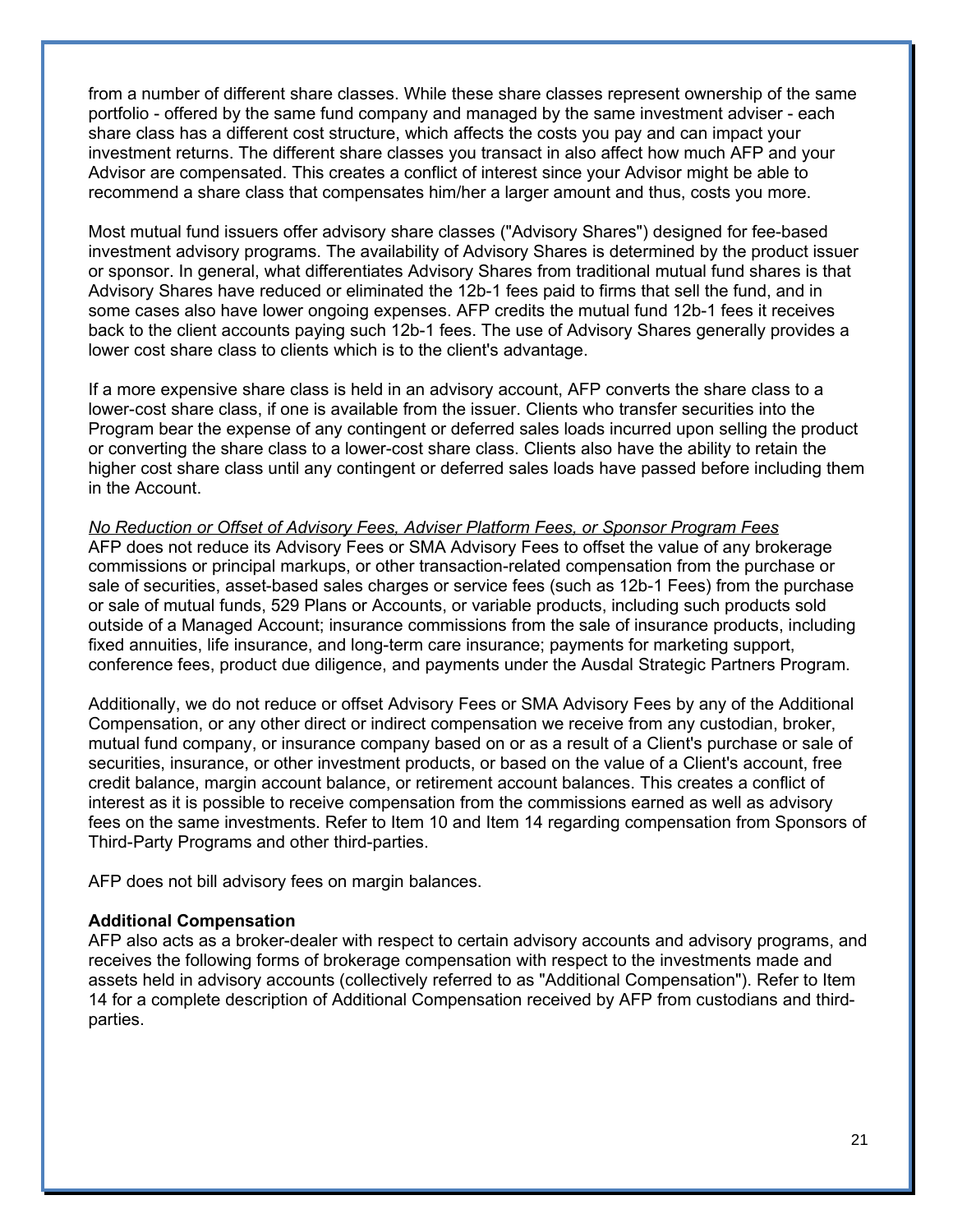## **Item 6 Performance-Based Fees and Side-By-Side Management**

Because we do not have any performance-based fee arrangements with our Clients, we do not have further disclosures for Item 6.

## **Item 7 Types of Clients**

AFP's Clients are comprised of individuals, high net worth individuals and their families, pension and profit sharing plans, charitable organizations, and other business organizations.

## *Minimum Account Size*

AFP does not impose a minimum account size. Third-Party Programs and Managers may impose minimum sizes to open and maintain accounts, which often exceed \$100,000 or higher. The SMA Program may be customized to the individual needs of a Client by choosing a suitable Third-Party Program and one or more Managers with minimum account sizes that meet the Client's needs.

## *Minimum Annual Program*

Some Third-Party Programs impose Minimum Annual Program Fees. Client will be advised of Minimum Annual Program Fees prior to entering to the Advisory Agreement or a Wrap Program Agreement. If a minimum annual program fee or account size is required, the details are disclosed in the Third-Party Program's applicable disclosure brochure.

The Sponsor of Third-Party Programs, and the Third-Party Managers control the specific terms and conditions of a Third-Party Program with respect to minimum account size, and minimum annual fees (amount and calculation).

## **Item 8 Methods of Analysis, Investment Strategies and Risk of Loss**

## **Methods of Analysis**

## **RDP Program & Proprietary Program**

For RDP Program accounts, each Advisor is permitted to adopt his or her preferred method of analysis in developing the portfolios and selecting the securities, some of which are discussed below.

For Proprietary Program accounts, the Investment Committee will typically rely on the Signals we receive from our third-party Signal Provider and our evaluation of available and appropriate mutual funds (or other Portfolio investments) in managing accounts. In addition to the investment recommendations provided by the Signal Provider, we conduct our own internal evaluation and selection of appropriate fund families and other investments, and allocation of Client account assets.

Where Advisors are acting as model managers, they will provide their recommendations to the Investment Committee for evaluation. The Investment Committee will hold these recommendations to the same standard of evaluation as the third-party Signal Providers.

Proprietary Program investments may be selected or recommended on the basis of any or all of the following criteria: performance history; asset class and industry sector; the track record, management style and philosophy of the investment manager; the security's fee structure; the fund company's policies and limitations regarding excessive trading and penalties for early redemptions; the size of the investment in comparison to the size of the issuer; the fund company's trading restrictions, and our and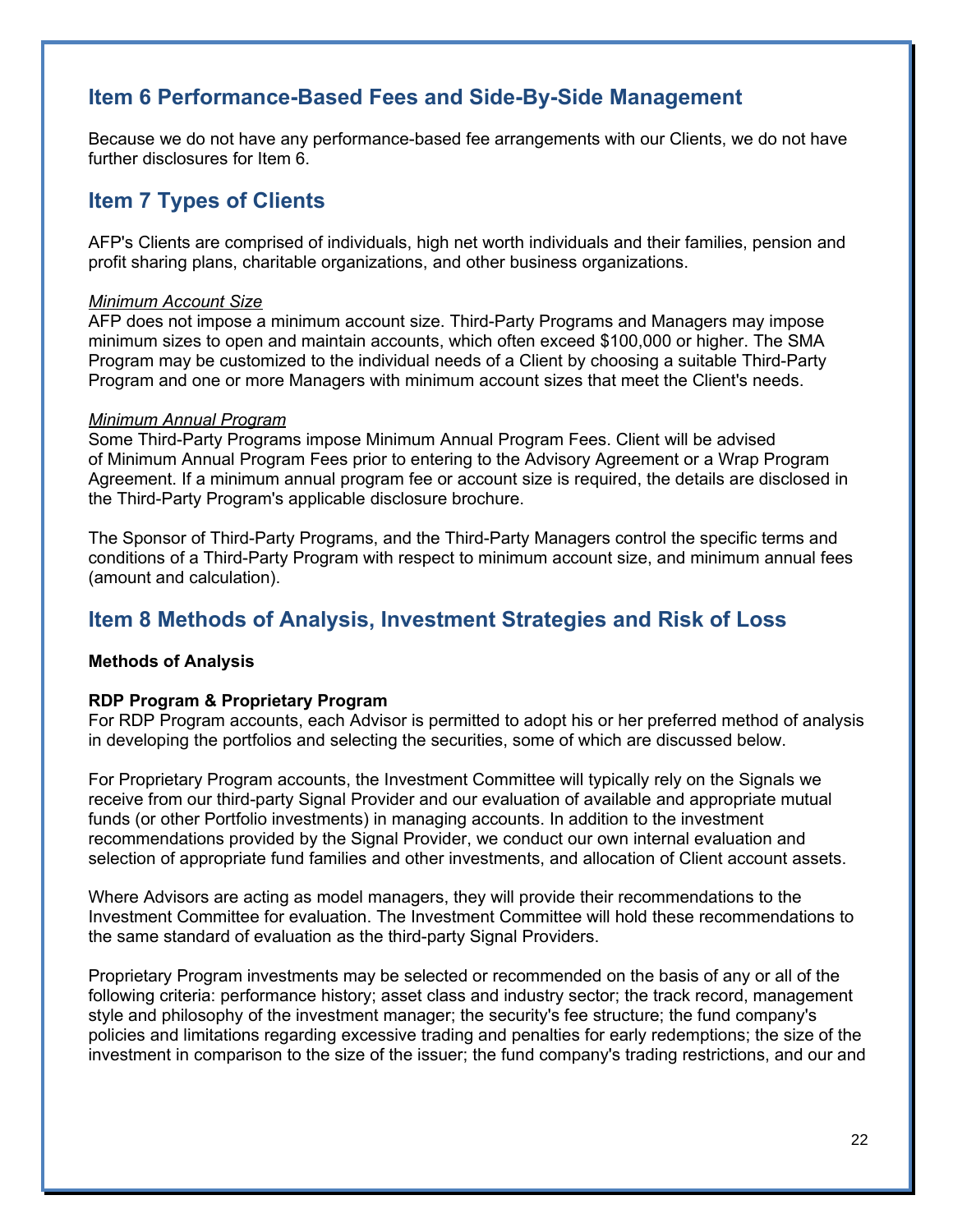our brokers' ability to place and execute orders and maintain records in an efficient manner, at reasonable costs. We may receive and rely on historic financial and other data from sources we deem to be reliable.

#### **SMA Program**

For SMA Program accounts, the Advisor evaluates the Third-Party Program and Managers in making the recommendation to the Client. The Third-Party Manager is responsible for trading the account.

The Advisor will rely on the research and performance information provided by the Sponsor in reaching the decision to recommend a Third-Party Program and Manager. The Sponsor conducts research with respect to the managers and the various types of separately managed account strategies, model portfolios ("Third Party Models"), and mutual funds, unit investment trusts, real estate investment trusts, and ETFs (collectively "Funds") they manage, and provides information regarding each manager's investment discipline and approach.

Below, we describe the processes that each Sponsor has represented to us that it follows in the selection and review of strategies and investments we would consider for our accounts in the SMA Program. We have not independently verified these procedures.

The Sponsors have represented that they follow proprietary screening and evaluation processes that focus on quantitative factors such as historical performance and volatility, as well as factors such as a manager's reputation and approach to investing. Each Sponsor conducts periodic evaluations of the Managers available through their program. The Sponsor is responsible for verifying the information provided by the Managers by comparing it to other data from publicly available sources, as well as through proprietary technical, quantitative, and qualitative analyses, including attribution analysis and risk analysis.

We do not audit, verify, or quarantee the accuracy, completeness, or methods of calculating any historic or future performance or other information provided by a Sponsor or any Manager. There is no assurance that the performance information from a Sponsor or any manager, or other source is or will be calculated on any uniform or consistent basis, or has been or will be calculated according to or based on any industry or other standards.

#### **Methods of Analysis Advisors May Use**

In addition to the methods of analysis provided by the Sponsors, following are typical methods of analysis that Advisors in any of our programs may use; however, Clients should inquire of their specific Advisor the particular method the Advisor intends to use in managing the Client's account. Each Advisor may adopt the method of analysis he or she deems appropriate.

**Fundamental Analysis**: Fundamental analysis involves analyzing a company's income statement, financial statements and health, its management and competitive advantages, and its competitors and markets. The fundamental analysis school of thought maintains that markets may misprice a security in the short run but that the "correct" price will eventually be reached. Profits can be made by trading the mispriced security and then waiting for the market to recognize its "mistake" and re-price the security. However, fundamental analysis does not attempt to anticipate market movements. This presents a potential risk, as the price of a security can move up or down along with the overall market regardless of the economic and financial factors considered in evaluating the stock. Therefore, unforeseen market conditions and company developments may result in significant price fluctuations that can lead to investor losses.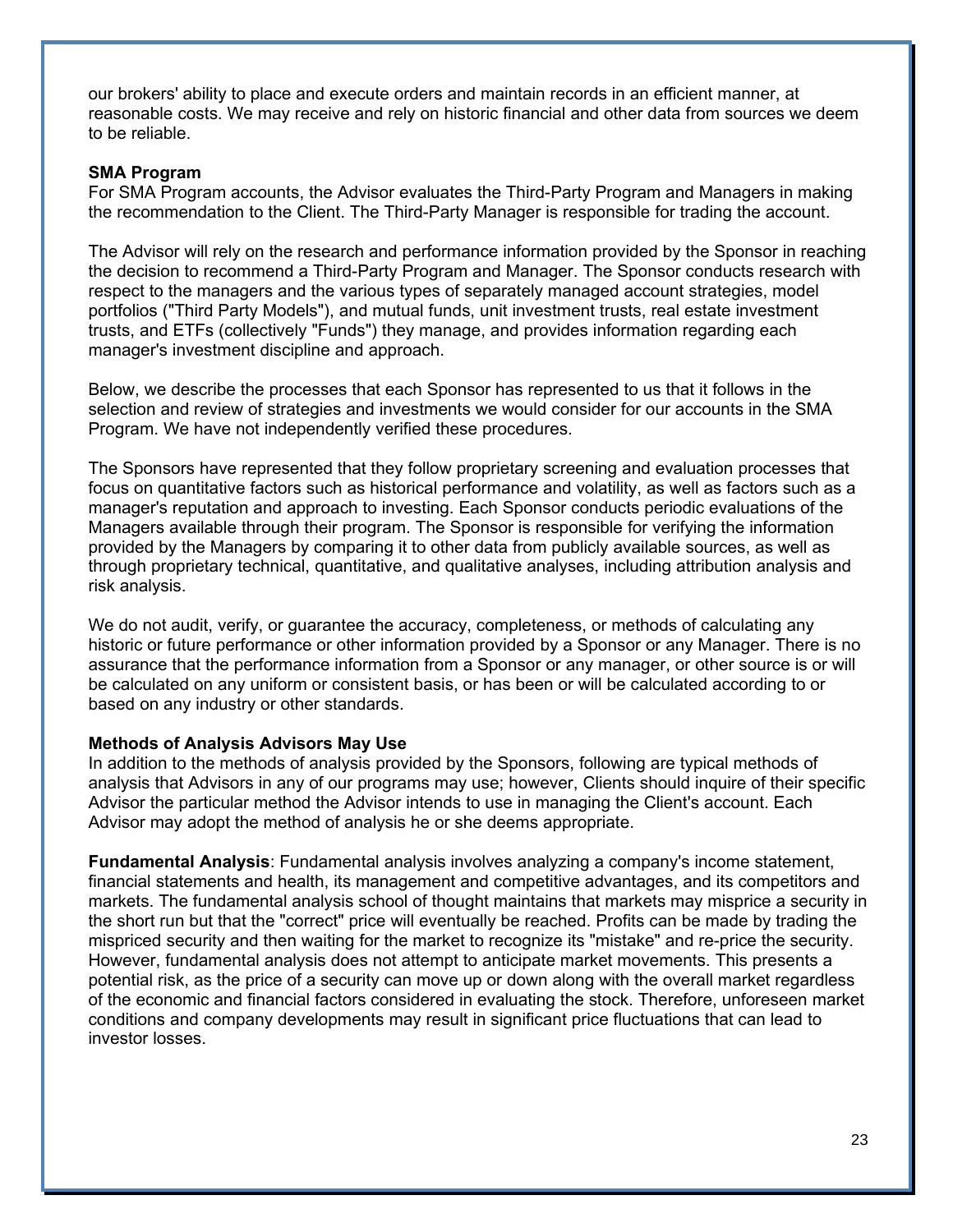**Technical Analysis**: Technical analysis seeks to identify price patterns and trends in financial markets and attempt to exploit those patterns. Technical analysts follow and examine indicators such as price, volume, moving averages, and market sentiment.

**Mutual fund and ETF Analysis**: In analyzing mutual funds, we look at the experience and track record of the portfolio managers to determine if they have demonstrated the ability to invest successfully over periods of time and in different economic conditions. We also consider whether or not there is a significant overlap with the underlying investments held by other mutual funds. We monitor the mutual funds in an attempt to determine if they are continuing to follow their stated investment strategies. We also evaluate the fees of the portfolio managers and the internal expenses of the mutual funds to determine whether the Client is receiving adequate value for these fees and expenses.

A risk of our mutual fund and ETF analysis is that, as in all investments, past performance does not guarantee future results. A manager who has been successful may not be able to replicate that success in the future. In addition, as we do not control the underlying investments in a fund or ETF, managers of different funds in a Client's account may purchase the same security, increasing the risk to the Client if that security were to fall in value. There is also a risk that a manager may deviate from the stated investment mandate or strategy of the fund or ETF, which could make the fund or ETF less suitable for the Client's portfolio. Moreover, we do not control the portfolio manager's daily business or compliance operations, and we may be unaware of the lack of internal controls necessary to prevent business, regulatory or reputational deficiencies.

#### **Investment Strategies & Risks**

For the methods of analysis and strategies we use, we have identified the material risks we believe are involved. Of course, we cannot guarantee these are the only risks of investing through our programs.

When deciding whether to participate or to continue to participate in one of our programs, prospective or current Clients should feel comfortable that they have an understanding of how our programs work, the strategies we use, the risks of those strategies, the kinds of investments we use, the fees and expenses they will pay and the compensation we (and our affiliated broker-dealer) will receive, and the conflicts of interests that can potentially affect the advice we give.

We urge prospective Clients to ask questions if they do not understand any of these points.

#### *Margin Transactions*

Although not expected to be used frequently, there may be occasions when the Client's account will use a margin account offered by the Custodian to borrow sufficient funds to purchase a security for an account. This typically happens if sufficient cash is not available in the account to purchase the security and it is not advantageous to sell other investments. The use of margin carries risks that Clients should understand. We do not expect to use significant amounts of margin or other leverage in our strategies; however, certain types of transactions may or must be executed through a "margin account."

In volatile markets, security prices can fall very quickly. If the net value of a Client's account (less the amount the Client owes to the broker) falls below a certain level, the broker will issue a "margin call" and the Client will be required to sell the security (and other positions) or add more cash to the account. You could lose more money than you originally invested. Additionally, the Client must pay interest on the margin balance owed to the broker until it is repaid in full. The amount of margin interest will diminish the Client's profits and in some cases could cause net losses in the Client's account.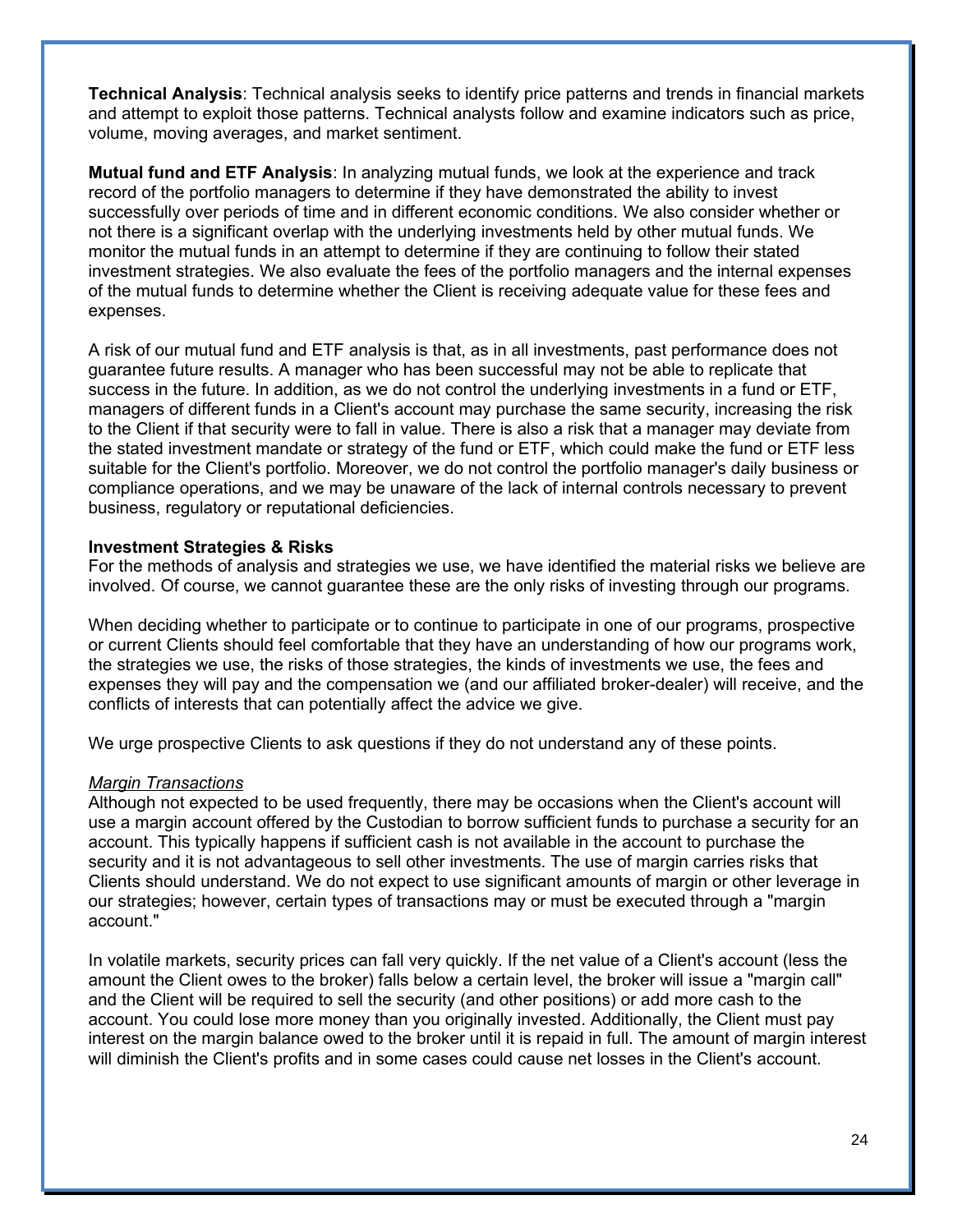## **Recommendation of Particular Types of Securities**

We recommend various types of securities and we do not primarily recommend one particular type of security over another since each client has different needs and different tolerance for risk. Each type of security has its own unique set of risks associated with it and it would not be possible to list here all of the specific risks of every type of investment. Even within the same type of investment, risks can vary widely. However, in very general terms, the higher the anticipated return of an investment, the higher the risk of loss associated with the investment. A description of the types of securities we may recommend to you and some of their inherent risks are provided below.

## **Leveraged and Inverse Funds and ETFs**

#### *Risk of Leveraged Funds and ETFs*

As the name implies, leveraged funds and ETFs seek to provide leveraged returns at multiples of the underlying benchmark or index they track. Leveraged funds and ETFs generally seek to provide a multiple (i.e., 200%, 300%) of the daily return of an index or other benchmark for a single day excluding fees and other expenses. In addition to using leverage, these funds and ETFs often use derivative products such as swaps, options, and futures contracts to accomplish their objectives. **The use of leverage as well as derivative instruments can cause leveraged funds and ETFs to be more volatile and subject to extreme price movements.**

#### *Inverse Funds and ETFs*

Inverse mutual funds and ETFs, which are sometimes referred to as "short" funds and ETFs, seek to provide the opposite of the performance of the index or benchmark they track. Inverse funds and ETFs are often marketed as a way to profit from, or hedge exposure to, downward moving markets. Some inverse funds and ETFs also use leverage, such that they seek to achieve a return that is a multiple of the opposite performance of the underlying index or benchmark (i.e., -200%, -300%). In addition to leverage, these funds and ETFs may also use derivative instruments to accomplish their objectives. *As such, inverse funds and ETFs are volatile and provide the potential for significant losses.*

#### *Risks Associated with Leveraged and Inverse Funds*

Risk associated with holding leveraged and inverse ETF's include, but are not limited to:

- A. **Use of Leverage and Derivative Instruments**: Many leveraged and inverse funds and ETFs use leverage and derivative instruments to achieve their stated investment objectives. As such, these funds and ETFs can be extremely volatile and carry a risk of substantial losses.
- B. **Most Leveraged and Inverse Funds and ETFs Seek Daily Target Returns**: Most leveraged and inverse funds and ETFs "reset" daily, meaning that they are designed to achieve their stated objectives on a daily basis. Due to the effect of compounding, the return for investors who invest for a period different than one trading day may vary significantly from the fund's stated goal as well as the target benchmark's performance. This is especially true in very volatile markets or if a leveraged fund is tracking a very volatile underlying index.
- C. **Higher Operating Expenses and Fees**: Investors should be aware that leveraged funds and ETFs typically rebalance their portfolios on a daily basis in order to compensate for anticipated changes in overall market conditions. This rebalancing can result in frequent trading and increased portfolio turnover. Leveraged and inverse funds will therefore generally have higher operating expenses and investment management fees than other funds and ETFs.
- D. **Tax Treatment of Leveraged and Inverse Funds and ETFs May Vary**: In some cases, leveraged and inverse funds and ETFs may generate their returns through the use of derivative instruments. Because derivatives are taxed differently from equity or fixed-income securities, investors should be aware that these funds may not have the same tax efficiencies as other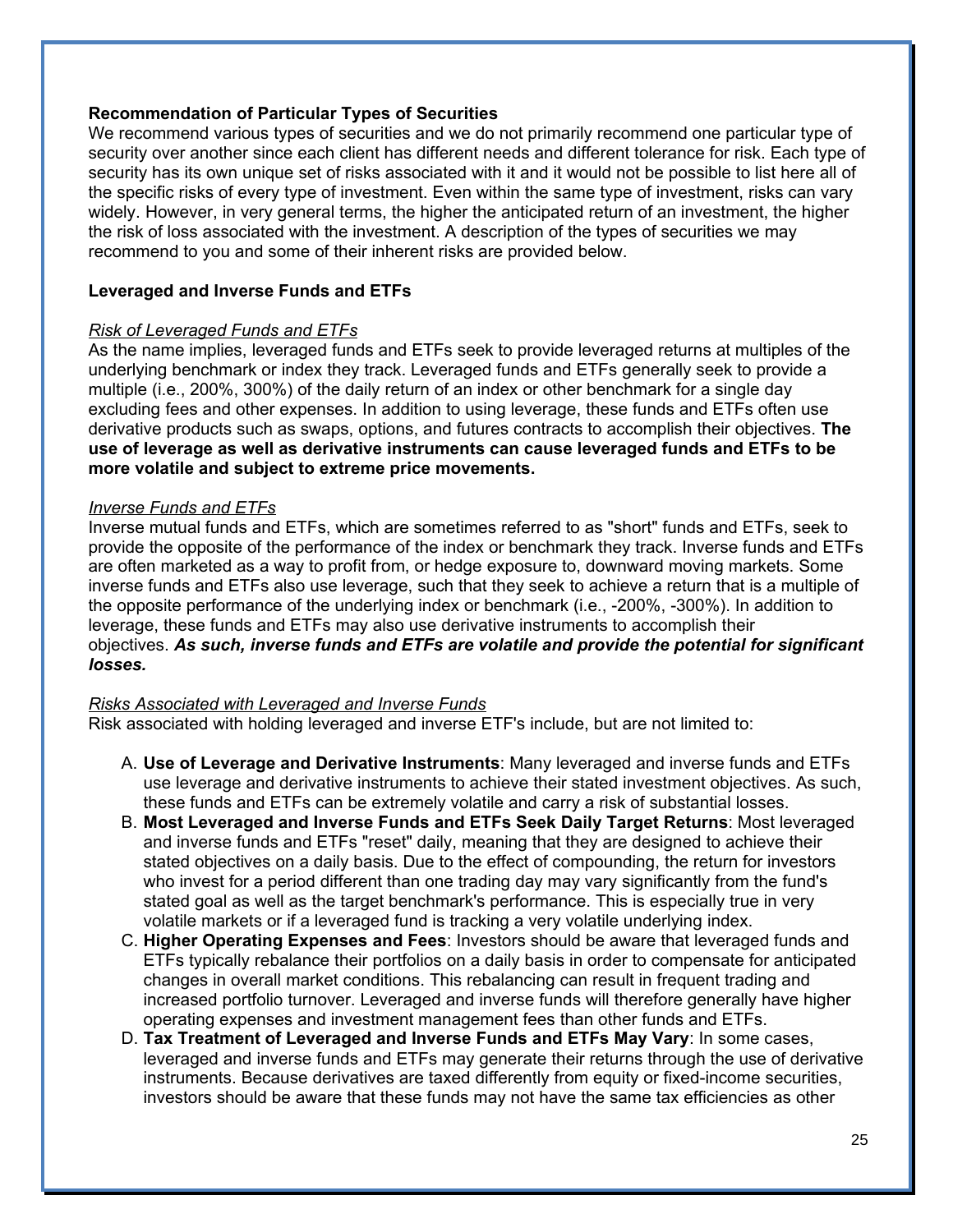funds.

## **Non-Traded Investments**

## *Real Estate Investment Trusts (REITs)*

A Real Estate Investment Trust (REIT) is a tax designation for a corporate entity which pools capital of many investors to purchase and manage real estate. Many REITs invest in income-producing properties in the office, industrial, retail, and residential real estate sectors. REITs are granted special tax considerations which can significantly reduce or eliminate corporate income taxes. In order to qualify as a REIT and for these special tax considerations, REITs are required by law to distribute 90% of their taxable income to investors. REITs can be traded on a public exchange like a stock, offered as a non-traded, public company or offered as a private placement. A Non-traded public company electing REIT tax status is registered with the Securities and Exchange Commission (SEC), but is not listed on an exchange. On the other hand a private company that elects REIT status is exempt from registration. As such, less information may be readily available to investors as with any private offering.

## *Business Development Companies (BDCs)*

A BDC is a form of publicly registered company in the United States that provides financing to small and mid-sized businesses. This form of company was created by Congress in 1980 as an amendment to the Investment Company Act of 1940. As a result, Congress created a new category of closed-end funds known as a business development company.

BDCs are closed-end funds that make investments in private, or in some cases public companies, typically with lower trading volumes, with investment objectives of providing for the possibility of capital appreciation and current income. BDCs are investment companies and answer to an independent board of directors. A BDC can trade on the market but can also be a public, non-traded company, just like a public, non-traded REIT. However, one difference is that unlike a REIT, a BDC cannot be a private offering. BDCs, which essentially can be viewed as a hybrid between a traditional investment company and an operating company, represent a transparent portfolio of loans, similar in some sense to private equity or venture capital.

Publicly filing firms may elect to be regulated as a BDC if they meet certain requirements of the Investment Company Act. One such requirement is that a BDC must maintain at least 70% of its investments in eligible assets before investing in non-eligible assets. Eligible assets can include a domestic issuer that either does not have any class of securities listed on a national securities exchange, or has a class of equity securities listed on a national securities exchange, but has an aggregate market value of outstanding voting and non-voting common equity of less than \$250 million and, in each case, is not, with limited exceptions, a registered or unregistered investment company; or either:

- A. Does not have a class of securities that are "margin securities"
- B. Is controlled by a BDC and has an affiliated person of the BDC as a director
- C. Has total assets of not more than \$4 million and capital and surplus (shareholders' equity less retained earnings) of not less than \$2 million.

The majority of BDCs elect to be treated as a regulated investment company (RIC) for tax purposes. As a result, they must distribute at least 90% of their investment company taxable income, as defined by the Internal Revenue Code, to shareholders every year. A BDC can also receive tax exempt status on the 4% nondeductible federal excise tax if they:

- A. Distribute 98% of their ordinary income for each calendar year to their shareholders;
- B. Distribute 98% of their capital gain net income in a calendar year to their shareholders; and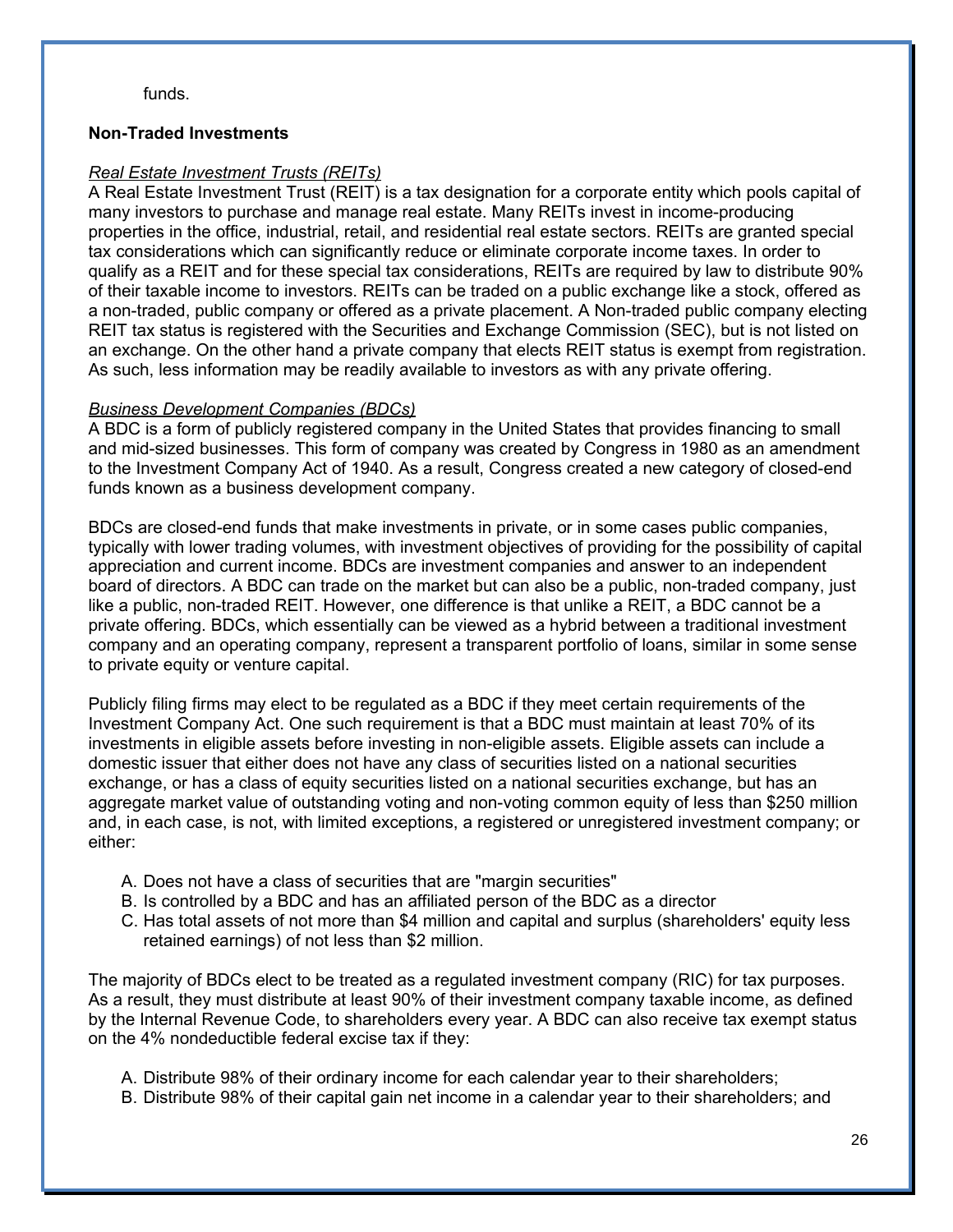C. Distribute any income not distributed in prior years.

To continue to be treated as a RIC for tax purposes, BDCs must also:

- A. Continue to qualify as a BDC in accordance with the Investment Company Act of 1940;
- B. Derive at least 90% of their gross income from dividends, interest, payments on securities loans, gains from the sale of stock or other securities, or other income derived from their business of investing in these stocks or securities; and
- C. Satisfy quarterly RIC diversification requirements by not investing more than 5% of their assets in any single security and no more than 10% of a given security's total voting assets. Following these same requirements, they also may not invest more than 25% into businesses they control or businesses within the same industry.

## *Non-Traded Closed End Funds*

Like a public, non-traded REIT, a public non-traded closed end fund is not traded on the exchange. A closed end fund cannot elect REIT status and cannot be a private company. Like a BDC, a closed end fund is regulated under the investment act of 1940, but is unlike a BDC in terms of the type of investments it can hold. Basically, a closed end fund is a fund with a fixed number of shares, as opposed to an open end fund that creates and redeems shares on a daily basis.

## *Non-Traded Public Companies*

Other companies that are not organized as a REIT, BDC or closed end fund may be organized as a non-traded company, similar to a public company like Apple, except that the company does not trade on an exchange. This structure is sometimes used for offerings that are not real estate, such as specific sector offerings like clean energy.

#### *Risks Associated with Non-Traded Company Investments*

The risks of non-traded REITs, BDCs, non-traded closed end funds and non-traded public companies are varied and significant. Because they are not exchange-traded investments, they often lack a developed secondary market, making them illiquid investments. This could limit or restrict a Client's ability to dispose of such investments in a timely manner and/or at an advantageous price. Consequently, a Client should exercise caution to avoid over- concentration of their assets in these types of illiquid investments.

#### *Valuation and Advisory Fees Associated with Non-Traded Company Investments*

Ausdal may advise certain qualified Clients to invest in non-traded REITs, BDCs, non-traded closed end funds or non- traded public companies. In order for these offerings to be purchased in an Ausdal advisory account, the distributor must provide advisory-class pricing for their products through a custodian. Generally this means that the distributor allows purchases at a price that "waives" the sales charge, or "load" therefore allowing Ausdal to include the product in the quarterly or monthly asset management fee billing established for the Client's account.

The price of a non-listed security on your account statement provided by a custodian could potentially reflect the original purchase price and not any price or value from a secondary market, a repurchase offered by the sponsor, or the book value. The actual value of the investment on a secondary market or through a repurchase by a sponsor could potentially be significantly higher or lower than the original purchase price contained on the account statement provided by the custodian. The asset management fee for non-traded investments included in your program may be based upon the current valuation set by the product sponsor as reflected on the custodian's account statement. Due to the fact that nontraded investments are illiquid, the value is not easily or readily ascertainable or reported. As a result, the value shown on the account statement provided by the custodian is the most reliable method for determining the present value of the investment.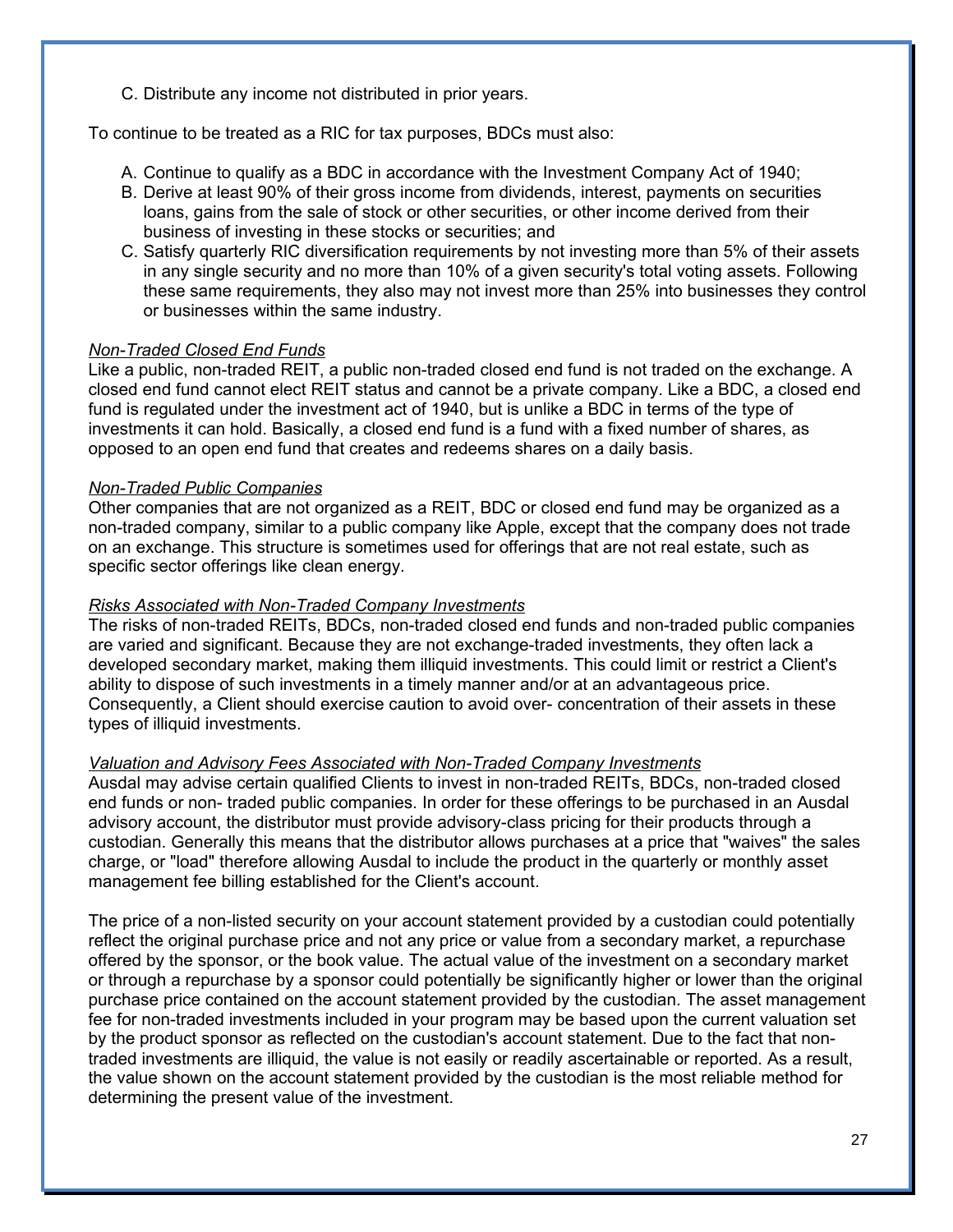#### *Variable Annuities Risk*

A variable annuity is a form of insurance where the seller or issuer (typically an insurance company) makes a series of future payments to a buyer (annuitant) in exchange for the immediate payment of a lump sum (single-payment annuity) or a series of regular payments (regular-payment annuity). The payment stream from the issuer to the annuitant has an unknown duration based principally upon the date of death of the annuitant. At this point, the contract will terminate and the remainder of the funds accumulated forfeited unless there are other annuitants or beneficiaries in the contract. Annuities can be purchased to provide an income during retirement. Unlike fixed annuities that make payments in fixed amounts or in amounts that increase by a fixed percentage, variable annuities, pay amounts that vary according to the performance of a specified set of investments, typically bond and equity mutual funds. Many variable annuities typically impose asset-based sales charges or surrender charges for withdrawals within a specified period. Variable annuities may impose a variety of fees and expenses, in addition to sales and surrender charges, such as mortality and expense risk charges; administrative fees; underlying fund expenses; and charges for special features, all of which can reduce the return. Earnings in a variable annuity do not provide all the tax advantages of 401(k)s and other before-tax retirement plans. Once the investor starts withdrawing money from their variable annuity, earnings are taxed at the ordinary income rate, rather than at the lower capital gains rates applied to other non-taxdeferred vehicles which are held for more than one year. Proceeds of most variable annuities do not receive a "step-up" in cost basis when the owner dies like stocks, bonds and mutual funds do. Some variable annuities offer "bonus credits." These are usually not free. In order to fund them, insurance companies typically impose mortality and expense charges and surrender charge periods. In an exchange of an existing annuity for a new annuity (so-called 1035 exchanges), the new variable annuity may have a lower contract value and a smaller death benefit; may impose new surrender charges or increase the period of time for which the surrender charge applies; may have higher annual fees; and provide another commission for the broker.

### *Fee Based Annuities Risk*

Fee based annuities are products meant for registered investment advisers, who are paid a flat, annual advisory fee, often based on assets under management, rather than a commission for each product sale. Fee based annuities do not come with a sales load to compensate the adviser. Fee based annuities include an annual advisory fee in the sub-accounts in addition to the annuity's fees. If the advisory fee if paid out of certain annuity products, specifically, nonqualified annuities, the fee payment may be considered a taxable event. Additionally, pulling an advisory fee from the annuity could have other adverse effects, if the product has any type of insurance rider, causing a dilution or nullifying those benefits. Factors such as the advisory fee, expected life of the annuity and if the annuity is actively or passively managed should be considered when selecting a fee-based annuity. Other benefits, such as upfront bonuses, generally only come with commissioned annuities. To get a full understanding of the costs, features and benefits of an annuity, you should closely read your annuity contract. The insurance features of annuity contracts are backed by the full faith and credit of the underlying insurance company.

## **Risk of Loss and Other Risks**

#### *Risk of Loss*

Investing in securities involves risk of loss that Clients should be prepared to bear. Securities are not guaranteed and Clients may lose money on their investments. We do not represent or guarantee that our services or methods of analysis can or will predict future results, successfully identify market tops or bottoms, or insulate clients from losses due to market corrections or declines. We cannot offer any guarantees or promises that your financial goals and objectives will be met. Past performance is in no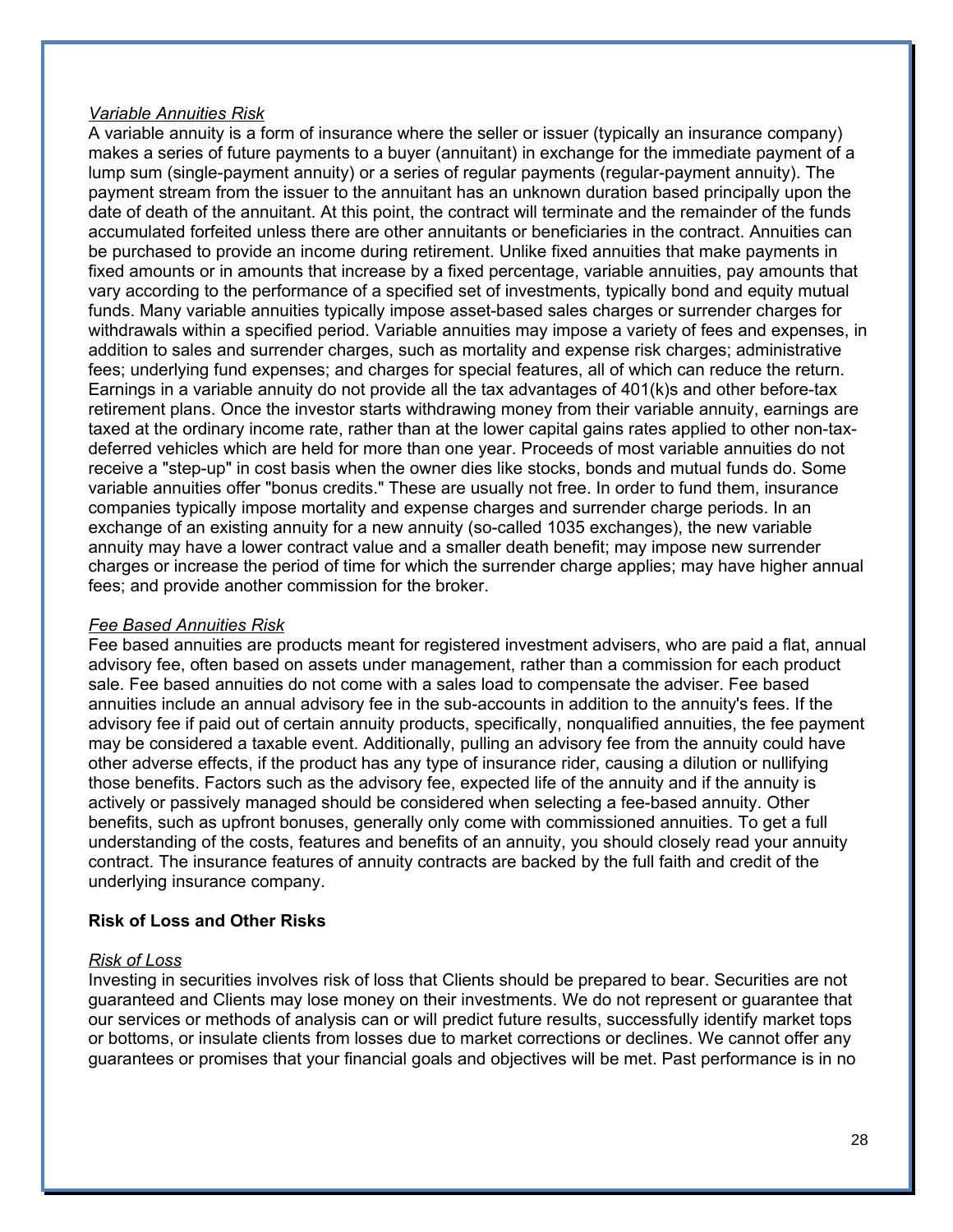way an indication of future performance. We ask that Clients work with us to be sure we understand their willingness and financial ability to bear the risks of their current investments and the investments we recommend for their account.

## *Risks of Market, Economic, Political, or Regulatory Events*

As a general matter, the values of account assets may fall due to changes in general market conditions, such as real or perceived adverse economic, political, or regulatory conditions, inflation, changes in interest or currency rates or adverse investor sentiment. Adverse market conditions may be prolonged and may not have the same impact on all types of securities. The values of securities may fall due to factors affecting a particular issuer or the securities market as a whole. The risk to a portfolios in the programs will depend on the specific portfolio allocation.

## *Insolvency of Brokers and Others*

Clients will be subject to the risk of failure of the brokerage firms that execute their trades, the clearing firms that such brokers use, and the clearinghouses of which such clearing firms are members. Although we believe the institutions we recommend have sufficient capital, there is no assurance this will continue to be the case.

## *Interest Rate Risk*

Interest rates may go up, causing the value of debt securities held by an account (or by any mutual fund, money market fund, or other fixed income security owned by the account) to decline. This is known as interest rate risk, which may be greater for securities with longer maturities. Again, this is a known risk factor for the Programs, depending on specific allocations.

## *Credit Risk*

The issuer (or other obligor) of a security owned by the account (or by any mutual fund, money market fund, or variable product owned by the account) may fail to pay principal or interest, or otherwise defaults, or may be perceived to be less credit worthy, or the security's credit rating may be downgraded, or the credit quality or value of any underlying asset may decline. This is known as credit risk. This risk is greater for high yield securities than for securities of higher credit quality. Accounts participating in the Programs may invest in high yield securities.

## *Prepayment Risk*

During periods of declining interest rates, the issuer of a security may exercise its option to prepay principal earlier than scheduled, forcing the account (or any mutual fund, money market fund, or variable product owned by the account) to reinvest in lower yielding securities. This is known as call or prepayment risk.

## *Extension Risk*

During periods of rising interest rates, the average life of certain types of securities may be extended because of slower than expected principal payments. This may lock in a below market interest rate, increase the security's duration (a calculation of a security's future payments designed to measure sensitivity to interest rate changes), increase the security's sensitivity to interest rate changes and reduce the value of the security. This is known as extension risk.

## *Liquidity Risk*

From time to time, as a result of economic, market, or issuer-specific reasons, one or more investments held by the account may become difficult to sell at a favorable price, and in certain adverse markets or economic conditions, may become difficult to sell at any price. The causes of a loss of liquidity may not be related to any specific adverse changes in the business of a particular issuer.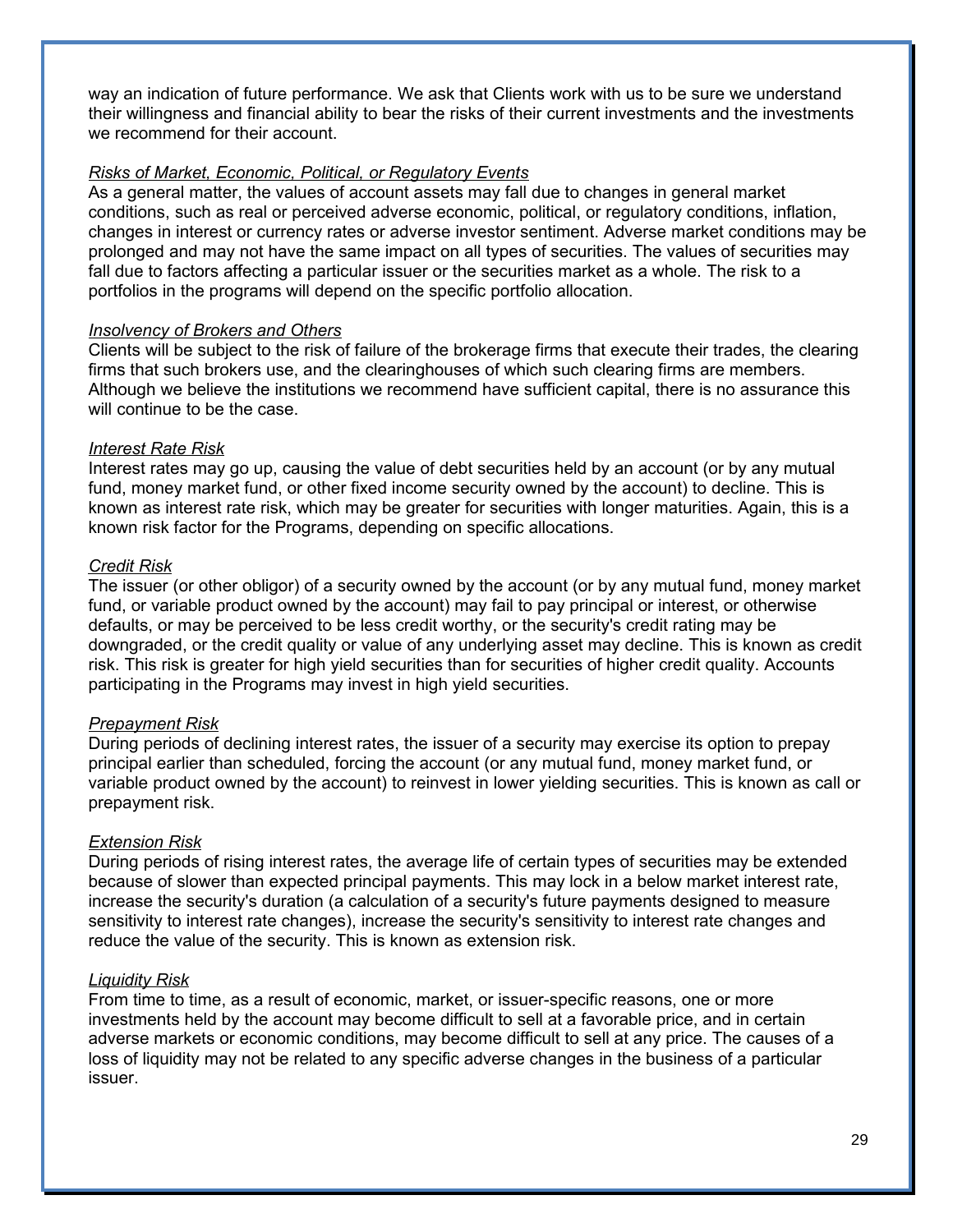## *Risk of Holding Cash Balances for Extended Periods of Time*

Some strategies may seek to improve long-term risk-adjusted performance by holding substantial cash balances for extended periods of time. Although cash balances are important to ensure adequate liquidity to pay fees and expenses, and to meet unexpected personal expenses; however, beyond these amounts, in the current low yield environment any earnings would be substantially depleted by the Advisory Fees that will be charged against these assets. AFP would be reluctant to recommend such a strategy for the cash balances, except during relatively short periods of time to address temporary situations.

## *Risk of Delays In Accounts*

For a variety of reasons, there may be periods of time when we will not be able to trade an account. For example, accounts may require several weeks after the Advisory Agreement is signed by all parties before we will be able to enter trades with the Custodian (and such period may be lengthened as a result of delays by Client or third parties in transferring assets to the Custodian). Similarly, accounts that are transferred between Custodians, or whose registrations are changed, or that change Portfolios may experience periods during which we will not be able to trade the account. Further, there will likely be periods when we are not able to trade an account as a result of AFP's administration, review, portfolio management, trade execution, or other handling of that account or the account for other Clients.

During periods when we are not able to trade the account, we may receive a Signal that we may not be able to effect. As a result, the account may incur losses that would not have been incurred, or may miss profits or opportunities that would have been realized, if the account had been traded.

Following such periods, we will endeavor to trade the account and effect transactions so that the account reflects the Portfolio designated for the account, but such transactions may result in immediate losses for the account. We assume no responsibility for losses or missed profits or opportunities resulting from: the account not being traded during any such period; engaging in transactions so that an account reflects the Portfolio; or from implementing any instruction from the Client.

Advisor does not guarantee that transactions will occur within any minimum period of time following receipt of a Signal or that transactions for any account will occur at the same time as transactions for other accounts. We will attempt, when reasonably able, to move all Clients promptly following receipt of a Signal, but Clients should expect that delays will occur, transactions for particular accounts may be delayed until after transactions for other accounts have been effected, and losses may be incurred or profits or opportunities may be missed, all at the risk (and potential benefit) of the Client. Although with respect to any particular Signal or transaction, certain accounts may not be treated the same as other accounts, we will implement procedures to avoid particular accounts being treated unfairly over reasonable periods of time.

## **Item 9 Disciplinary Information**

On June 27, 2011, Ausdal Financial Partners, Inc. discovered that certain e-mail addresses were not being retained by AFP's then third-party email vendor. AFP promptly contacted the e-mail vendor to inquire why e-mails were not being retained. Ausdal learned that the e-mail addresses at issue had not been properly set up.

AFP promptly conducted a firm-wide undertaking to ensure that all of its representatives and associated person's emails would be captured by its existing e-mail vendor's system. On a goingforward basis, AFP was also able to recapture a number of the e-mails for certain of AFP representatives and/or associated personnel that had not been captured and retained. This was made possible because these certain individuals had maintained e-mails on their personal hard drives. AFP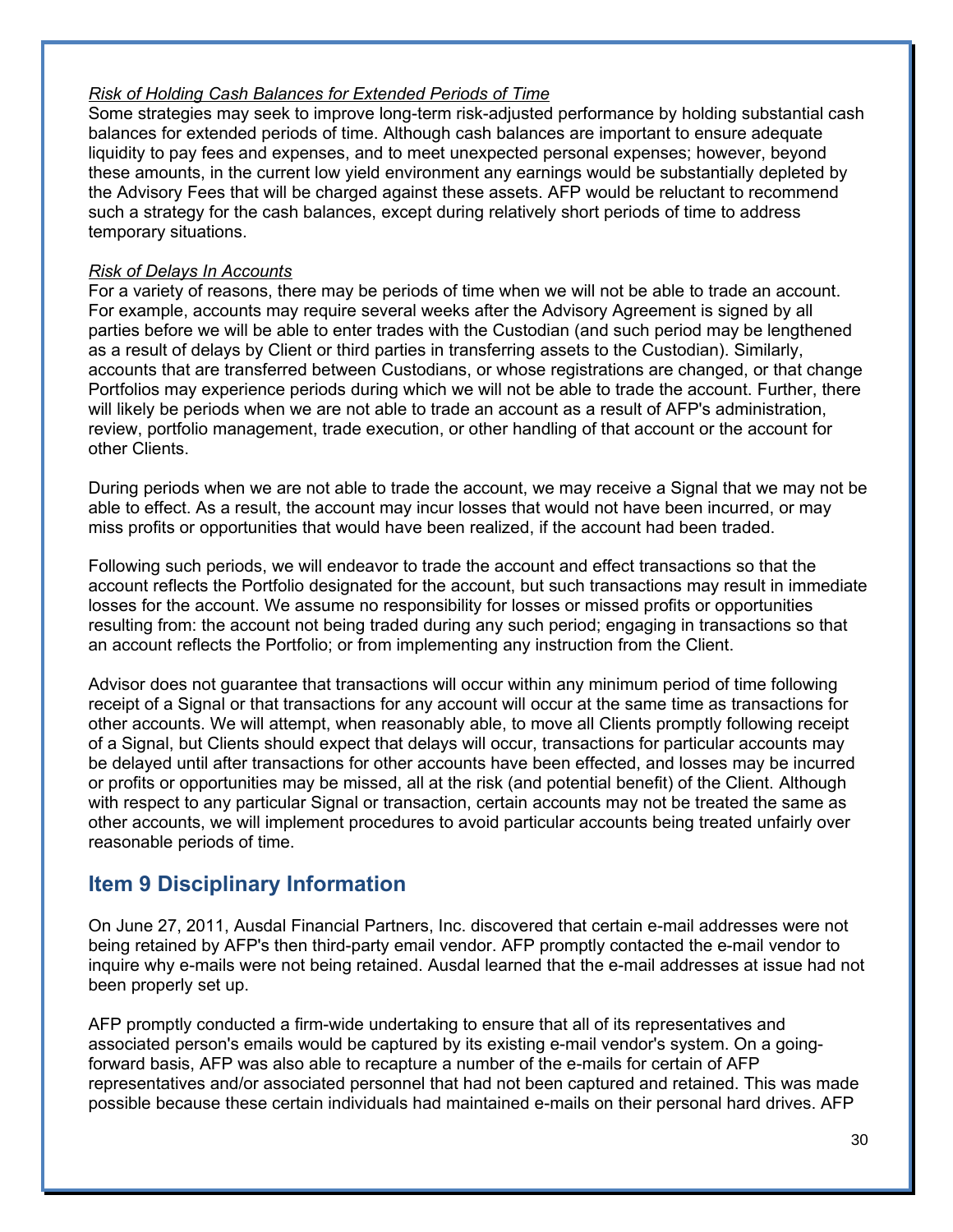self-reported this issue to FINRA, in writing, on July 15, 2011. AFP changed e-mail vendors as of October 28, 2011. All AFP representatives and associated persons were required to use the new email vendor's platform as of January 1, 2012. AFP representatives were advised of this requirement at the AFP annual compliance meetings held on October 20, 2011 and November 10, 2011. AFP representatives work directly with AFP's new e-mail vendor to ensure that the representatives AFP email address is set up properly and is being captured and retained by the new e-mail vendor's system. AFP, upon receiving notice from the e-mail vendor that AFP representative's e-mail address has been set up properly and e-mails are being captured and retained, then conducts its own testing to verify that all representative e-mails are, in fact, being captured and retained.

FINRA findings - Section 17(A) of the Securities Exchange Act of 1934 and Rule 17a-4, FINRA Rule 2010, NASD Rules 2110, 3110; AFP failed to retain some e-mail correspondence related to its business as a broker-dealer for over two years. AFP began using a new third-party provider to retain its e-mails and when the provider implemented AFP's e-mail retention system, it established e-mail addresses for AFP's personnel on its server. After the initial set-up, AFP was responsible for establishing new e-mail addresses on the server for several newly registered representatives and associated personnel and therefore failed to retain the e-mails of these representatives and associated personnel. AFP was able to retrieve e-mails for some of these representatives and associated personnel after it discovered that the e-mail addresses had not been established on the server. AFP allowed its registered representatives to use their personal e-mail addresses, as long as they forwarded securities related e-mails to any of the e-mail review boxes established by AFP. However, for a period, the e-mails sent to one of these e-mail review boxes were not retained. These e-mails were deleted on a weekly basis because the review box would become full and would not accept any additional e-mails. Without admitting or denying the findings, AFP consented to the sanctions and to the entry of findings and therefore AFP was censured and fined \$25,000.

# **Item 10 Other Financial Industry Activities and Affiliations**

## **Registration as a Broker-Dealer and Insurance Agency**

Our firm is also registered as a broker-dealer and is a member of the Financial Industry Regulatory Authority and the Securities Investor Protection Corporation. The principal business of AFP is that of a securities broker-dealer. AFP's management employees (who are also registered as Advisors) and virtually all Advisors are registered as broker-dealer registered representatives of AFP ("Representatives"), and are authorized to sell securities. Our firm is also licensed as an insurance agency. Many Representatives are also licensed to sell life, health, and annuity products and are appointed as agents ("Agents") by various life insurance companies; AFP is a party to standard agency contracts with life insurance companies which govern compensation from insurance products and renewals. Please see below for additional information related to these conflicts of interest.

## **Registered Representatives and Insurance Agents**

Clients are under no obligation, contractual or otherwise, to purchase investment or insurance products through AFP, or a Representative or Agent, or otherwise to implement or act upon AFP's or a Representative's or Agent's recommendations. Clients can generally purchase similar investment or insurance products or services through other brokers, dealers, insurance agencies, or other financial intermediaries that are not affiliated with AFP. Clients may purchase mutual funds directly from mutual fund companies. The products may be available on a low or "no-load" basis.

AFP has adopted the following to address the conflicts of interest with respect to selection or recommendation of investment or insurance products outside of Managed Account(s):

• we disclose the existence of the conflict of interest that arises from the incentive AFP and a Representative (or Agent) have to earn additional compensation from recommending the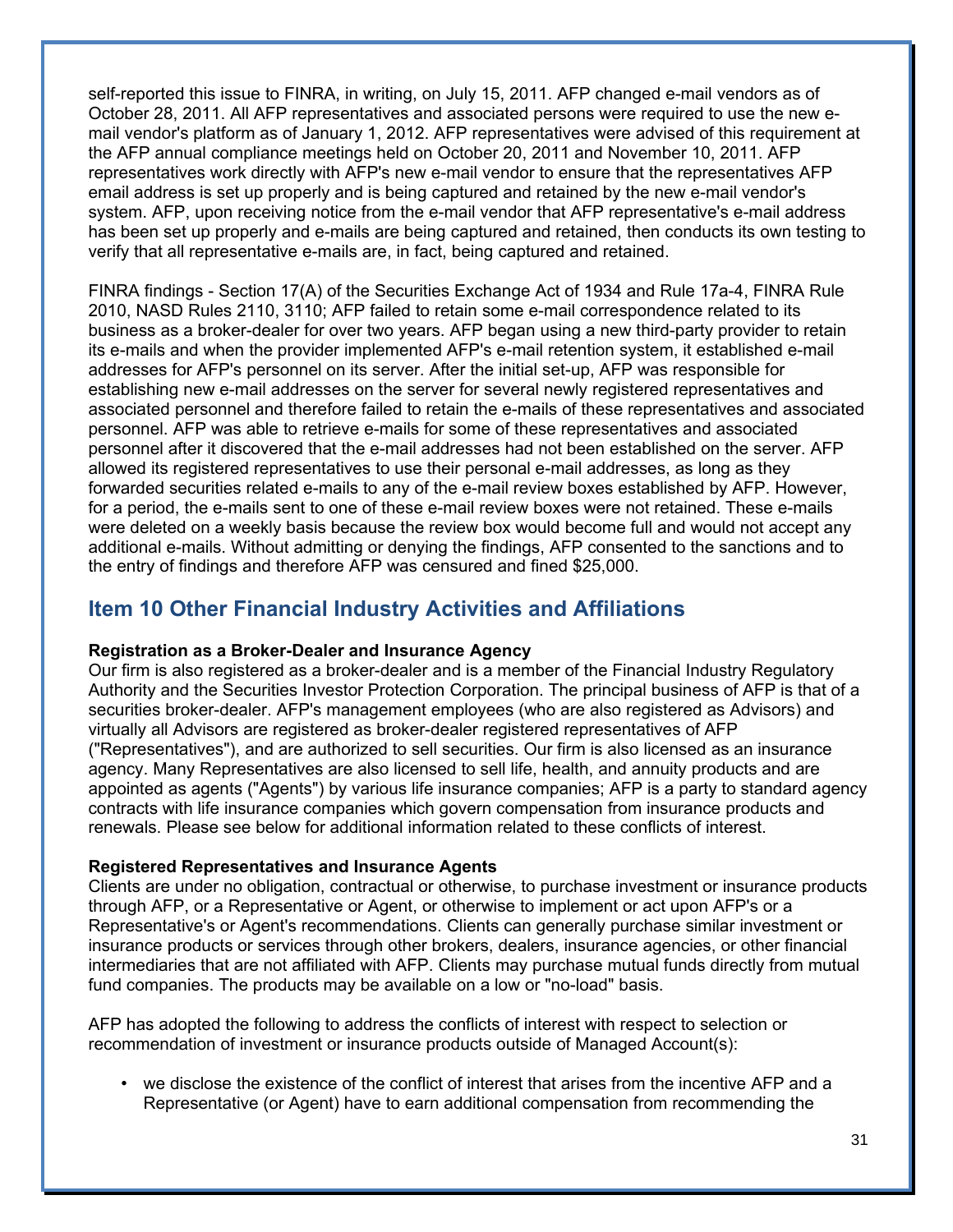purchase of securities or insurance products in addition to the Advisory Fees, Adviser Platform Fees, and share of Sponsor Program Fees AFP receives;

- we disclose to Clients they have the right to decide whether or not to act on such recommendations, and if they choose to act on such recommendations, they have the right to purchase such products through AFP and Representative (or Agent), or through another broker-dealer, insurance agency, financial institution, or professional of their choosing, which may charge less (or more) for such products;
- we request Clients provide and update material information regarding their personal and financial situation, and the investment objective, tolerance for risk, liquidity needs, and investment time horizon for the Managed Account(s), and where possible, overall household financial situation, and
- we conduct regular reviews of account investments;
- we require that our Advisors and Representatives seek prior approval of outside employment activity so that we may detect conflicts of interests and ensure such conflicts are properly addressed;
- we periodically ask Advisors and Representatives to certify information regarding their outside employment activities; and
- we educate our Advisors and Representatives regarding the responsibilities of a fiduciary, including the need for having a reasonable and independent basis for the investment advice provided to Clients.

#### **Mutual Fund Share Classes**

We also recommend "no-load" mutual fund share classes; however, many of the mutual funds we recommend carry 12b-1 Fees or other internal expenses higher than a Client is able to obtain through direct purchases from a mutual fund company or from other financial services firms. If a Client chooses to purchase investments directly from a mutual fund company or through another intermediary, the Client will not receive the benefit of the services we provide in determining which investment products or services may be appropriate in view of the Client's financial situation, investment objectives, risk tolerance, and liquidity needs.

For additional information, please refer to Item 5, Mutual Fund Share Classes.

#### **Registrations with Registered Investment Advisers**

Certain persons providing investment advice on behalf of our firm are dually registered as investment adviser representatives with our firm and an unaffiliated registered investment adviser. In their separate investment adviser representative capacities, they are providing sub-advisory services to AFP through model portfolio management. Advisory clients maintain accounts through AFP and not directly with the third-party registered investment adviser. Dually registered investment adviser representatives will not earn fee-based compensation from both firms with respect to the same account. New clients will be asked to sign an addendum to the advisory contract when AFP engages a third-party registered investment adviser as a sub-advisor for your account. You are under no obligation to utilize the services of the third-party registered investment adviser through our firm.

#### **Tax Preparation and Accounting Services**

Certain associated persons and/or executive officers of our firm are certified public accountants ("CPAs") or provide accounting or tax preparation services in their individual capacities. These services may be offered through a related entity, however, these entities are not under common control or ownership with our firm. If you require accounting or tax preparation services, our associated persons will, when appropriate, recommend that you utilize their services. Our advisory services are separate and distinct from the compensation paid to our associated persons for their services. These individuals and/or related entities are otherwise regulated by the professional organizations to which they belong and must comply with the rules of those organizations. This activity presents a conflict of interest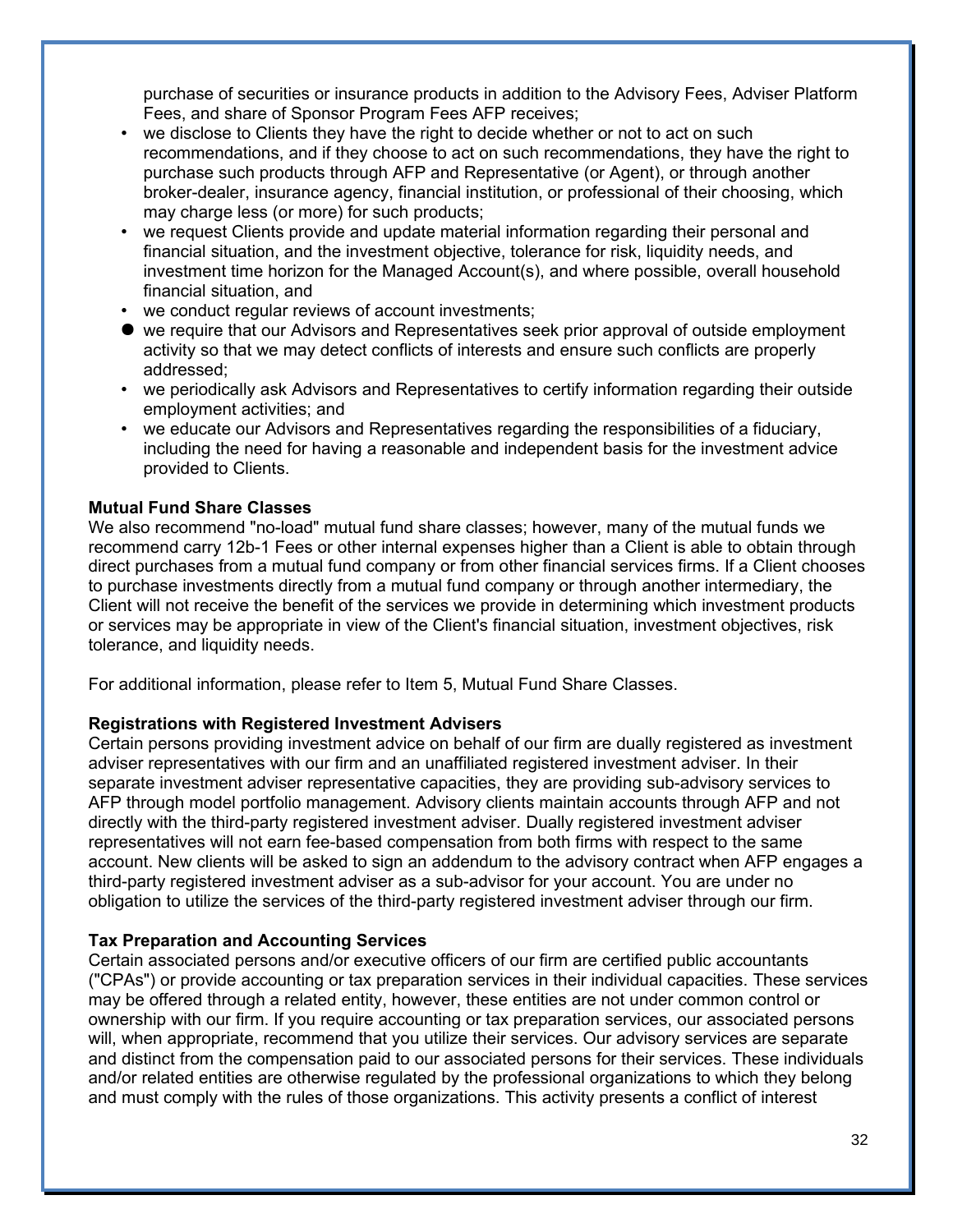because our associated persons have a financial incentive to recommend the tax preparation and/or accounting services they provide. While we believe that compensation charged by our associated persons or their related entities is competitive, such compensation may be higher than fees charged by other firms or individuals providing the same or similar services. You are under no obligation to use the services of any associated person or related entity and may obtain comparable services and/or lower fees from another service provider.

## **Recommendations or Selections of Other Investment Advisers**

We are required to disclose if we recommend or select other investment advisers for our Clients and if so, whether we receive any compensation that creates a material conflict of interest. We must also disclose if we have other business relationships with advisers we recommend that create material conflicts of interest, and describe how we address the conflicts.

## **Other Financial Related Business Activities - Private Placements**

#### *Mint Hill Capital 1, L.L.C.*

Certain persons providing investment advice on behalf of our firm are principals of Mint Hill Capital Holding Company, L.L.C., a limited liability company organized under the laws of North Carolina. Mint Hill Capital Holding Company, L.L.C. serves as the Manager to Mint Hill Capital 1, L.L.C. ("the Fund"), a pooled investment vehicle offered only by private placement memorandum and other offering documents to certain sophisticated investors meeting certain minimum financial requirements as summarized in the offering documents. AFP serves as the placement agent for the Fund. Clients and employees of AFP will be solicited to invest in the Fund. This activity presents a conflict of interest because our firm has a financial incentive to recommend the Fund to qualified investors. Our associated persons, in their separate capacities as principals of Mint Hill Capital Holding Company, L.L.C., have a financial incentive, including but not limited to, management fees, developer fees, and carried interest, to recommend the Fund to you. Additionally, please refer to the conflicts of interest referenced above in this section and below (Item 11), when AFP acts as a placement agent and AFP Representatives solicit investments in the Fund.

Investments in the Fund will be held in a brokerage account and are not permitted in advisory accounts. The fees charged by the Fund are separate and apart from our advisory fees. Persons affiliated with our firm have made an investment in the Fund and have an incentive to recommend the Fund over other investments. In an effort to mitigate the conflicts of interest related to investing in the Fund, we are disclosing the material conflicts to you. You are under no obligation to invest in the Fund or any other securities recommended by AFP, AFP Representatives or any person affiliated with our firm.

#### **Ausdal Financial Partners - Advisory Programs**

**Proprietary Advisory Program:** In the Proprietary Program, AFP recommends the Probabilities Fund Management, LLC ("PFM"), an SEC-registered investment adviser, to assist in the development of model portfolios and selection of securities to be used for the Growth Sleeve of the Client's portfolio, and to provide signals AFP may use to identify when to buy and sell securities for Client accounts. AFP has the following material conflicts of interest with respect to its engagement of PFM:

**Probabilities Fund:** The principal owner of PFM is a former AFP Advisor. AFP owns an interest in PFM (although less than 5%). Robert B. Ausdal Jr., President of AFP, serves as a consultant to the PFM investment committee, a position for which he receives no compensation. AFP benefits financially from advisory fees paid to PFM, although the extent of such benefit has not been disclosed. AFP must still disclose it has a conflict of interest due to the fact its recommending of models or portfolios developed or advised by PFM will be based on the economic benefits from such recommendation, rather than based upon the investment needs of the client.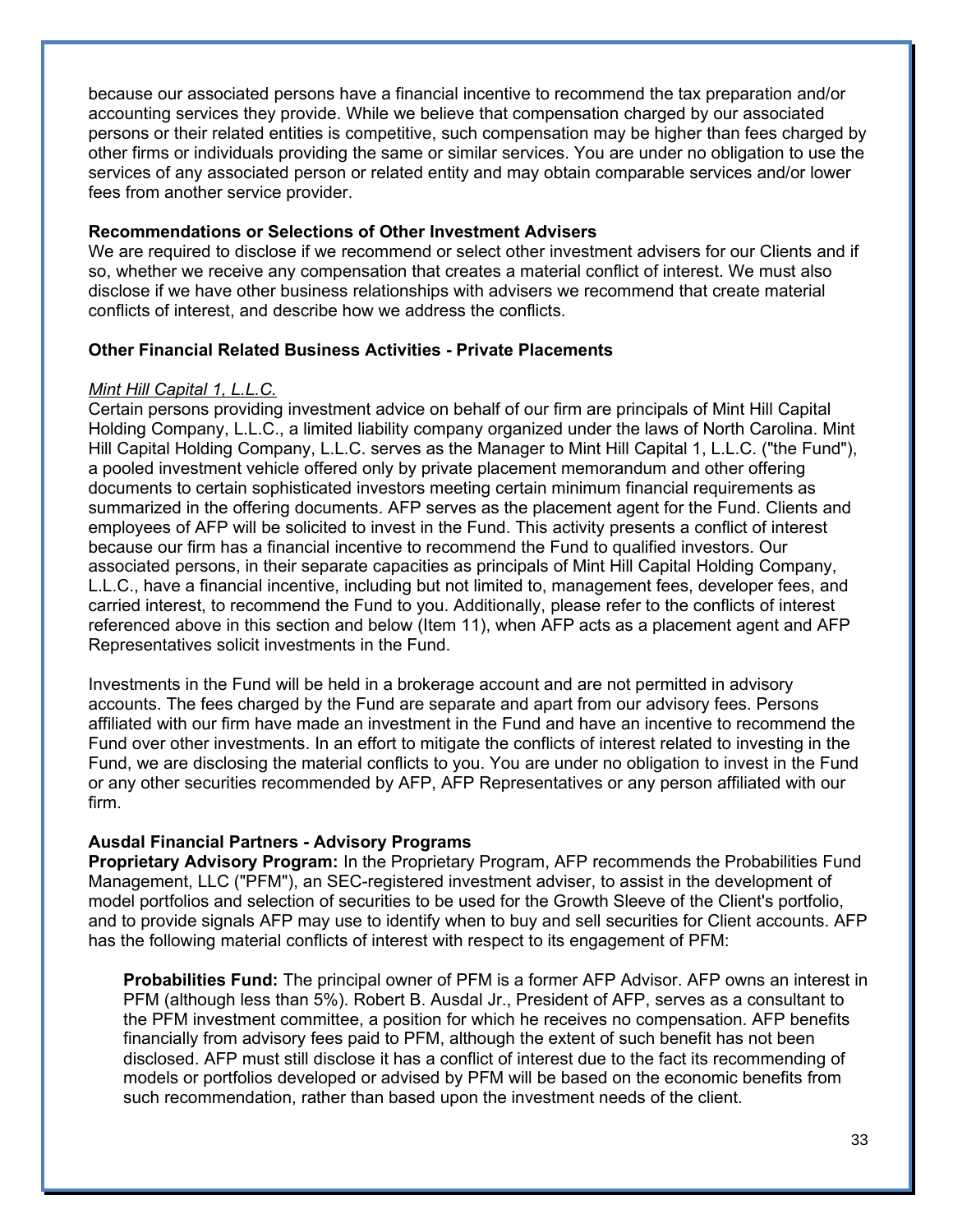**SMA Program:** As disclosed in Item 5, certain Sponsors share a portion of their Program Fee with AFP (typically, not more than 15 basis points based on the Client's account value). The payment provides an incentive to recommend the Sponsor and its Third-Party Program based on the share of Program Fees received rather than based solely on the Client's investment needs or interest in advisory services at reasonable cost.

**Ausdal Wrap Fee Program:** The Wrap Fee Brochure discloses conflicts of interest, similar to the conflicts involving recommendations of Sponsors Third-Party Programs in the SMA Program. Clients interested in a wrap fee program (where a single fee (or fees) is charged for investment advice and brokerage services) should request and review the Ausdal Wrap Fee Brochure. The Wrap Fee Brochure addresses the direct and indirect economic benefits Ausdal receives from recommending the Third-Party Managers AFP recommends to Clients participating in the Wrap Fee Program.

In addition to other factors to consider, certain Sponsors of Third-Party Programs in the SMA Program and Wrap Fee Program provide AFP and its Advisors access to portfolio modeling tools and research, which tools and research AFP and the Advisors would not have access to if AFP and its Advisors did not refer Clients to the Sponsor and Third-Party Programs. Consequently, to the extent AFP and the Advisors value the continued use of such tools and research without having to pay the costs from their separate funds, AFP and the Advisors have an incentive to recommend the Third-Party Programs to Clients based on their economic interests in continuing to receive such tools and research without payment from their separate funds, rather than based on the Client's investment needs.

AFP has adopted the following steps to address these conflicts of interest with respect to recommendations related to the Proprietary Advisory Program, SMA Program, and Ausdal Wrap Fee Program:

- we disclose the conflicts to our Clients in this Brochure, including the conflict related to the economic benefit from AFP and Advisors' access to portfolio modeling tools and research which tools and research we would not have access to if AFP and its Advisors did not refer Clients to the Third-Party Programs;
- we monitor our accounts and conduct appropriate ongoing due diligence to evaluate the quality and costs of our Programs, including Third-Party Programs, to determine whether our recommendations of them, including Third- Party Managers, to identify conflicts of interest, and otherwise continues to meet our fiduciary obligations;
- we disclose to Clients they have the right to decide whether or not to act regarding any recommendation where a conflict exists related to the Probabilities Fund (model portfolios recommended by PFM), SMA Program (recommendation of Sponsors that share Program Fees with AFP), and Wrap Fee Programs (programs where Wrap Fee Brochure discloses conflict);
- we disclose that if a Client chooses to act with respect to a recommendation, they have the right to implement such recommendations through AFP and Advisor, or through another investment adviser, financial institution, or professional of their choosing, which may charge less (or more) for investment products or services; and
- we educate our employees regarding the responsibilities of a fiduciary, including the need to have a reasonable and independent basis for the investment advice provided to Clients.

## **Ausdal Financial Partners - Strategic Alliance Program**

**Strategic Alliance Program**: The Strategic Alliance Program is a joint educational and marketing program involving various financial service providers, some of which are investment advisers, while others are investment companies, insurance companies, and other financial services firms. The Strategic Alliance Program offers participants exposure to AFP Advisors and Representatives via educational sessions and other meetings. Expenses associated with sponsorship of these events are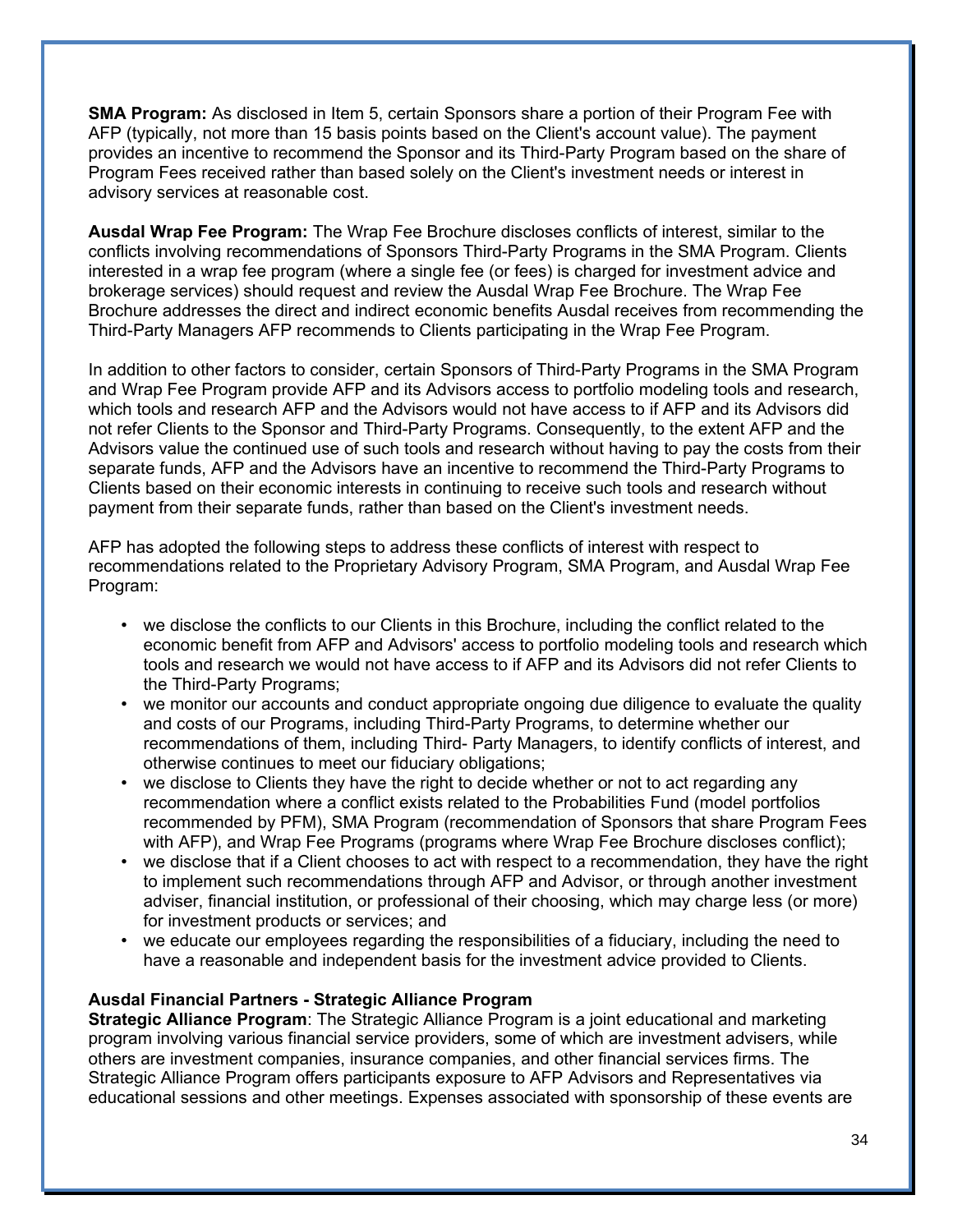funded through a fixed fee paid by partner firms. In any given year there are between 10 and 15 "Strategic Alliance" partners participating in the program with contributions ranging from \$5,000 to \$15,000 per firm. During the course of the year, Strategic Alliance Partner may be allowed:

- Business contact information for all AFP Advisors and Representatives
- Speaking Time at one AFP Quarterly Educational Meeting
- Participation in AFP's National Sales Conference (exhibition space and speaking time)
- Booth space at various other AFP functions

In general, these partners are selected based on the popularity of the products and services with AFP's Advisors and Representatives. In some cases, new "partners" are selected for inclusion based on AFP's assessment of the proposed partner's potential value to AFP, its Advisors and Representatives, and its Clients. Strategic Alliance Partners are not the sole participants in AFP meetings and events. Many other products and services are included in Ausdal meetings and events irrespective of financial support.

Although other product sponsors are granted access to AFP's meetings, as a result of AFP's economic interest in continuing to receive the significant sponsorship payments by the Strategic Partners through the Strategic Alliance Program, a conflict of interest exists where AFP has an incentive to provide priority access to its Advisors and Representatives to the Strategic Partners based on the economic benefits to be received rather than based solely on the investment needs and benefits to the Client.

AFP has adopted the following steps to address the conflicts of interest with respect to recommendations related to the Strategic Alliance Program:

- we disclose the conflict to our Clients in this Brochure;
- we conduct appropriate ongoing due diligence to ensure we have a reasonable basis for recommending Strategic Partners generally, and individually with respect to each Client;
- we disclose to Clients they have the right to decide whether to accept or reject any recommendation of a Strategic Partner, and if they choose to act on such recommendation, whether to implement a recommendation to purchase any investment, insurance or other product or service by or through AFP and an Advisor, or to select another broker-dealer, insurance agency, or financial institution of their choosing, which may charge less (or more) for such products;
- we collect and maintain adequate information about our Clients and their accounts, including their financial circumstances, investment objectives, and risk tolerance, and we conduct regular account reviews to confirm investment selections or recommendations are suitable;
- we periodically review overall holdings to identify significant disparities indicative of unusual treatment; and we educate our Advisors and employees regarding our fiduciary responsibilities, regardless of fee arrangements; and
- we educate our employees regarding the responsibilities of a fiduciary, including the need to have a reasonable and independent basis for the investment advice provided to Clients.

The inclusion of a firm as a Strategic Alliance Partner does not necessarily mean their product or service will benefit any Client and may serve only to benefit AFP and its advisors.

Refer to Item 5 and Item 14 for additional disclosures of conflicts of interests and compensation received by AFP and its Advisors.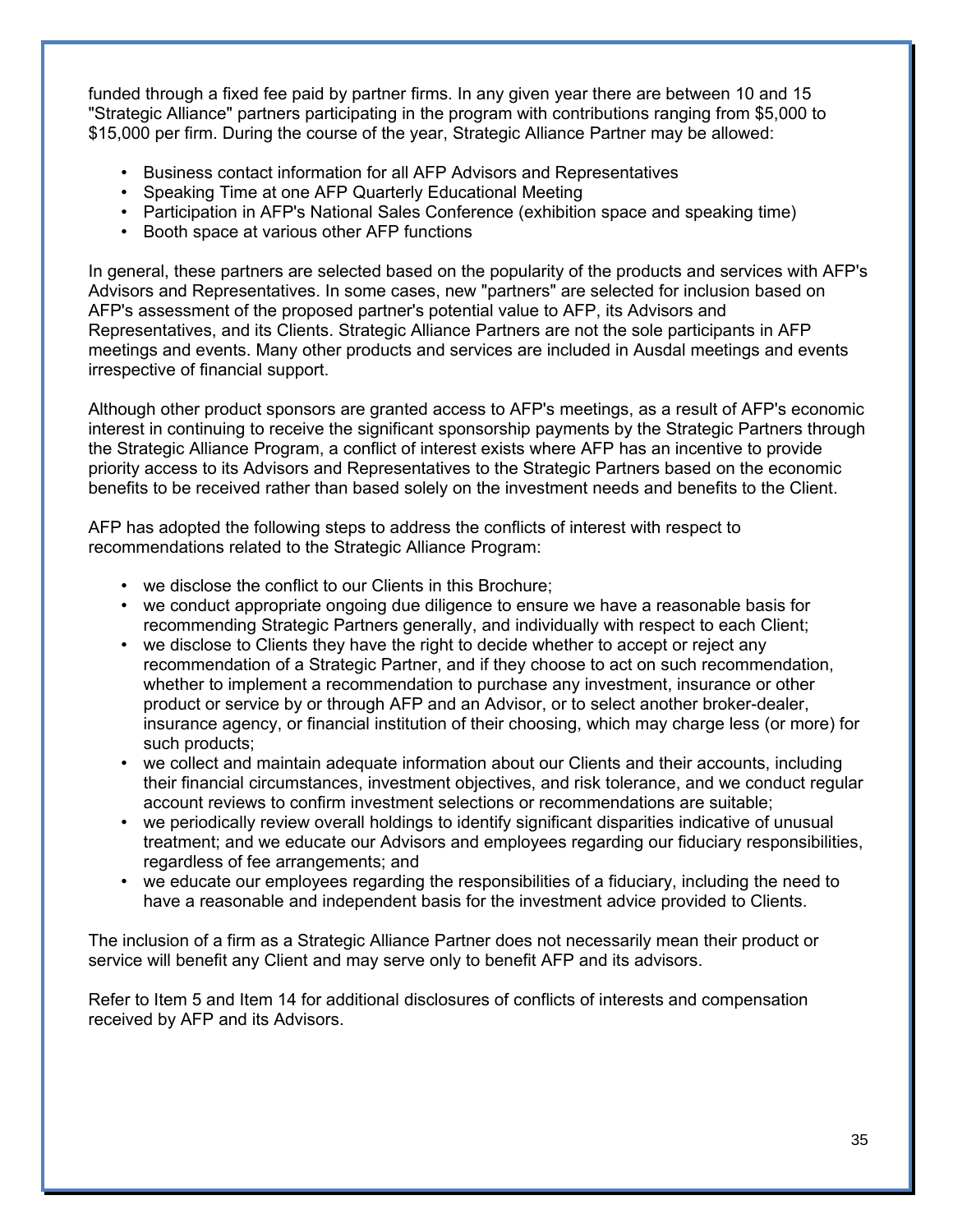## **Item 11 Code of Ethics, Participation or Interest in Client Transactions and Personal Trading**

### **Code of Ethics**

We have adopted a Code of Ethics expressing our commitment to ethical conduct. Our Code of Ethics describes our fiduciary responsibilities to our Clients, and our procedures in supervising the personal securities transactions of our supervised persons who have access to information regarding Client recommendations or transactions ("access persons"). We owe a duty of loyalty, fairness, and good faith towards our Clients and have an obligation to adhere not only to the specific provisions of the Code of Ethics but also to the general principles that guide the Code.

A copy of our Code of Ethics is available to our Clients and prospective Clients. You may request our Code of Ethics by email at ausdal@ausdal.com or by calling us at (800) 722-8732.

Our Code of Ethics includes policies and procedures for the review of our access persons' quarterly securities transactions reports as well as initial and annual securities holdings reports that must be submitted by AFP's access persons. Among other things, our Code of Ethics also requires the prior approval of any acquisition of securities in a limited offering (e.g., private placement) or an initial public offering. Our Code also provides for oversight, enforcement, and recordkeeping provisions.

Our Chief Compliance Officer may grant exceptions to certain provisions contained in the Code where we reasonably believe the interests of our Clients will not be materially adversely affected or compromised. Doubts arising in connection with personal securities trading should be resolved in favor of the Client even at the personal expense of our employees.

Our Code of Ethics prohibits the misuse of material non-public information. While we do not believe that we have any particular access to material non-public information regarding publicly traded companies that would be subject to misuse, all employees are reminded that any such information may not be used in a personal or professional capacity.

AFP and its principals, officers, affiliates, employees and Advisors may act as investment adviser for others, may manage funds or capital for others, may have, make and maintain investments in its or their own names, or may serve as an officer, director, consultant, partner or stockholder of one or more investment partnerships or other businesses, subject to compliance with AFP's Code of Ethics. In doing so, AFP or such persons may give advice, take action, and refrain from taking action, any of which may differ from advice given, action taken or not, or the timing of any action, for any particular Client.

Neither AFP nor any Advisor has any obligation to purchase or sell, or to recommend for purchase or sale, any security which AFP or any principal, officer, employee or Advisor purchases or sells for his own account or for the accounts of other Clients, unless such conduct is a fiduciary obligation.

#### **Participation or Interest in Client Transactions - Principal Transactions**

We direct trades to one or more broker dealers that acts as principal, buys securities from (or sells securities to) our clients in regard to certain transactions. These transactions present a conflict of interest as both our employees as well as the broker dealer's earn transactional fees (mark-ups or mark-downs) from such transactions and has an incentive to execute client orders in this manner. We address this conflict in the following manner:

- 1. We will only trade as principal when we believe the transaction is in the best interest of our clients;
- 2. We believe the transaction fulfills our duty of best execution with respect to the particular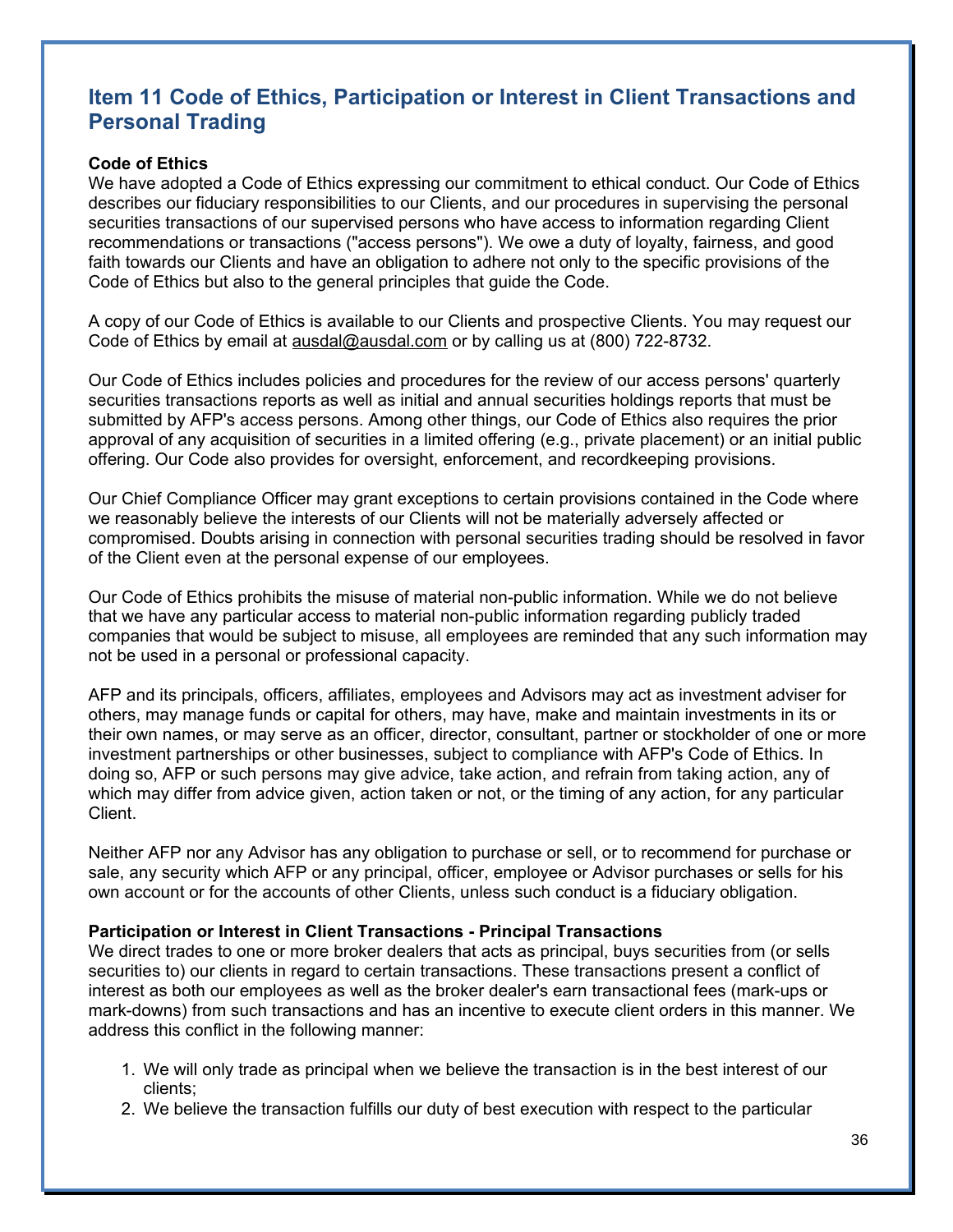transaction; and

- 3. Prior to the completion of such a trade we will make disclosures to our effected clients regarding:
	- a. the price of the security;
	- b. other best quoted prices;
	- c. any commission, mark-up, or mark-down; and
	- d. obtain our client's consent.

## **Recommendations Involving Our Financial Interests**

### *Probabilities Funds Management, LLC*

As disclosed in Item 4, Probabilities Fund Management, LLC ("PFM"), an SEC-registered investment adviser, is currently engaged to assist in the development of the Probabilities Portfolios and selection of the securities to be used for the Growth Sleeve, and also provides signals ("Signals"). AFP's former Advisor is the majority owner of PFM, AFP's president serves as an uncompensated consultant to PFM's Investment Committee, and AFP owns a small (less than 5%) equity interest in PFM. AFP benefits financially from advisory fees paid to PFM. AFP must still disclose it has a conflict of interest due to the fact its recommending of models or portfolios developed or advised by PFM will be based on the economic benefits from such recommendation, rather than based upon the investment needs of the client.

We strive to address this conflict in a manner consistent with our fiduciary duty, by disclosing it in this Brochure; by disclosing to Clients they have the right to decide whether or not to act on any such recommendation by AFP or any of its supervised persons; and if they choose to act, Clients may elect to implement any recommendation through AFP and a Representative, or another broker-dealer, insurance agency, or financial institution of their choosing, which may charge less (or more) for such products; and we educate our supervised persons regarding the responsibilities of a fiduciary, including the need for having a reasonable and independent basis for investment advice provided to Clients.

#### *Amplify Holdings, LLC*

AFP has signed a best efforts selling agreement to participate in the private placement offering to accredited investors of membership interests ("Interests") in Amplify Holdings, LLC ("Amplify"), a business that is distributing shares of multiple Exchange-Traded Funds ("ETFs"). Amplify was formerly considered a "related person" with respect to AFP because the companies were under "common control" due to a former member of AFP's board of directors serving on Amplify's board of directors. However, common control has ended and Amplify is no longer AFP's related person.

It is expected AFP Representatives will continue to solicit AFP advisory Clients to purchase the Interests. Any such purchases will be made through such Clients' brokerage or other accounts which AFP is not managing as advisory accounts. The Interests will not be held as assets in any advisory account and AFP will not purchase the Interests in any advisory account through the exercise of discretion. AFP will earn selling compensation as a broker-dealer from the sale of the Interests, and the selling Representative will share in such compensation for selling the Interests, even if the investment is not successful for investors.

In addition, Representatives of AFP will be authorized to sell to their advisory Clients shares of Amplify's ETFs, which will result in financial benefit to principals and Representatives of AFP in cases where the principals and/or Representative personally have acquired interests in Amplify. Consequently, even though we have adopted procedures to ensure that no Client invests advisory assets, and that all investments are suitable for the investor, it is possible that our judgment could be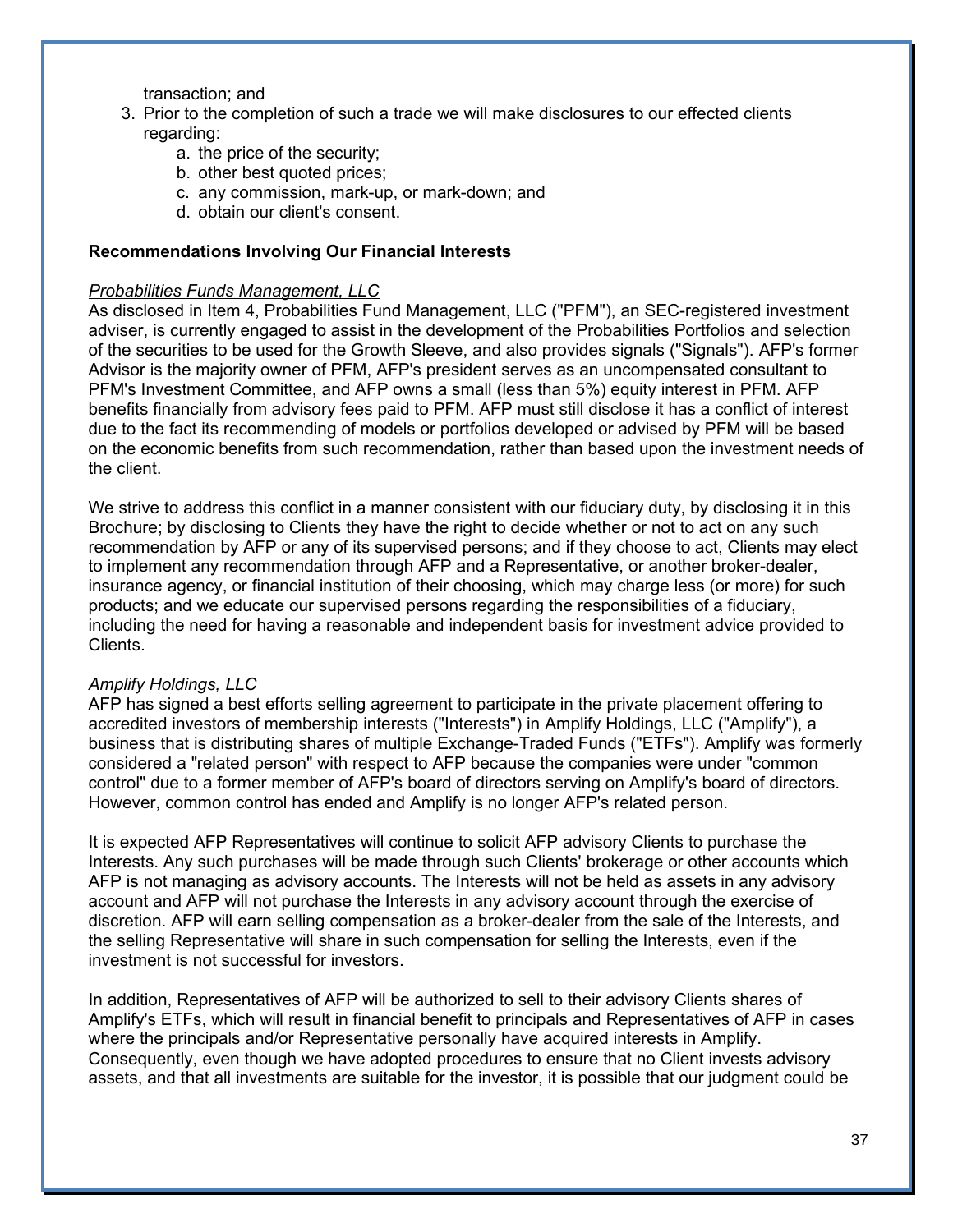materially affected by the prospective of the financial gain, such that AFP and the Representative will recommend Clients purchase the Amplify ETFs based on the economic benefits to be received rather than based solely on the Client's investment needs

## *Mint Hill Capital 1, L.L.C.*

AFP has signed a best efforts selling agreement to participate in the private placement offering to accredited investors of membership interests (referred to as "Units") in Mint Hill Capital 1, LLC ("the Fund"). As described above, certain associated persons serve as the manager to the Fund through an outside business activity, and therefore, have additional financial incentives to recommend Units of the Fund. Please refer to Item 10 for additional information related to conflicts of interest related to the Manager of the Fund.

It is expected AFP Representatives will continue to solicit AFP advisory Clients to purchase the Fund's Units. Any such purchases will be made through such Clients' brokerage or other accounts which AFP is not managing as advisory accounts. The Units will not be held as assets in any advisory account and AFP will not purchase the Units in any advisory account through the exercise of discretion. AFP will earn selling compensation as a broker-dealer from the sale of the Units, and the selling Representative will share in such compensation for selling Units, even if the investment is not successful for investors.

In addition, Representatives of AFP will be authorized to sell to their advisory Clients Units of the Fund, which will result in financial benefit to principals and Representatives of AFP in cases where the principals and/or Representative personally have acquired Units in the Fund. Consequently, even though we have adopted procedures to ensure that no Client invests advisory assets, and that all investments are suitable for the investor, it is possible that our judgment could be materially affected by the prospective of the financial gain, such that AFP and the Representative will recommend Clients purchase the Fund based on the economic benefits to be received rather than based solely on the Client's investment needs.

#### **Investments in Securities We Recommend to Clients**

Individuals associated with AFP may buy or sell securities for their personal accounts identical to or different from those recommended to Clients. It is the policy of AFP that no person employed by AFP shall prefer his or her own interest to that of an advisory Client or make personal investment decisions based on the investment decisions of Clients. Subject to the Code of Ethics, AFP and its employees are permitted to trade for their own accounts side-by-side and in block transactions with AFP's Clients in the same securities, and at the same time. We have adopted the procedures described below to address the actual and potential conflicts of interest raised by our policies.

## **Investments Around Time of Client Transactions**

Subject to the procedures in this section, AFP and its employees are permitted to trade for their own accounts side-by-side with Clients in the same securities at or around the same time as Clients on the same trading day, and are permitted to aggregate trades for their proprietary accounts with trades for Client accounts. AFP, its employees, and its affiliates may buy or sell securities for their personal accounts identical to the securities recommended to Clients.

In addition to the procedures described above, we have adopted the procedures described below to address these conflicts of interest or our policies described above:

• AFP prohibits employees from knowingly purchasing or selling securities (other than mutual funds or other securities that are not treated as "reportable securities") immediately prior to Client transactions, in order to prevent employees from benefiting from transactions placed on behalf of advisory accounts;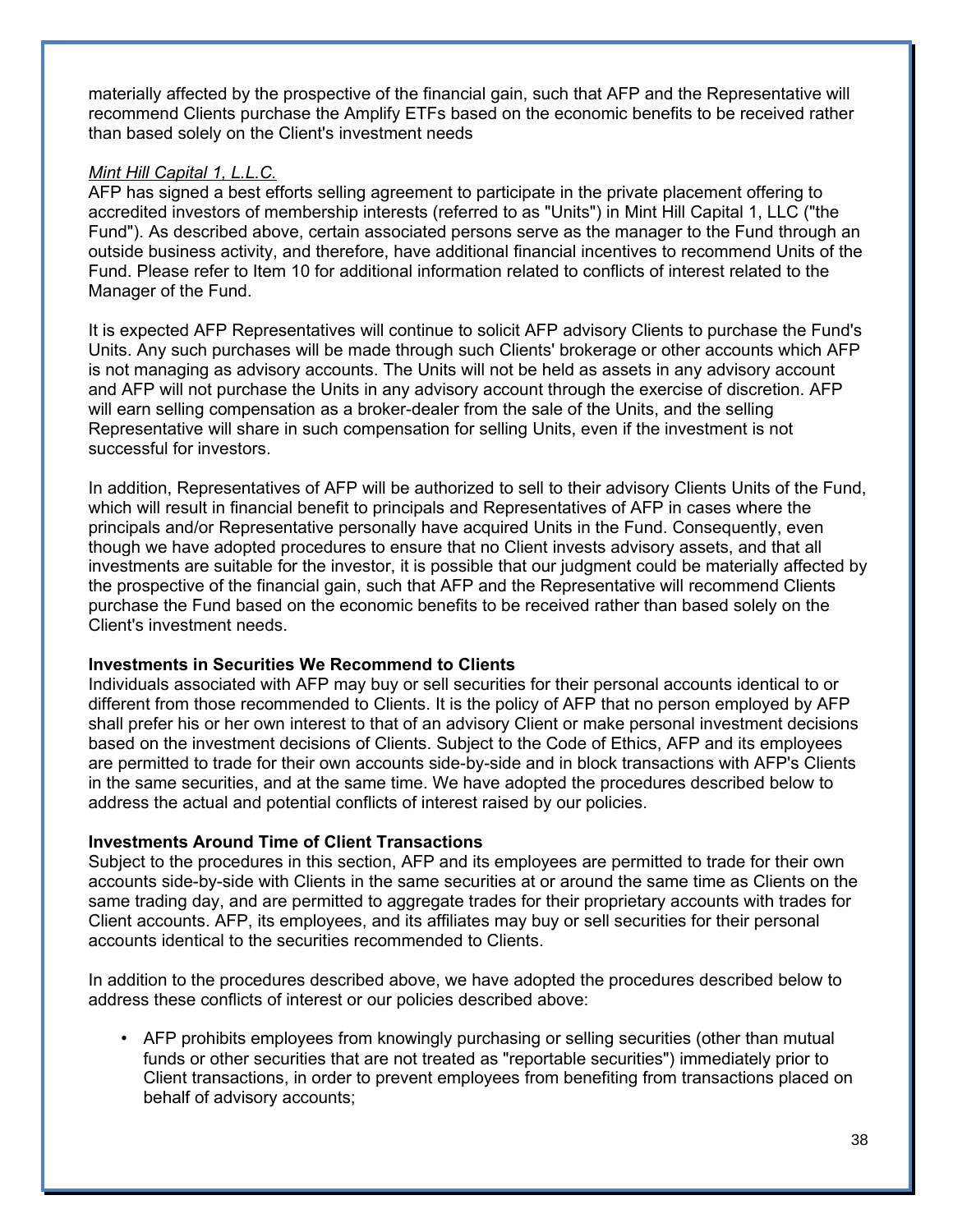- no director, officer, or employee of AFP shall buy or sell securities for their personal portfolio(s) where their decision is substantially derived, in whole or in part, by reason of his or her employment, unless the information is also available to the investing public on reasonable inquiry;
- no director, officer, or employee of AFP shall knowingly prefer his or her own interest to that of an advisory Client;
- AFP maintains records of securities held by AFP and its access persons. These holdings are reviewed on a regular basis by the Investment Committee;
- AFP emphasizes the unrestricted right of the Client to decline to implement any advice it has rendered (except where AFP has entered an order pursuant to its exercise of discretionary authority);
- AFP requires all employees to act in accordance with all applicable Federal and State laws and regulations governing registered investment advisory practices; and
- any individual not in observance of the above may be subject to discipline.

## **Item 12 Brokerage Practices**

## **Factors in Recommending Custodians and Brokers**

AFP recommends custodians that are broker-dealers or are affiliated with broker-dealers taking into their consideration the nature of the services and reporting required, the technology integration capabilities, cost, and quality of services, reputation, integrity and financial condition. Your assets must be maintained in an account at a "qualified custodian," generally a broker-dealer or bank. In recognition of the value of the services the custodian provides, you may pay higher commissions and/or trading costs than those that may be available elsewhere. Our selection of custodians is based on many factors, including the level of services provided, the custodian's financial stability, and the cost of services provided by the custodian to our clients, which includes the yield on cash sweep choices, commissions, custody fees and other fees or expenses.

Our recommendations are directly affected by the fact that AFP is a dually-registered broker-dealer and investment adviser. Our investment adviser representatives are registered representatives of our broker-dealer. We recommend Pershing as custodian and broker because we are intimately familiar with its operations and are able to place orders, assist Clients, resolve questions, and administer accounts very efficiently.

Clients should be aware, however, that even though this arrangement is very efficient for us, we have an obligation to evaluate the custodians and brokers we recommend on a continuing basis to determine they are appropriate for our Clients and consistent with our fiduciary responsibilities. An arrangement that is best for our firm is not necessarily best for you.

#### **Brokers for Managed Accounts and Non-Program Brokers**

AFP will act as introducing broker for Advisory Accounts custodied at Pershing. For Managed Accounts held at TD Ameritrade, Pershing, or Schwab (or other qualified custodian acceptable to AFP and a Sponsor) (the "Custodian") the Custodian will serve as custodian and broker-dealer, except in the limited circumstances of a trade placed with a non-program broker (explained below).

In a Third-Party Program, the designated broker-dealer executes and clears purchase and sale orders placed by the Managed Account's portfolio manager, provides transaction confirmations, account statements, annual reports, prospectuses, and tax information, and maintains custody of Client cash and securities. However, in the event that a portfolio manager reasonably believes in good faith that another broker or dealer will provide better trade execution considering all factors, including the net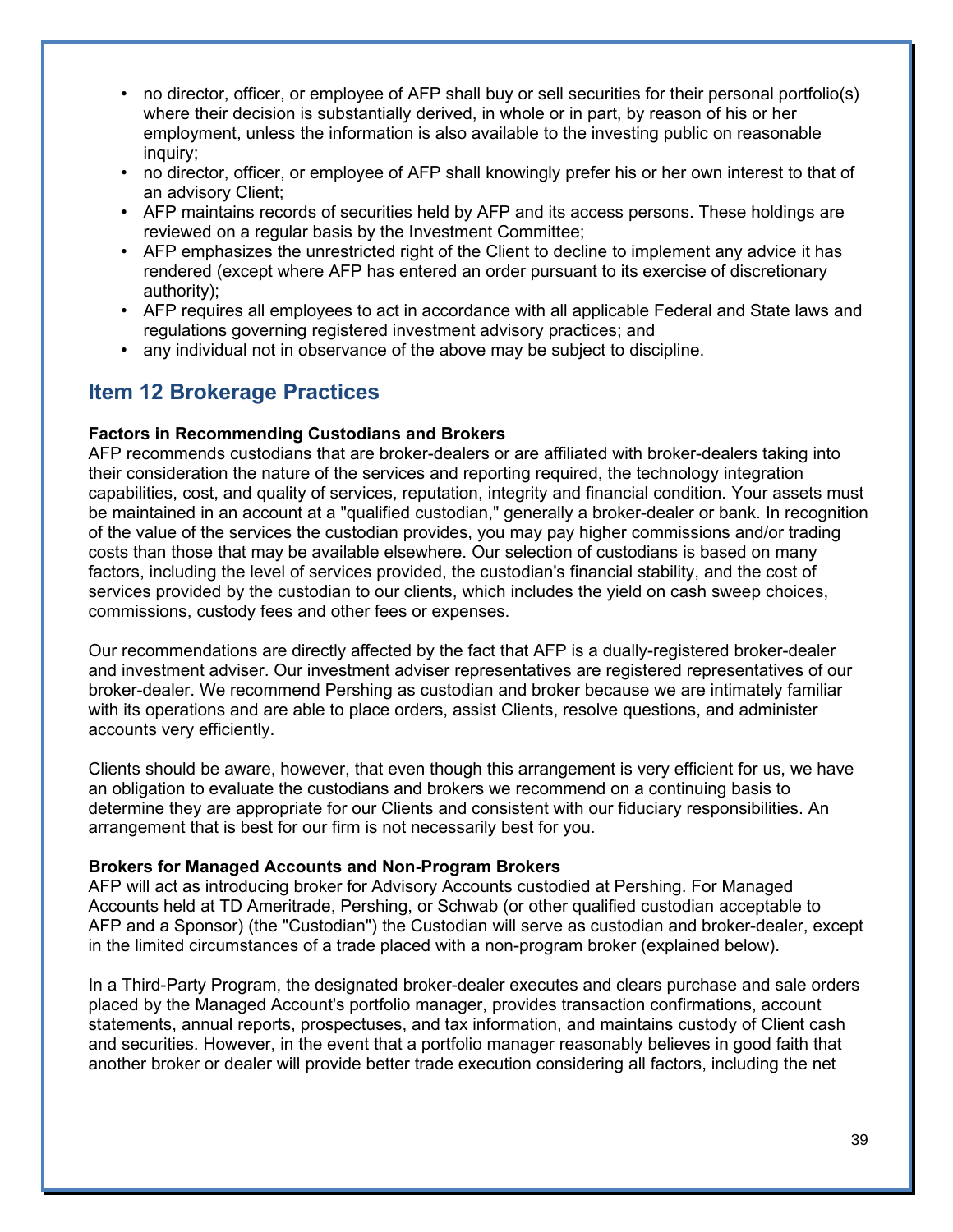price, then it may execute the transaction through another broker (a "non-program broker"). In these circumstances, the account will be charged the separate brokerage commissions and other transaction costs of the non-program broker.

Brokerage arrangements for certain Third-Party Programs will be handled on the basis of "directed brokerage subject to most favorable execution." This means that the Client will direct all the portfolio manager of the account's assets to place purchase and sale orders through a specific broker-dealer. Please review the below disclosures for additional information on directed brokerage and aggregated orders.

Notwithstanding a directed brokerage provision, these programs often authorize the portfolio manager to effect transactions with a non-program broker, if the portfolio manager believes that "best execution" may be obtained through such non-program broker.

In placing orders with a non-program broker, the portfolio manager's primary objective will be to obtain prompt execution of orders at the most favorable prices reasonably obtainable. In doing so, the portfolio manager may consider a number of factors, including, without limitation, the overall direct net economic result to the Client, the financial strength, reputation and stability of the non-program broker, the efficiency with which the transaction is effected, the ability to effect the transaction at all, the availability of the broker to stand ready to execute possibly difficult transactions in the future and other matters involved in the receipt of brokerage services. In these circumstances, however, the Client's account will be charged the separate brokerage commissions and other transaction costs of the nonprogram broker.

#### **Research, Soft Dollar and Other Economic Benefits**

In addition to Pershing, AFP participates in the institutional advisor programs offered through Charles Schwab & Co., Inc. ("Schwab") member FINRA/SIPC, and TD Ameritrade Institutional, a division of TD Ameritrade, Inc. ("TD Ameritrade") member FINRA/SIPC. Pershing, Schwab, and TD Ameritrade are all independent, unaffiliated SEC-registered broker-dealers. Through these programs, Pershing, Schwab, and TD Ameritrade offer to independent investment advisors various services not generally available to retail investors, including custody of securities, trade execution, clearance and settlement, and access to mutual funds otherwise only available to institutional investors.

AFP participates in and recommends the Schwab, TD Ameritrade and Pershing institutional advisor programs to its Clients for custody and brokerage services. There is no direct link between AFP's participation in these institutional programs and the investment advice AFP gives to its Clients; the various useful benefits and services AFP or its personnel receive through participation in these programs do not depend on the amount of brokerage transactions directed to these custodians. These services generally are available to independent investment advisors on an unsolicited basis, at no charge so long as a certain minimum amount of Client assets are maintained in accounts at the particular custodian.

Through AFP's participation in these institutional programs, Schwab, TD Ameritrade, and Pershing, may provide AFP or its various useful benefits and services described below. Schwab, TD Ameritrade, and Pershing provide these benefits and services to AFP due to our relationship with them, which may be based on the amount of Client assets custodied with them or the level of trading activity in Client accounts; however, none of these services described here or under Item 14 are provided in consideration of brokerage commissions directed to Schwab, TD Ameritrade or Pershing.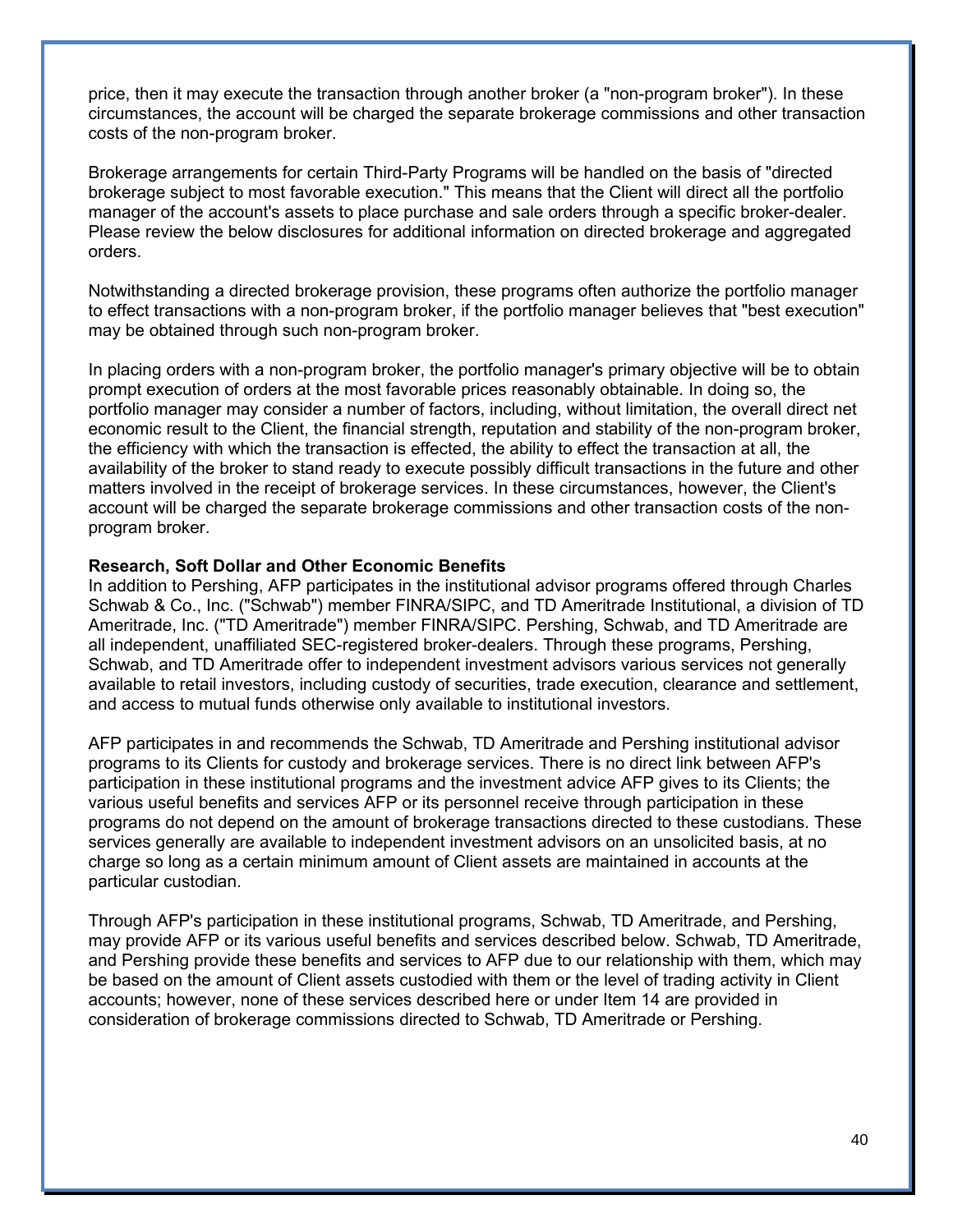Some of the useful benefits and services made available by Schwab or TD Ameritrade through their institutional customer programs or by Pershing may benefit AFP but may not benefit all or any of our Client accounts. When we select or recommend Pershing, Schwab, or TD Ameritrade, we may take into consideration whether such firms provide us with such benefits and services.

We review our recommendations on a continuing basis to determine if our selections are reasonable and consistent with our fiduciary responsibilities. In recommending custodians and brokers, we consider the full range and quality of their services, including, among other things, execution capability, cost, financial responsibility, responsiveness, and the value of research and other services provided. We will not recommend a custodian solely on the basis of the lowest possible commission cost, but rather, we will determine whether the custodian has the ability to provide the best overall qualitative execution considering all factors.

The reasonableness of compensation is based on the custodian's ability to provide professional services, competitive commission rates, research, and related services that will help us in providing investment services to our Clients.

Consequently, we may recommend a custodian that provides useful brokerage, research, and related services, even though lower costs may be available elsewhere. Each of the custodians we recommend makes available to us useful benefits and services that include advanced technology, support, and services that assist us in managing and administering our advisory accounts, including:

- Receipt of duplicate Client statements and confirmations;
- Consulting services;
- Access to a trading desk serving AFP Clients;
- Access to block trading (which provides the ability to aggregate securities transactions for execution and then allocate the appropriate shares to Client accounts);
- The ability to have advisory fees deducted directly from Client accounts;
- Access to an electronic communications network for Client order entry and account information;
- Access to mutual funds with no transaction fees and to certain institutional money managers which may result in lower Client expenses;
- Discounts on compliance, marketing, research, technology, and practice management products or services provided to AFP by third-party vendors;
- Communication services that support communication of trade instructions;
- Post-trade matching and routing of settlement instructions;
- Access to electronic Client account records and data; and
- Provides research, pricing and other market data.

We have no obligation to refer Clients to Pershing, Schwab, or TD Ameritrade; however, it is unlikely that we would continue to have access to these tools if we did not refer Clients to them.

Importantly, the availability of these useful benefits and services creates a financial incentive for us to recommend these firms for our Clients' accounts so that we can continue to receive all of these services, and avoid paying for them separately at our own expense. Our interests conflict with our Clients' interests in obtaining the lowest possible execution costs.

Although we strive to address this conflict in a manner consistent with our fiduciary duty, our judgment may be affected such that our efforts may not be entirely successful. To help mitigate this conflict, we have adopted procedures to analyze periodically the services and programs provided by or available through our custodians and brokers, to evaluate the usefulness of these services in relation to the costs of the services, and to assess the overall quality of the services.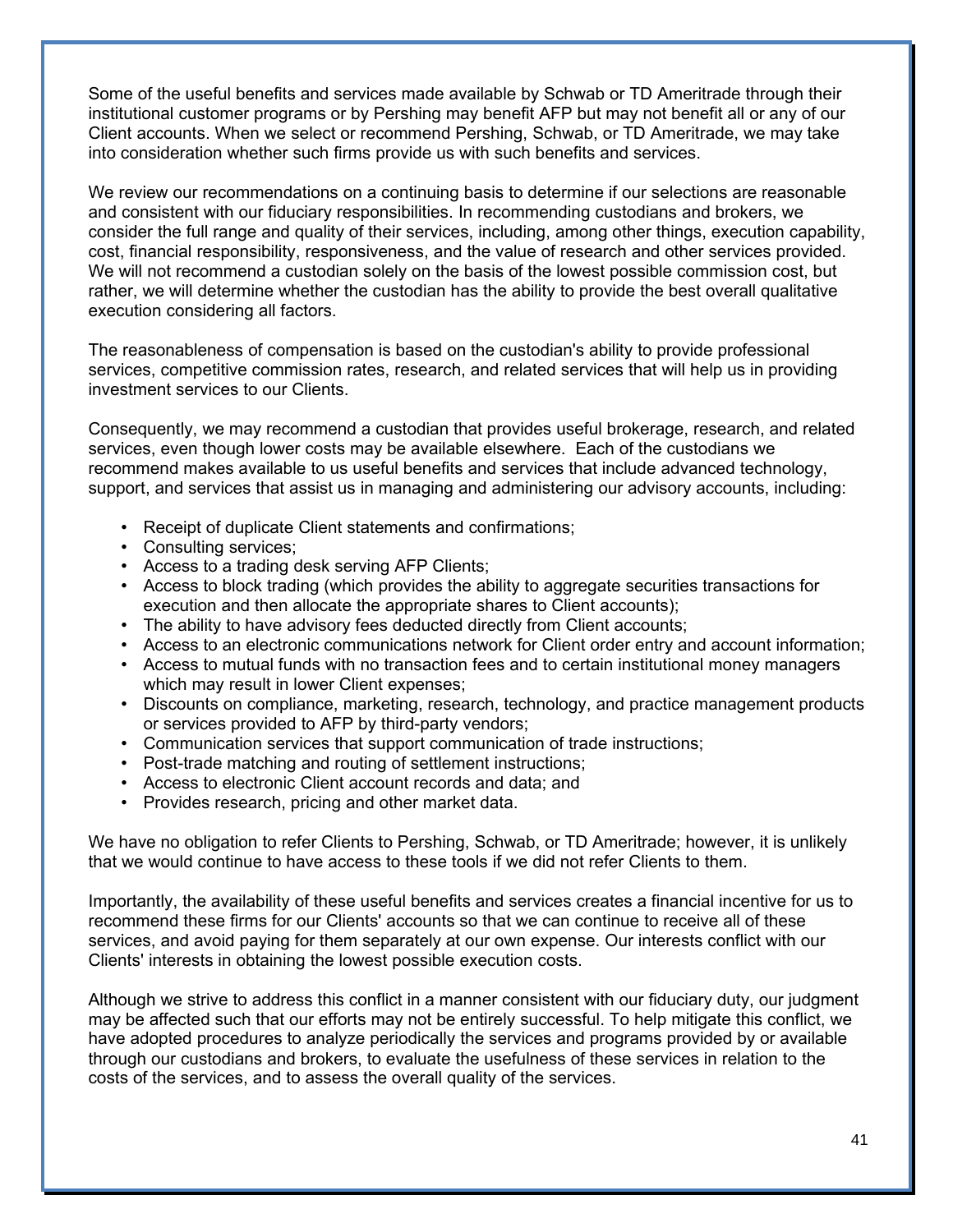The services and costs available to you from Pershing, Schwab and TD Ameritrade are different and you should discuss these with your Advisor so that you can determine the best custodian for your Advisory Account(s).

### *Lower Costs Available for Similar Services*

We offer no assurance that the advisory fees, transaction costs, or investment expenses our Clients will incur by using AFP as their investment adviser or introducing broker-dealer, or using our clearing firm as broker for their accounts will be as low as the fees or investment expenses charged by other firms for similar services. It is likely that lower costs are available for similar services from other advisers, brokers or custodians, and by paying lower costs, Clients could significantly improve their long-term performance.

## *Brokerage Services Do Not Benefit Specific Accounts*

We do not attempt to put a dollar value on the useful benefits and services each account receives from Pershing, Schwab, or TD Ameritrade, nor do we attempt to allocate or use the economic benefits and services received for the benefit of specific accounts, or attempt to use any particular item to service all accounts. We will use the economic benefits and services we receive to assist in managing accounts not maintained with the custodian whose commissions were used to pay for such services. The useful benefits and services we receive from custodians and broker-dealers are used to help AFP to fulfill its overall Client obligations. Clients will likely pay commissions or other transaction costs that will be used to pay for services that are not used to benefit their account.

## **Brokerage for Client Referrals**

Neither our clearing firm, Pershing, nor other brokers for Client accounts, Schwab, or TD Ameritrade (or their affiliates) refer Clients to us.

## **Directed Brokerage**

We do not require, but will accept "directed brokerage" instructions from our Clients. This means the Client may require us to use a particular broker to execute all of their brokerage orders, even if we could obtain more favorable execution elsewhere.

When a Client directs the use of a particular broker-dealer, we will not aggregate the Client's orders with the orders of Clients at other brokers. Orders for these accounts will not be placed until after orders are placed for accounts that have not directed the use of a particular broker. As a result, the Client will not receive the benefit of reduced transaction costs or better prices that may result from aggregation of Client orders, as discussed below. Further, when we are directed to use a particular broker-dealer, we will not have the authority to negotiate commissions, obtain volume discounts, or seek price improvement from other broker-dealers.

Consequently, Clients should understand that the direction to place orders with a broker-dealer may result in the broker not achieving most favorable execution of the Client's transactions. This practice may cost the Client more than if we had discretion to select another broker-dealer. A disparity may arise such that Clients who direct brokerage may pay higher overall transaction costs and receive less favorable prices than Clients who do not direct brokerage.

## **Aggregation and Allocation of Transactions**

For the RDP Program and Proprietary Program, the Advisory Agreement authorizes, but does not require, AFP to aggregate orders of more than one discretionary client for the same security into "block trades." Proprietary accounts of our firm or its supervised persons (employees) may participate in block orders on the same basis as clients.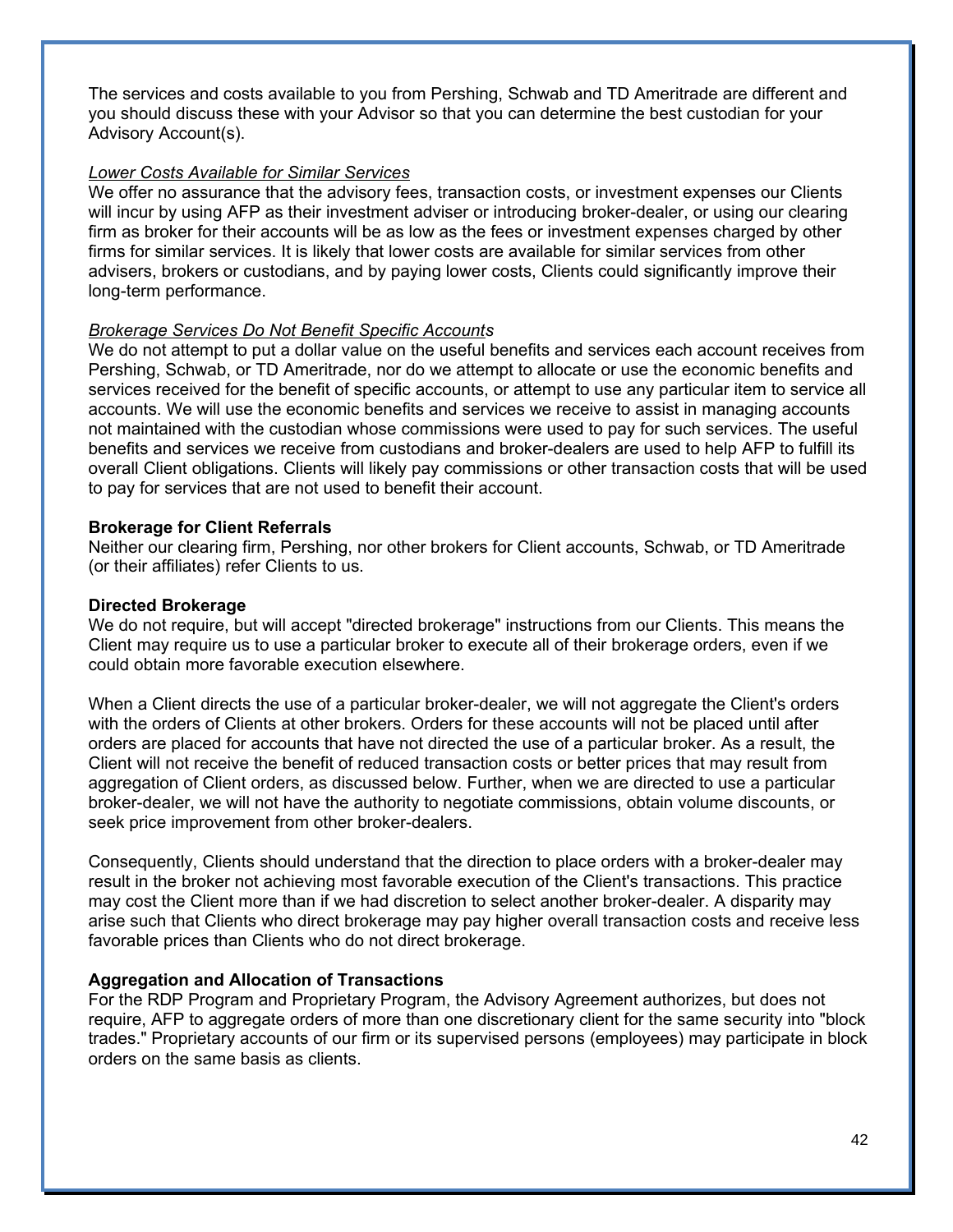For certain types of investors and accounts, the ability to have their orders aggregated into a "block order" with other Clients can offer economic benefits, including the potential for volume discounts on their orders, potentially timelier execution, a potential reduction of adverse market effects that can occur from separate, competing orders, and mutual sharing of transaction costs. For accounts that purchase individual securities, such as stocks or bonds, the broker may be able to negotiate price improvements for block orders.

Block orders are typically placed through an "average price account" or similar account such that transactions for accounts participating in the order are averaged as to price (which will be NAV for all mutual fund securities), and the securities purchased or net proceeds received are allocated pro rata among the accounts in proportion to their respective orders placed that trading day.

Typically, partial fills will be allocated among accounts in proportion to the total orders participating in the block, unless we determine that another method of allocation is equitable (such as an alphabetical rotation, rotation based on the Clients of a particular Advisor, or other method). Exceptions may be granted or allowed due to varying cash availability, divergent investment objectives, existing concentrations, tax considerations, investment restrictions, or a desire to avoid "odd lots" (an amount of a security that is less than the normal unit of trading for that security).

Because AFP manages more than one client account, there may be a conflict of interest related to the allocation of investment opportunities among all accounts managed by AFP. AFP may give advice and take action with respect to any of our clients that may differ from advice given or the timing or nature of action taken with respect to any other client based upon individual client circumstances.

It is AFP's policy, to the greatest extent practicable, to allocate investment opportunities over a period of time on a fair and equitable basis relative to all clients.

#### *Allocation of Limited Investment Opportunities*

At times, there will be limited supply of an investment and we will be required to decide which accounts will be able to purchase the investment. Although we do not receive allocations of initial public offerings of stock (IPOs), this would be an example of a situation where demand for an investment opportunity could far outweigh supply. When supply is not sufficient to meet demand, we will be required to decide how which account will participate, and to what extent, in the allocation of the amount of the security we are able to acquire.

In determining which portfolios or accounts will participate or receive an allocation of a limited investment opportunity, we may consider and give greater weight to, among other factors, any one or more of the following factors: asset class or type of security; identity and industry sector of the issuer; market and economic conditions; quantity of the security available to us; available cash, liquidity needs, size, and investment objective of the eligible accounts; effective, current, or target yields, returns, spreads, coupon, duration, or credit quality; volatility (as measured by standard deviation, by comparison against a benchmark or index, or by other measures selected by us); actual, estimated, or target rates of return targets; liquidity, tax position, and investment restrictions. Such factors may be calculated, derived, or estimated by us or any third party or data source we believe is reasonably reliable.

It may not be possible to allocate a limited investment opportunity to accounts held in directed brokerage arrangements.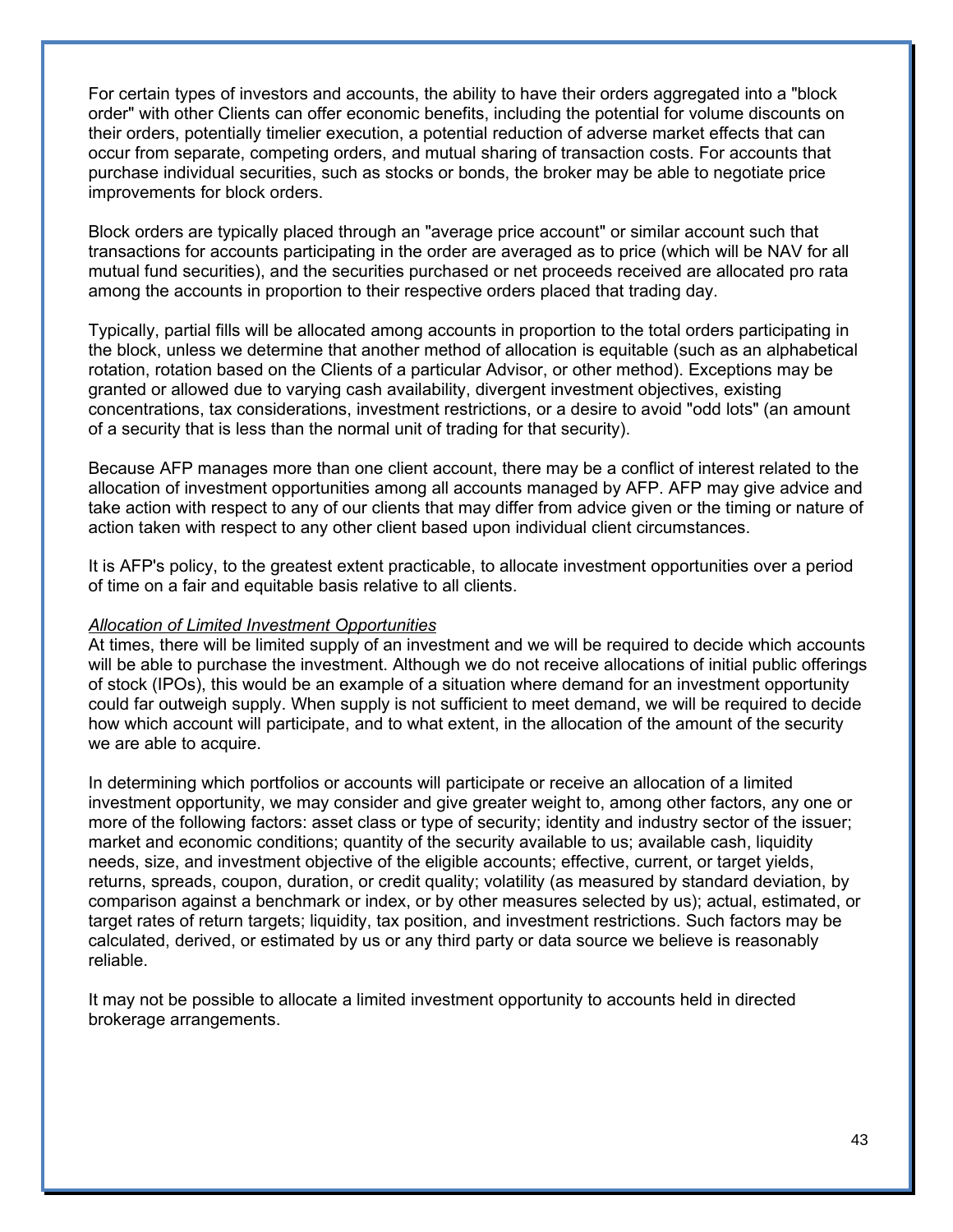## **Item 13 Review of Accounts**

#### **Account Reviews**

RDP Program account investments are reviewed continuously by the Advisor assigned to the account. The Advisor also conducts periodic evaluations of the portfolio for consistency with investment objectives and restrictions, and with the account's stated objectives and strategy.

Proprietary Program model Portfolios are reviewed continuously by the Investment Committee (or a senior manager of AFP). Individual accounts are reviewed periodically by the Advisor for consistency with investment objectives and restrictions, and with the account's stated objectives and strategy.

SMA Program accounts are reviewed periodically by the Advisor for consistency with investment objectives and restrictions, and with the account's stated objectives and strategy. Third-Party Managers are responsible managing the Managed Accounts on a continuous and regular basis. The Advisor is responsible for monitoring the Managed Account on an ongoing basis for consistency with the account's stated objectives and strategy, and target allocations.

More frequent reviews can be triggered by significant market or economic factors, or if the Client notifies the Advisor of changes in the Client's financial situation, large withdrawals or significant deposits, or changes in the account investment objectives, liquidity needs, or risk tolerance. The Investment Committee (or a manager of AFP) will be responsible for overseeing all reviews.

## **Client Reports**

Clients will receive account statements directly from their Custodian on at least a quarterly basis showing all transactions in their account during the reporting period. Clients should review the Custodian's statements carefully. AFP does not provide reports regarding Client accounts, and never provides account statements detailing account debits, credits, receipts, deliveries, and positions as part of its advisory services. Some Advisors may agree with their Clients to provide reports (but not statements) to the Client. If a Client receives a report from an Advisor which refers to the value of an asset also shown on a Custodian's statement, we urge the Client to compare the information with the statement they receive from the Custodian and contact us immediately if any discrepancies are found.

## **Item 14 Client Referrals and Other Compensation**

## **Client Referrals & Compensation**

Below is a summary of the arrangements where AFP receives an economic benefit from third-parties for providing investment advice or advisory services to a Client.

## **Compensation from Custodians**

**Pershing Fees:** For Client accounts maintained at Pershing, Clients are charged as follows, of which Pershing and AFP have agreed AFP will receive a portion, according to their separate agreements. The amount AFP receives and the basis for such calculation varies by fee, and is subject to change without notice. AFP's share can vary widely, depending on the amount of the client transaction, and factors such as whether the fees are for retirement, IRA or individual accounts.

- **Trade Handling Charges** currently, clients are charged up to \$6 per transactions;
- **Ticket Charges** currently, clients are charged up to \$30 per transaction, plus a per share charge for stocks/ETFs (typically, few cents per share, with minimum of \$0.50);
- **Annual IRA Fees** currently, clients are charged up to \$35 per year for standard IRAs (more for Simple, 401k, etc.); and
- **Transfer Fees** currently, clients are charged \$100 for transfers of IRAs and non-IRA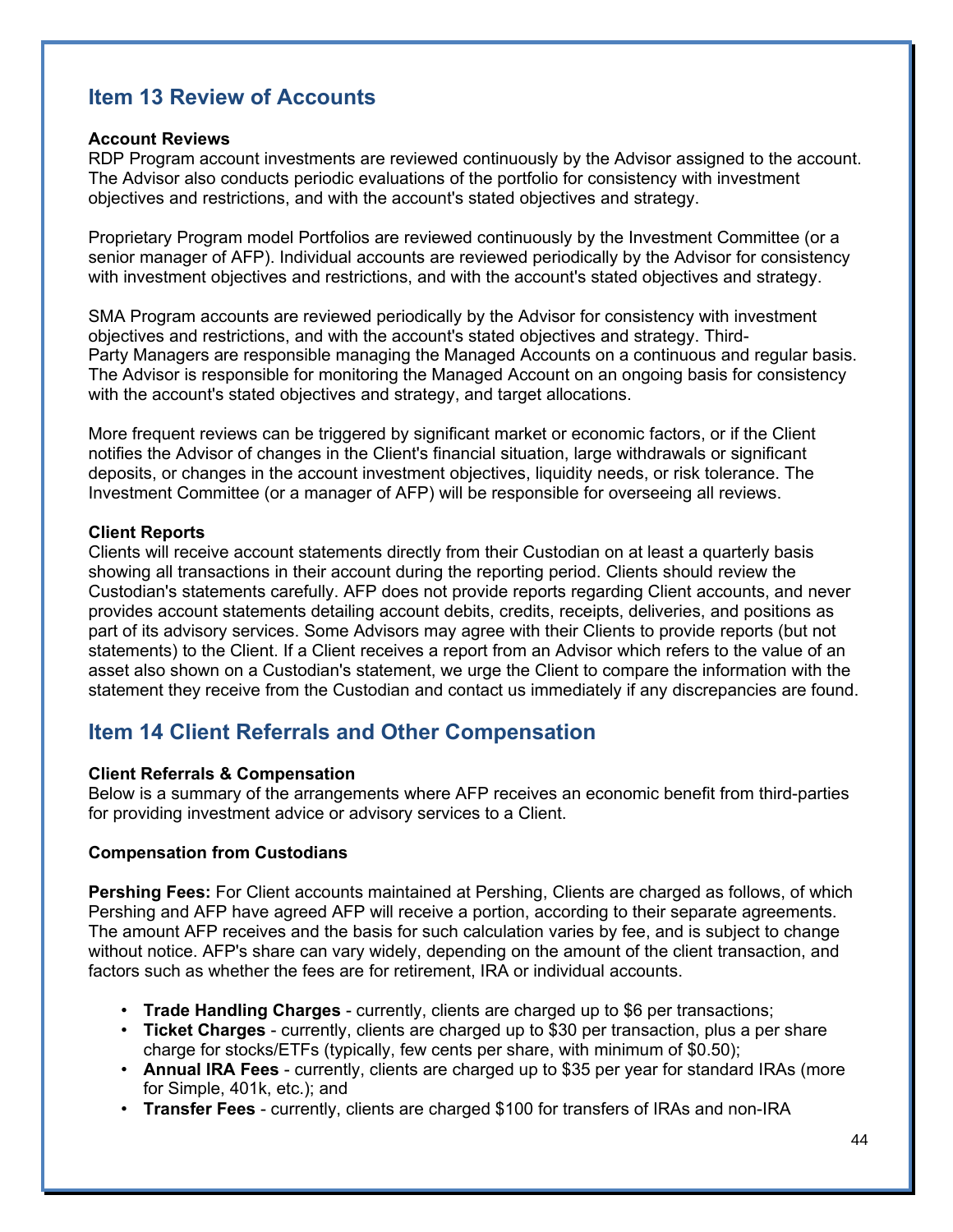#### accounts.

Trade handling and ticket charges as well as IRA and transfer fees are AFP fees charged in an effort to offset administrative, operational and mailing costs associated with accounts held at Pershing. AFP believes these charges are in-line with other firms in the industry.

**FundVest Account Compensation**: AFP has entered into an arrangement with Pershing whereby Pershing pays AFP a monthly fee (up to 10 basis points annually, or \$0.10 per every \$100.00 annually) based on the value of Client assets invested in the Pershing FundVest funds, which includes approximately 3000 funds from approximately 200 fund families. Investments can be made in the FundVest funds without paying a load or a trading commission. These funds are called "No Transaction Fee" ("NTF") funds. Funds participating in FundVest pay Pershing fees to be on the FundVest list, and Pershing shares this compensation with AFP. Consequently, AFP has an incentive to recommend Client assets invest in the FundVest Funds based on increasing the compensation Pershing shares with AFP, rather than based on the Clients' investment needs or interests in purchasing mutual funds at the lowest costs. Clients should be aware that AFP does not share the FundVest Account Compensation with the Advisors, and thus this compensation does not influence the Advisors' decision to select the FundVest funds. Additionally, AFP's selection of the FundVest funds continues to be subject to the obligation to seek best execution in the purchase of securities for the Client's account.

**Cash Management Fees and Expenses:** The Bank Deposit Sweep Program is a core account investment vehicle used to hold cash balances awaiting reinvestment. The cash balance in a brokerage account at Pershing, Schwab or TD Ameritrade will be automatically deposited or "swept" into an interest-bearing Bank Deposit Sweep Program account.

An investment in an FDIC-Insured Deposit Program is protected by FDIC insurance and therefore not protected by Securities Investor Protection Corporation (SIPC). An investment in a money market mutual fund is not insured or guaranteed by the Federal Deposit Insured Corporation or any other government agency but is protected by Securities Investor Protection Corporation (SIPC). Although the funds seek to preserve the value of your investment at \$1.00 per share, it is possible to lose money by investment in the money market fund.

Cash in a Client's account that is awaiting investment or reinvestment may be invested in cash balance, money market fund, or deposit account at the Custodian (or their affiliate), pursuant to an automatic cash "sweep" program. AFP receives compensation in connection with the Pershing Cash Management Sweep Program, which pays AFP a "distribution" fee based on the average money market fund balance, which can range from 10 to 50 basis points with respect to assets vested in money market funds (or from \$0.10 to \$0.50 for every \$100 annually), depending on the total amount of eligible assets in the Pershing Cash Management Sweep fund.

Clients should refer to the Prospectus and Statements of Additional Information of the money market funds in which they invest for further information regarding such payments. Refer also to Item 5.C of this Brochure. The possibility of compensation provides an incentive for us to invest Client accounts in Pershing custodial accounts to increase the compensation we receive as Clients use the cash management features Pershing offers. This also provides an incentive for us to invest the account so as to increase our compensation, which may not necessarily represent the optimal investment of the Client's assets. Our recommendation of these investment products is based on the compensation we will receive rather than the Client's interest in the lowest cost, or better performing cash management products and services.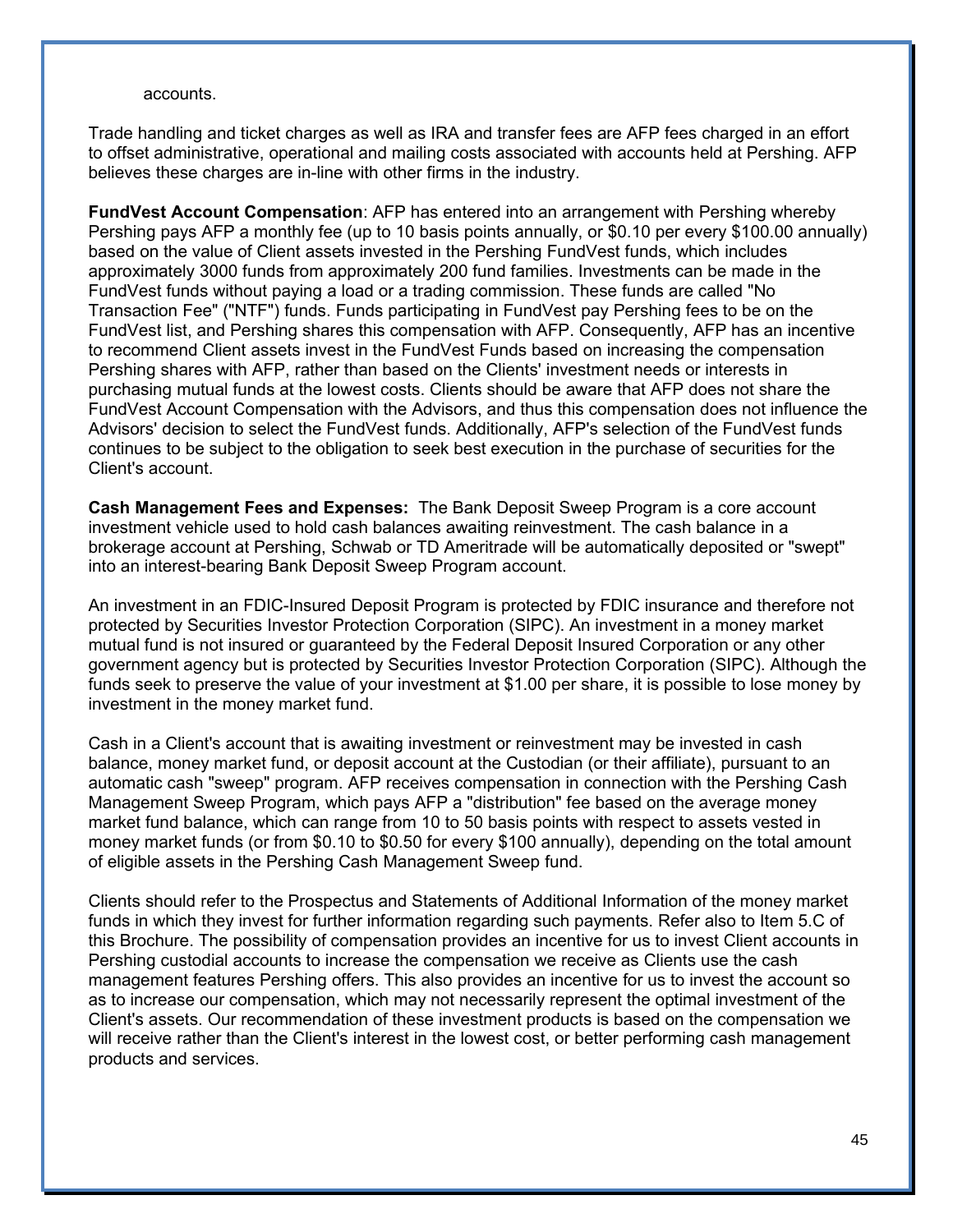AFP does not receive distribution fees from the Schwab Cash Sweep Program or the TD Ameritrade Cash Sweep Program.

The interest you earn through the Bank Sweep Program may be less that you could earn through other core account investment vehicles at other brokerage firms. If you are going to maintain cash in the Bank Sweep Program, you should evaluate whether you can earn a greater amount of interest by maintaining your cash in a different type of account outside of the Bank Sweep Program. Clients pay Advisory Fees on cash in the Cash Sweep Program, in addition to receiving a lower than market interest rate.

**Asset-Based Sales Charges and Service Fees (12b-1 Fees)**: For Clients with Managed Accounts maintained with Pershing, if AFP purchases shares of a mutual fund share class that carries 12b-1 Fees, AFP's automated surveillance system will detect the investment in a share class more expensive than a share class for which the account is able and willing to invest, and will rebates the 12b-1 Fee within a reasonable period to the Client (except in individually-negotiated circumstances, where expressly agreed by Client pursuant to the terms of the Advisory Agreement). For other Custodians, AFP has implemented electronic and manual procedures to monitor purchases of mutual fund shares to detect share purchases that do not meet AFP's obligation to seek best execution with respect to the purchase of mutual fund shares.

AFP does not receive asset-based sales charges or 12b-1 fees for accounts held at Schwab or TD Ameritrade although it is possible that either Schwab, TD Ameritrade or their affiliates may receive this additional compensation.

**Share of Margin Interest & Interest on Short Sale Transactions:** AFP receives a payment from Pershing of a portion of the margin interest charged on a Client's margin debit balance, and a share of the interest on short sale transactions. These forms of compensation create a conflict of interest to recommend or encourage Client accounts at Pershing, and further, to encourage recommendations to use margin and engage in short sale transactions, based on the compensation AFP will receive, rather than the suitability of the use of margin and short sale transactions for the Client.

## **Compensation & Marketing Support from Non-Traded Product Sponsors & Strategic Partners Program**

- **Payments from Non-Traded Securities Sponsorship & Marketing Fees**: With respect to Client investments in non-traded REITs, non-traded BDCs, non-traded closed end funds, and non-traded public companies, AFP receives non-advisory compensation from the sponsors of such securities, typically ranging from .08% to 1.00% of the Client's investment. Additionally, the sponsors pay or reimburse the costs of AFP's quarterly and annual meetings.
- **Strategic Alliance Program Sponsorship Fees:** Strategic Alliance Program is a joint educational and marketing program involving various financial service providers, some of which are investment advisers, while others are investment companies, insurance companies, and other financial services firms. The Program offers participants exposure to AFP Advisors and Representatives via educational sessions and other meetings. Expenses associated with sponsorship of these events are funded through a fixed Sponsorship Fee paid by partner firms. In any given year there are between 10 and 15 "Strategic Alliance" partners participating in the program with contributions ranging from \$5,000 to \$15,000 per firm.

#### **Other Custodian Compensation:**

In addition to the compensation identified above, the following forms of compensation are received by AFP: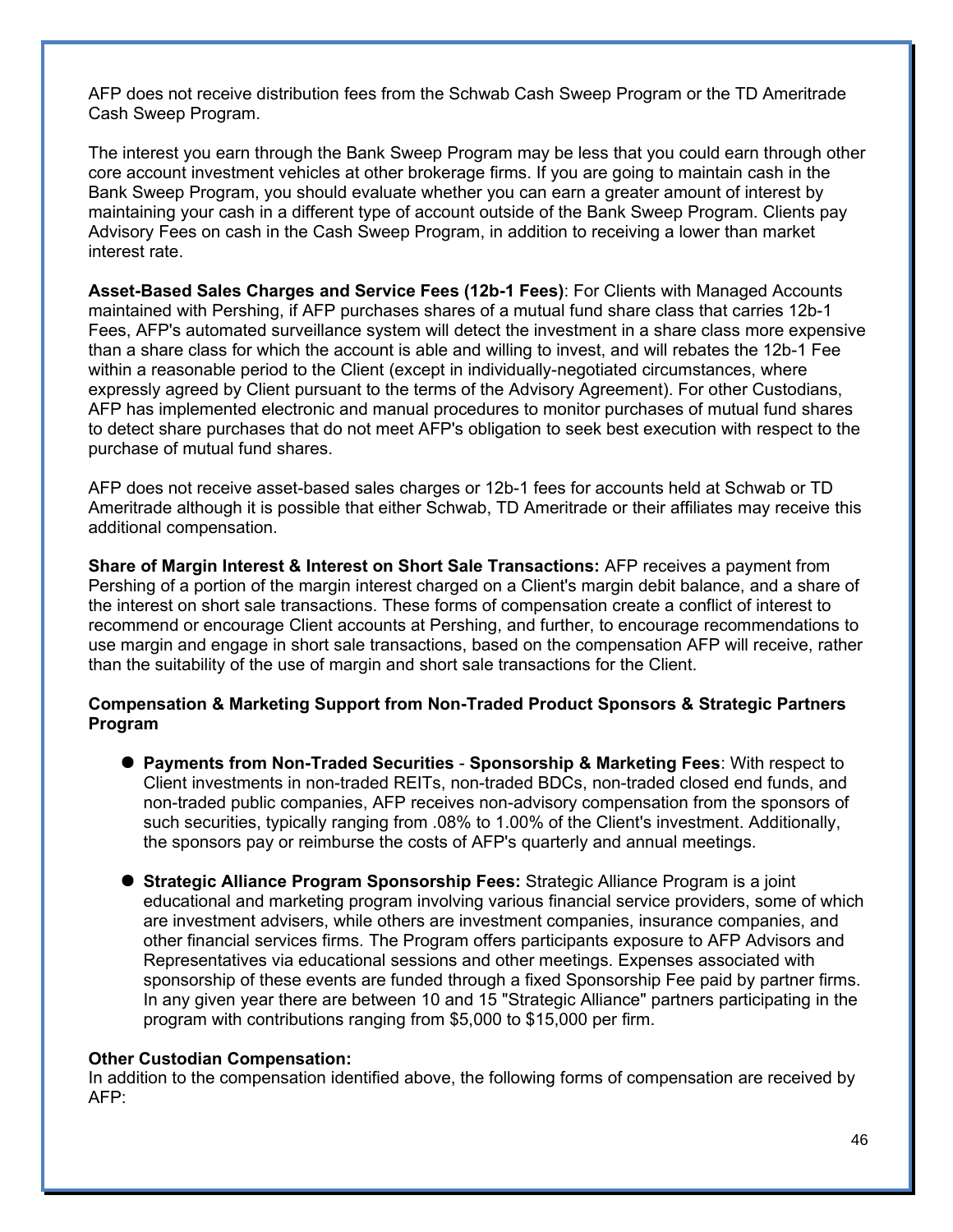- **Client "Out-Going Transfer Fees":** Pershing and TD Ameritrade reimburse new clients for the transfer fees they incur when transferring their account to the new custodian. Although AFP does not receive any payment directly, these payments help facilitate the client's transfers, and improve client goodwill, and represent an indirect economic benefit to AFP and its Advisors.
- **Credit for First-Year Orion Bill:** TD Ameritrade provides a benefit for use of TD Ameritrade as clearing firm equal to a credit of AFP's bill for use of the Orion advisor technology for the first year an individual customer account is opened with TD Ameritrade.

## **Benefits of Institutional Manager Platforms**

In addition to the other economic benefits it receives from third parties, AFP's clearing firm, Pershing, and its other two principal custodians, Schwab and TD Ameritrade, each provide many services through their institutional adviser programs on which AFP relies in offering advisory services to its Clients.

- **Pershing, LLC:** AFP's clearing firm, Pershing provides many services through its institutional adviser program on which we depend in offering advisory services to our Clients in an efficient and cost-effective manner. AFP recommends Pershing to Clients for custody and brokerage services. There is no direct link between AFP's participation in Pershing's institutional program and the investment advice it gives to its Clients, although AFP receives economic benefits through its participation in the program that are typically not available to Pershing's retail investors. Refer to Item 12 for a complete description of all of the useful benefits and services that Pershing provides to AFP in connection with its institutional advisor program.
- **Institutional Custodial Platforms of Schwab and TD Ameritrade:** As discussed in Item 12, AFP participates in the institutional advisor programs offered by Schwab and TD Ameritrade. Along with Pershing, AFP recommends these firms to Clients for custody and brokerage services. There is no direct link between AFP's participation in such programs and the investment advice it gives to its Clients, although AFP receives economic benefits through its participation in these programs not typically available to retail investors or other institutional advisors.

**Brokerage Commissions, Asset-Based Sales Charges and Service Fees, Insurance Commissions:** As registered representatives of AFP and insurance agents, AFP's Representatives and Agents recommend that Clients purchase or sell investments or insurance products, reallocate existing investments, and take steps to implement a financial plan outside of their Managed Account(s). Please refer to the disclosures under Item 5 and Item 10 for additional information.

## **Other Forms of Compensation**

Although not necessarily related to the services provided by AFP, certain vendors, product providers, distributors and others provide non-monetary compensation to AFP by providing training, education and publications that are designed to further AFP's employees' skills and knowledge. Some vendors occasionally provide AFP with gifts, meals and entertainment of reasonable value, consistent with industry rules and regulations. AFP will, in accordance with its compliance policies, accept lodging or travel expenses from third parties or third-party payment of its conference fee costs or fees to attain professional designations. Certain companies also pay AFP compensation for marketing, access to AFP Representatives, and for other purposes separate from and in addition to commission paid for the sale of their products as disclosed in the prospectus and/or disclosures of each company.

• **FeeX Platform:** AFP receives compensation from unaffiliated registered investment advisers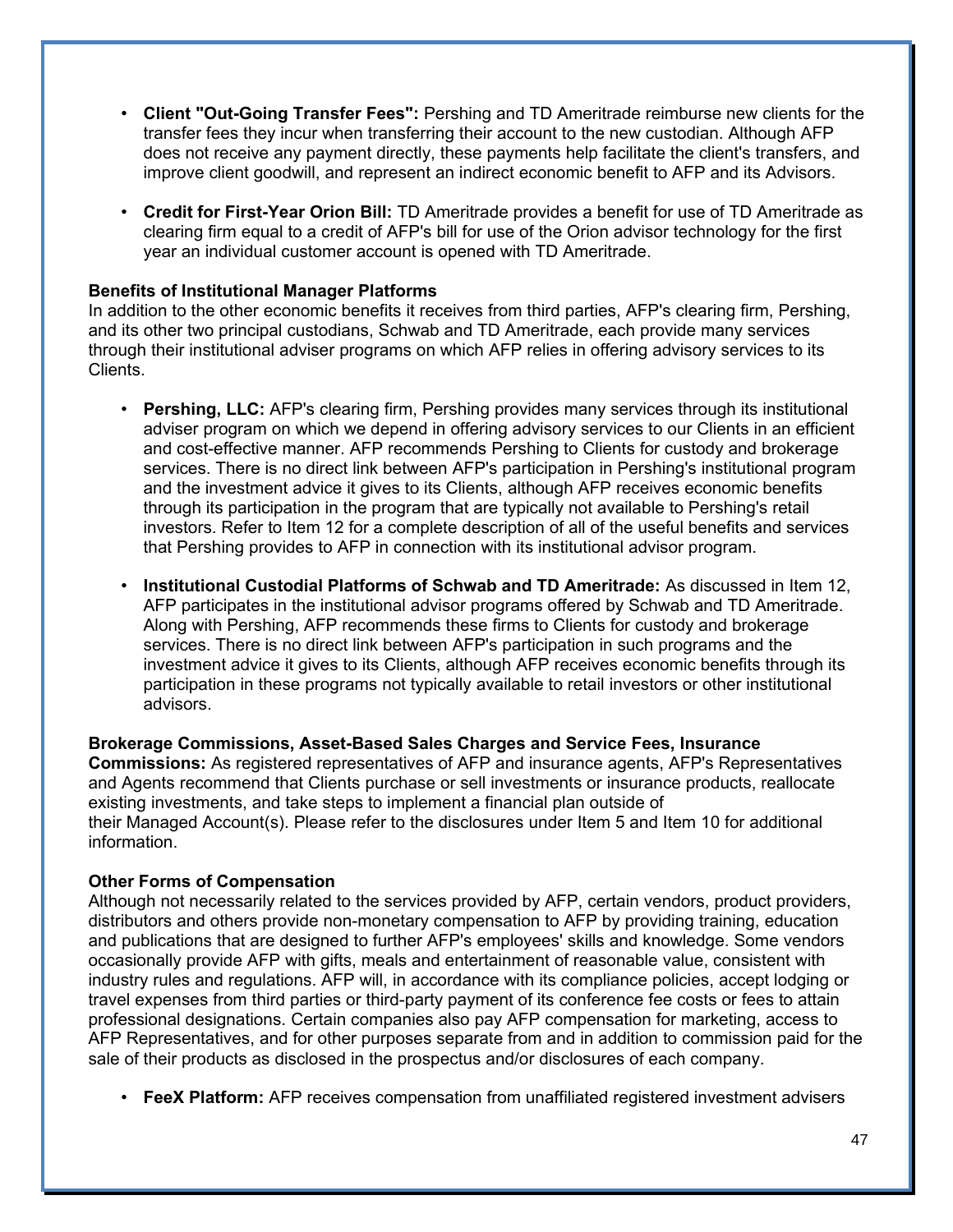for administrative services and access to the FeeX trading platform. The FeeX platform allows trading and management of held away accounts. The unaffiliated registered investment advisers have an incentive to utilize AFP's platform for access to FeeX. AFP is disclosing this additional revenue stream in an effort to meet our fiduciary obligations of full and fair disclosure.

## **Referral Arrangements with Third Parties**

We refer Clients to third-party advisers, as described in Item 10 in connection with the SMA Program. In addition, from time to time, AFP will enter into agreements with unaffiliated individuals (Solicitors) that refer Clients to AFP. All such agreements will be in writing and comply with the applicable regulations.

## **Item 15 Custody**

The Client's independent Custodian will directly debit account(s) for the payment of advisory fees. This ability to deduct Client's advisory fees from Client accounts causes AFP to exercise limited custody over Client funds or securities. AFP does not have physical custody of any of Client funds and/or securities. Client funds and securities will be held with a bank, broker-dealer, or other qualified Custodian. Clients will receive account statements directly from their Custodian on at least a quarterly basis showing all transactions in their account during the reporting period. The account statements from the Client's custodian(s) will indicate the amount of our advisory fees deducted from Client account(s) each billing period. Clients should review the Custodian's statements carefully.

AFP typically does not provide reports regarding a Client's account as part of our advisory services. Some representatives may provide reports to Clients. AFP never provides account statements detailing account debits, credits, receipts, deliveries, and positions. Clients will receive account statements directly from their Custodian. If a Client receives any report from AFP or a representative of AFP which refers to the value of an asset also shown on a Custodian's statement, we urge the Client to compare the information with the statement they receive from the Custodian and contact us immediately if any discrepancies are found.

## **Third-Party Authorizations**

Clients may provide the qualified custodian of their account a written instruction authorizing AFP to direct transfers to a specified third party, either on a set schedule or from time to time, subject to certain regulatory requirements pursuant to the SEC's Custody Rule. As a result of this limited authority, AFP will be deemed to have custody of the Client's accounts, but is not required to engage an independent CPA to conduct a surprise verification of the Client's account assets as long as AFP meets the following criteria:

- 1. Clients provide a written, signed instruction to the qualified Custodian that includes the third party's name and address or account number at a custodian;
- 2. Clients authorize AFP in writing to direct transfers to the third party either on a specified schedule or from time to time;
- 3. Clients qualified custodian verifies the Client's authorization (e.g., signature review) and provides a transfer of funds notice to Clients promptly after each transfer;
- 4. Clients can terminate or change the instruction;
- 5. AFP has no authority or ability to designate or change the identity of the third party, the address, or any other information about the third party;
- 6. AFP maintains records showing that the third party is not a related party to AFP nor located at the same address as AFP; and
- 7. Clients qualified Custodian sends Clients, in writing, an initial notice confirming the instruction and an annual notice reconfirming the instruction.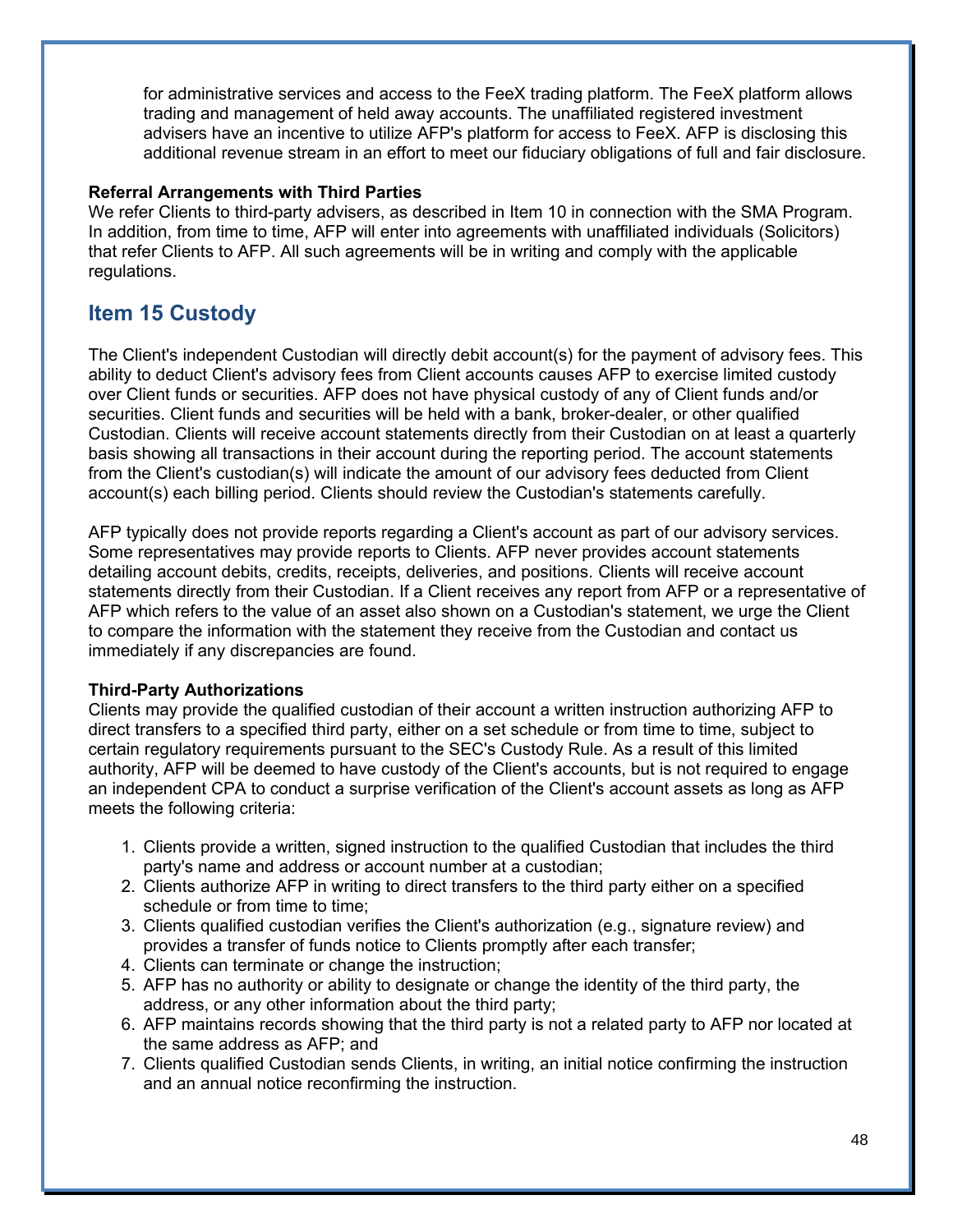AFP hereby confirm that we meet the above criteria.

#### **Private Investment Companies**

Certain associated persons of AFP are principals of Mint Hill Capital Holding Company, L.L.C., which serves as the Manager to Mint Hill Capital 1, L.L.C. ("the Fund"), a private pooled investment vehicle in which our clients are solicited to invest. In their capacities as Manager to the Fund, certain associated persons will have access to the Fund's funds and securities, and therefore this causes AFP to have custody over such funds and securities due to their affiliation with our firm. The Fund is subject to a surprise audit by an independent public accounting firm to comply with rule 206(4)-2 "the custody rule" under the Investment Advisers Act of 1940.

## **Item 16 Investment Discretion**

Generally, in the RDP Program and Proprietary Program we require Clients to grant us full authority and discretion, on the Client's behalf and at the Client's risk to buy, sell, exchange, redeem, and retain investments, and exercise such other powers as we deem appropriate to manage the account. We have full discretion to: open, close, and modify portfolios in any program; adjust or change the investment allocations of a portfolio, the asset classes that comprise a portfolio, the percentage that any asset class represents of a portfolio, or the mutual funds or other securities comprising any asset class; and remove, replace, or add to the managers or other third parties, if any, that manage or provide research, model portfolios, buy and sell signals, or other information or services used in creating, allocating, reallocating, or managing a Client's account. In some instances with we have discretionary authority over the broker or dealer to be used for a purchase or sale of securities, and for accounts held with Pershing, we have discretion over the commission rates to be paid to a broker or dealer for a client's securities transactions.

All grants of discretionary authority must be in writing. If a Client wishes to impose reasonable limitations on our discretionary authority (such as restrictions on the securities to be purchased for their account, if already owned), such limitations must be included in the Advisory Agreement or otherwise submitted to us in writing. The Client may change these limitations, as desired, by written instruction to us by mail to the address shown on the cover page of this Brochure. All grants of discretionary authority must be in writing.

The Third-Party Program agreements with the Sponsor and the Manager(s) also require the Client to grant the Sponsor and the Manager(s) discretion over the Client's account to fulfill their respective administrative and portfolio management responsibilities. The terms of the Client's grants of discretion are negotiated separately between the Client, the Sponsor and Manager(s).

Clients interested in a non-discretionary account should understand that because we must obtain Client consent prior to placing trades for the non-discretionary account, orders for the account will not be placed until after orders for discretionary trades have been placed. As a result, the accounts will typically not be included in block orders with discretionary accounts, and will miss the opportunity to share transaction charges, and receive an average price with the other accounts in the block. This will cause orders for the non-discretionary account to be filled later (and potentially, at less advantageous prices), or not to be filled on the same day as orders for discretionary accounts. Consequently, the transaction costs, the quality of execution, and overall performance of non-discretionary accounts may be less favorable, as compared to discretionary accounts.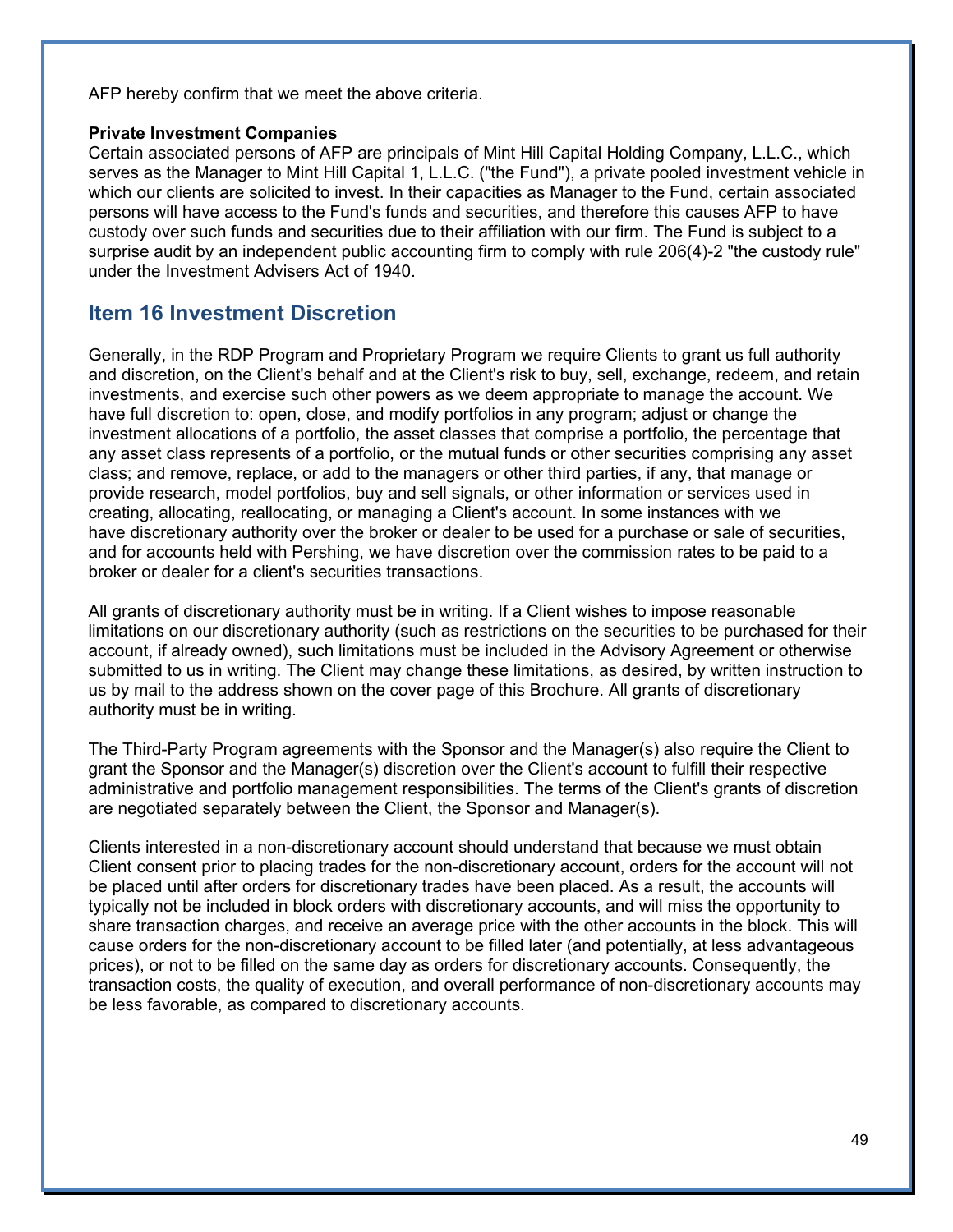## **Item 17 Voting Client Securities**

The Client retains responsibility for voting proxies on all securities owned in their Advisory Account(s). We will not vote proxies, exercise rights, make elections, or take other such actions with respect to securities held for accounts we manage. When completing the account application to open the Advisory Account(s), the Client will select whether to receive proxy materials directly or if they should be forwarded to AFP. AFP will discard proxy materials received for Clients' accounts and will not provide votes. In the absence of a written request, we will discard proxy and related materials.

Clients may obtain proxy materials by written request to the account's Custodian. For information about how to obtain proxy materials from a Custodian, Clients may contact us by email to ausdal@ausdal.com, or by mail to the address on the front of this Brochure. However, we do not provide advice about the issues raised by proxy solicitations or other requests for corporate actions.

#### **Class Action Lawsuits**

Similarly, we do not advise or exercise rights, make elections, or take other actions with respect to legal proceedings involving companies whose securities are or were held for a Client's account, such as asserting claims or voting in bankruptcy or reorganization proceedings, or filing "proofs of claim" in class action litigation.

If desired, a Client may instruct us in writing to forward to the Client or a third party any materials we receive pertaining to such matters. Upon our receipt of such written instructions, we will use reasonable efforts to forward such materials in a timely manner. In the absence of a written request, we will discard such materials. Written instructions should be sent by email to ausdal@ausdal.com, or by mail to the address shown on the cover page of this Brochure.

The Sponsors or Managers of Third-Party Programs may have different policies with respect to the voting of proxies. These policies will be stated in the Wrap Fee Brochure of the Sponsor or Manager delivered to the Client.

## **Item 18 Financial Information**

#### **Disclosure of Certain Financial Conditions**

SEC-registered investment advisers who have custody or discretion over Client funds or securities, or who require prepayment of fees exceeding \$1,200 six months or more in advance must disclose any financial condition reasonably likely to impair their ability to meet contractual commitments to Clients. AFP has never been the subject of a bankruptcy petition.

On March 27, 2020, President Trump signed into law the Coronavirus Aid, Relief, and Economic Security Act (CARES Act) which provides, in part, for the Small Business Administration (SBA) to administer a new lending program, called the "Paycheck Protection Program" (PPP), to provide loans to businesses in connection with the COVID-19 pandemic. At that time, AFP viewed the uncertainties surrounding the pandemic and markets, and obtained a PPP loan of approximately \$434,000. As of May 15, 2020, although we cannot predict future events, our board of directors now believes that, barring unforeseen adverse events, AFP is reasonable in believing it maintains sufficient capital and liquidity to conduct normal advisory services and meet its commitments to its Clients. This loan has now been fully forgiven.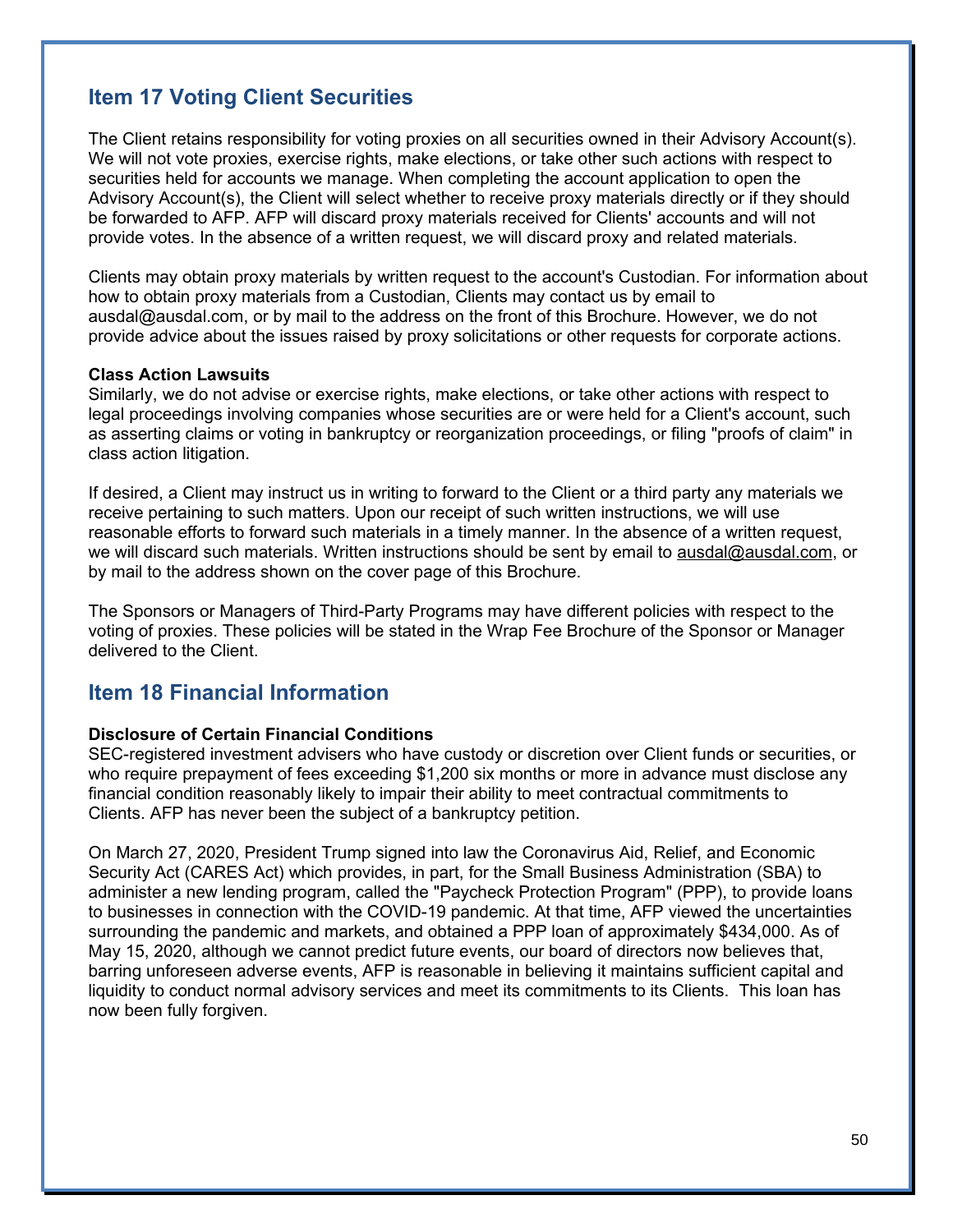## **Item 19 Requirements for State-Registered Advisers**

We are a federally registered investment adviser; therefore, we are not required to respond to this item.

## **Item 20 Additional Information**

## **Electronic Delivery**

Upon written Client authorization, AFP may deliver any required regulatory notices and disclosures or correspondence via electronic mail or via AFP's Internet website. AFP shall have completed all delivery requirements upon the forwarding of such document, disclosure, notice or correspondence to the Client's last provided email address (or upon advising the Client via email that such document is available on AFP's website). Client may, at any time, notify AFP in writing that it does not wish to receive electronic communications and instead wishes to receive paper communications.

## **Confidentiality of Client Information**

Protecting the confidentiality of our customers' nonpublic information is paramount for AFP. As such, we have instituted policies and procedures to ensure that nonpublic customer information is kept confidential. We do not disclose nonpublic personal information about our Clients or former Clients to any non-affiliated third parties, except as provided pursuant to our privacy policies or as required by or permitted by law.

In the course of servicing a Client's account, AFP may share Client information with service providers, such as Sponsors, Managers, Custodians, transfer agents, accountants, and attorneys. AFP will share information about the Client, the Client's account, and account activity.

### **Trade Error Policies**

When effecting trades to implement the investment decisions we make on your behalf, we may make an error while placing a trade. If we make an error, we will bear the costs of correcting the trade. Trade errors that result in a benefit to the client (for example, failed to sell a security in a timely manner, security price subsequently increases and then the position is sold, resulting in more gain for the client) are generally left in the client's account. For errors that cannot be moved out of a Client's account and create a loss, the Client will be credited the dollar amount needed to make the Client whole. Where multiple transactions are involved, gains and losses resulting from the trade correction process may be netted in determining the dollar amount to make the Client whole. However, AFP works with several different custodians that handle trade errors in different ways according to their own policies and procedures. Therefore, trade errors that result in a gain can be handled one or more of the following ways:

- Trade errors that result in a gain will be credited to the client's account;
- Trade errors that result in a gain are donated to charity;
- Trade errors resulting in a gains that are considered nominal (i.e. \$100 or less) are written off by the custodian; and
- Trade errors that occur on the same day or during the same quarter may be netted, resulting in gains offsetting losses.

Offsetting of trade error gains presents a conflict of interest as AFP has an incentive to transact to produce trade errors that result in a gain to offset the trade errors that result in a loss. However, all net gains are ultimately donated to charity and not retained by AFP. "Soft dollars" may not be used to pay for correcting trade errors. The handling of trade errors is one of the qualitative factors that is reviewed by AFP as part of the best execution review.